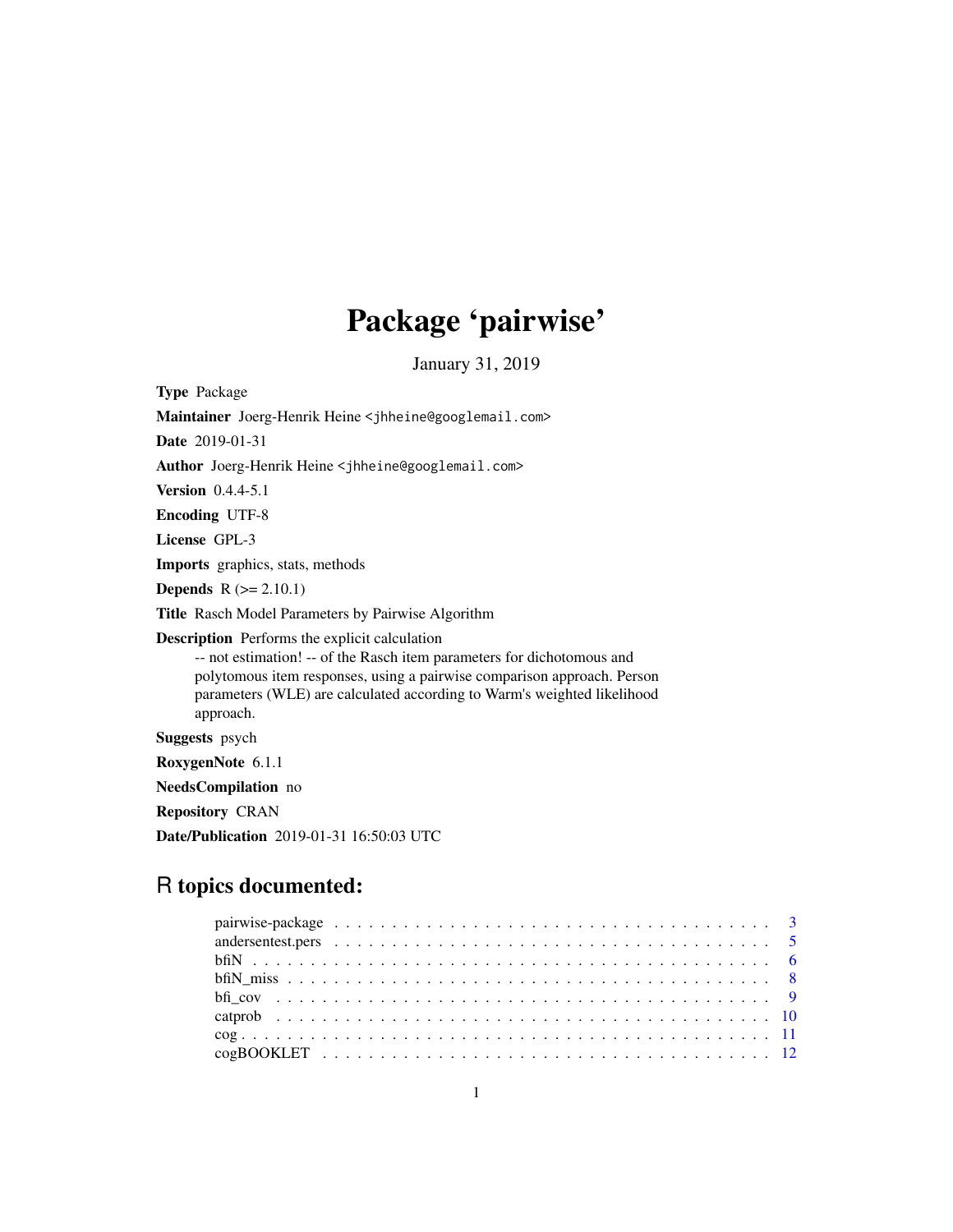|       | 16 |
|-------|----|
|       | 17 |
| iff   | 20 |
|       | 21 |
|       |    |
|       | 23 |
|       | 23 |
|       | 24 |
| pair  | 25 |
|       | 27 |
|       | 29 |
|       | 30 |
|       | 31 |
|       | 34 |
|       | 36 |
|       | 37 |
|       | 38 |
|       | 39 |
|       | 39 |
|       | 40 |
| O     | 41 |
| q3    | 42 |
|       | 44 |
|       | 45 |
| simra | 46 |
|       | 47 |
|       | 47 |
|       | 48 |
|       | 48 |
|       | 49 |
|       | 49 |
|       | 50 |
|       | 51 |
|       | 51 |
|       |    |

**Index**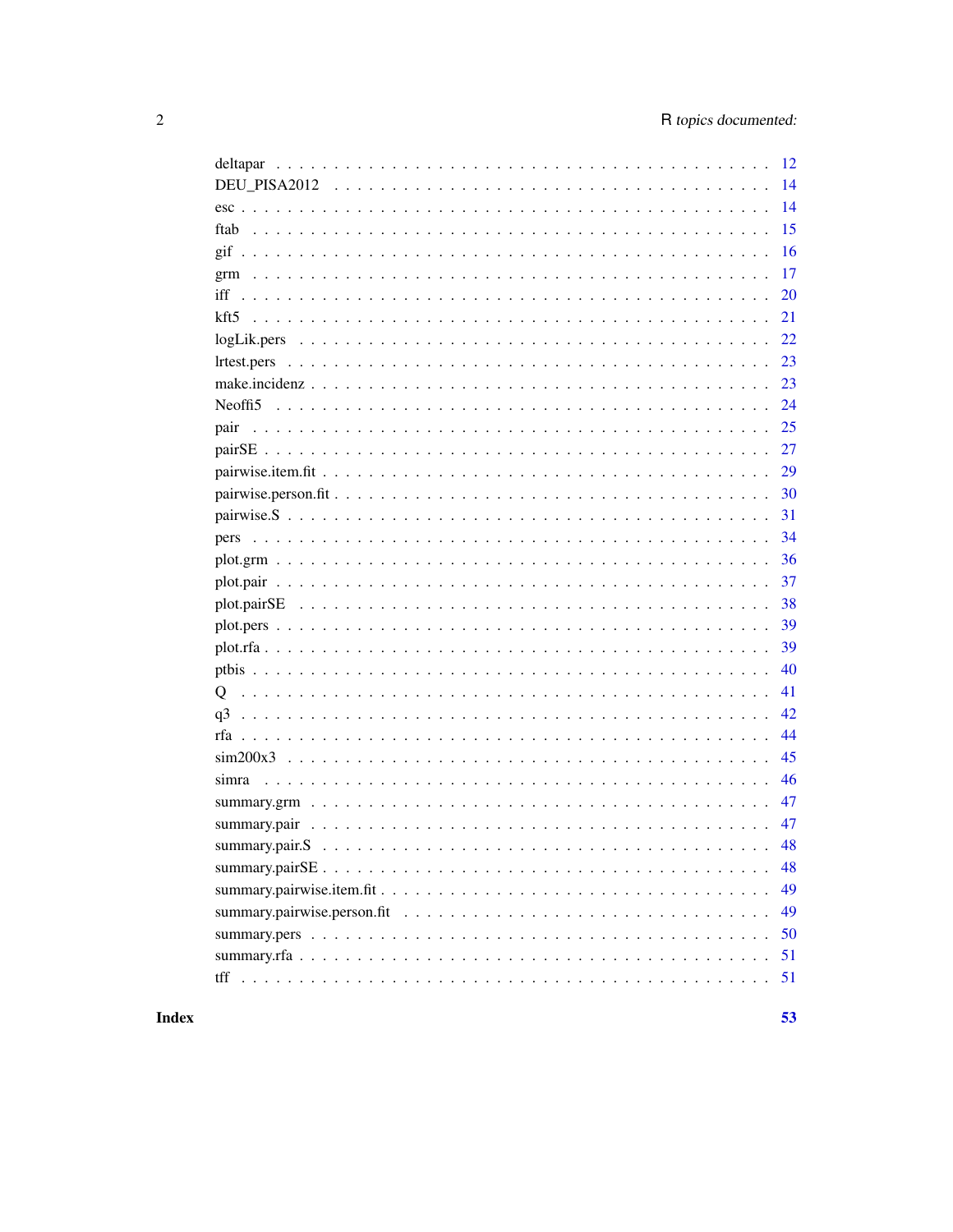<span id="page-2-0"></span>Performs the explicit calculation – not estimation! – of the Rasch item parameters for dichotomous and polytomous response formats using a pairwise comparison approach (Choppin, 1968, 1985). On the basis of the item parameters, person parameters (WLE) are calculated according to Warm's weighted likelihood approach (Warm, 1989). Item- and person fit statistics and several functions for plotting are available.

# Details

In case of dichotomous answer formats the item parameter calculation for the Rasch Model (Rasch, 1960), is based on the construction of a pairwise comparison matrix M*nij* with entries f*ij* representing the number of respondents who got item *i* right and item *j* wrong according to Choppin's (1968, 1985) conditional pairwise algorithm.

For the calculation of the item thresholds and difficulty in case of polytomous answer formats, according to the Partial Credit Model (Masters, 1982), a generalization of the pairwise comparison algorithm is used. The construction of the pairwise comparison matrix is therefore extended to the comparison of answer frequencies for each category of each item. In this case, the pairwise comparison matrix M*nicjc* with entries f*icjc* represents the number of respondents who answered to item *i* in category *c* and to item *j* in category *c-1* widening Choppin's (1968, 1985) conditional pairwise algorithm to polytomous item response formats. Within R this algorithm is simply realized by matrix multiplication.

In general, for both polytomous and dichotomous response formats, the benefit in applying this algorithm lies in it's capability to return stable item parameter 'estimates' even when using data with a relative high amount of missing values, as long as the items are still proper linked together.

The recent version of the package 'pairwise' computes item parameters for dichotomous and polytomous item responses – and a mixture of both – according the partial credit model using the function [pair](#page-24-1).

Based on the explicit calculated item parameters for a dataset, the person parameters may thereupon be estimated using any estimation approach. The function [pers](#page-33-1) implemented in the package uses Warm's weighted likelihood approach (WLE) for estimation of the person parameters (Warm, 1989). When assessing person characteristics (abilities) using (rotated) booklet designs an 'incidence' matrix should be used, giving the information if the respective item was in the booklet (coded 1) given to the person or not (coded 0). Such a matrix can be constructed (out of a booklet allocation table) using the function [make.incidenz](#page-22-1).

Item- and person fit statistics, see functions [pairwise.item.fit](#page-28-1) and [pairwise.person.fit](#page-29-1) respectively, are calculated based on the squared and standardized residuals of observed and the expected person-item matrix. The implemented procedures for calculating the fit indices are based on the formulas given in Wright & Masters,  $(1982, p. 100)$ , with further clarification given at http://www.rasch.org/rmt/rmt34e.htm.

Further investigation of item fit can be done by using the function [ptbis](#page-39-1) for point biserial correlations. For a graphical representation of the item fit, the function [gif](#page-15-1) for plotting empirical and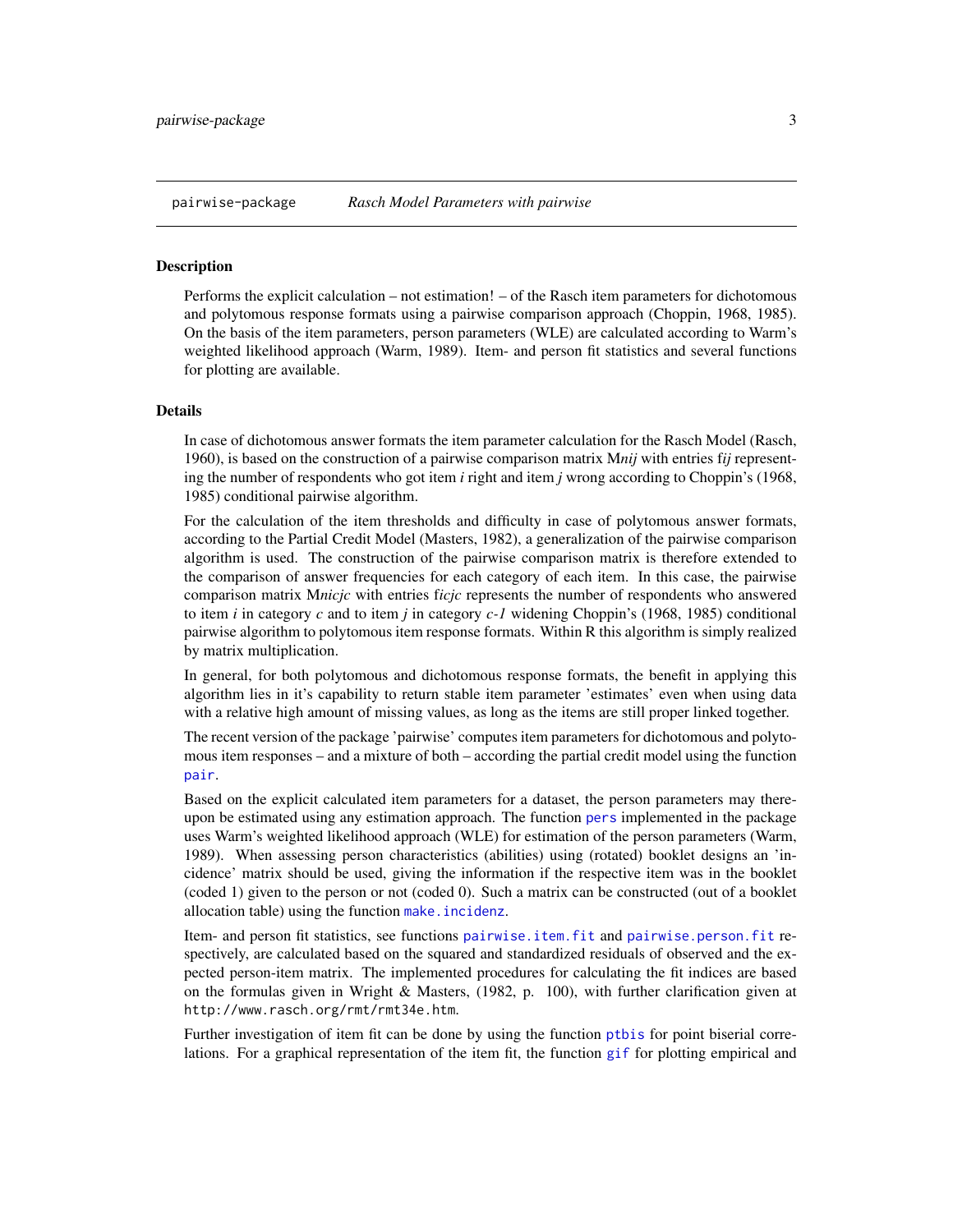model derived category probability curves, or the function [esc](#page-13-1) for plotting expected (and empirical) score curves, can be used.

The function [iff](#page-19-1) plots or returns values of the item information function and the function [tff](#page-50-1) plots or returns values of the test information function.

To detect multidimensionality within a set of Items a rasch residual factor analysis proposed by Wright (1996) and further discussed by Linacre (1998) can be performed using the function [rfa](#page-43-1).

For a 'heuristic' model check the function [grm](#page-16-1) makes the basic calculations for the graphical model check for dicho- or polytomous item response formats. The corresponding S3 plotting method is [plot.grm](#page-35-1).

#### Author(s)

Joerg-Henrik Heine <jhheine@googlemail.com>

#### References

Choppin, B. (1968). Item Bank using Samplefree Calibration. *Nature, 219*(5156), 870-872.

Choppin, B. (1985). A fully conditional estimation procedure for Rasch model parameters. *Evaluation in Education, 9*(1), 29-42.

Heine, J. H. & Tarnai, Ch. (2015). Pairwise Rasch model item parameter recovery under sparse data conditions. *Psychological Test and Assessment Modeling, 57*(1), 3–36. [http://www.psychologie-](http://www.psychologie-aktuell.com/index.php?id=inhaltlesen&tx_ttnews[tt_news]=3811&tx_ttnews[backPid]=204&cHash=e656c5b555)aktuell. [com/index.php?id=inhaltlesen&tx\\_ttnews\[tt\\_news\]=3811&tx\\_ttnews\[backPid\]=204&cHas](http://www.psychologie-aktuell.com/index.php?id=inhaltlesen&tx_ttnews[tt_news]=3811&tx_ttnews[backPid]=204&cHash=e656c5b555)h= [e656c5b555](http://www.psychologie-aktuell.com/index.php?id=inhaltlesen&tx_ttnews[tt_news]=3811&tx_ttnews[backPid]=204&cHash=e656c5b555)

Heine, J. H. & Tarnai, Ch. (2011). Item-Parameter Bestimmung im Rasch-Modell bei unterschiedlichen Datenausfallmechanismen. *Referat im 17. Workshop 'Angewandte Klassifikationsanalyse'* [Item parameter determination in the Rasch model for different missing data mechanisms. Talk at 17. workshop 'Applied classification analysis'], Landhaus Rothenberge, Muenster, Germany 09.-11.11.2011

Heine, J. H., Tarnai, Ch. & Hartmann, F. G. (2011). Eine Methode zur Parameterbestimmung im Rasch-Modell bei fehlenden Werten. *Vortrag auf der 10. Tagung der Fachgruppe Methoden & Evaluation der DGPs.* [A method for parameter estimation in the Rasch model for missing values. Paper presented at the 10th Meeting of the Section Methods & Evaluation of DGPs.] Bamberg, Germany, 21.09.2011 - 23.09. 2011.

Heine, J. H., & Tarnai, Ch. (2013). Die Pairwise-Methode zur Parameterschätzung im ordinalen Rasch-Modell. *Vortrag auf der 11. Tagung der Fachgruppe Methoden & Evaluation der DGPs.* [The pairwise method for parameter estimation in the ordinal Rasch model. Paper presented at the 11th Meeting of the Section Methods & Evaluation of DGPs.] Klagenfurt, Austria, 19.09.2013 - 21.09. 2013.

Linacre, J. M. (1998). Detecting multidimensionality: which residual data-type works best? *Journal of outcome measurement, 2*, 266–283.

Masters, G. N. (1982). A Rasch model for partial credit scoring. *Psychometrika, 47*(2), 149-174.

Rasch, G. (1960). *Probabilistic models for some intelligence and attainment tests.* Copenhagen: Danmarks pædagogiske Institut.

Warm, T. A. (1989). Weighted likelihood estimation of ability in item response theory. *Psychometrika, 54*(3), 427–450.

<span id="page-3-0"></span>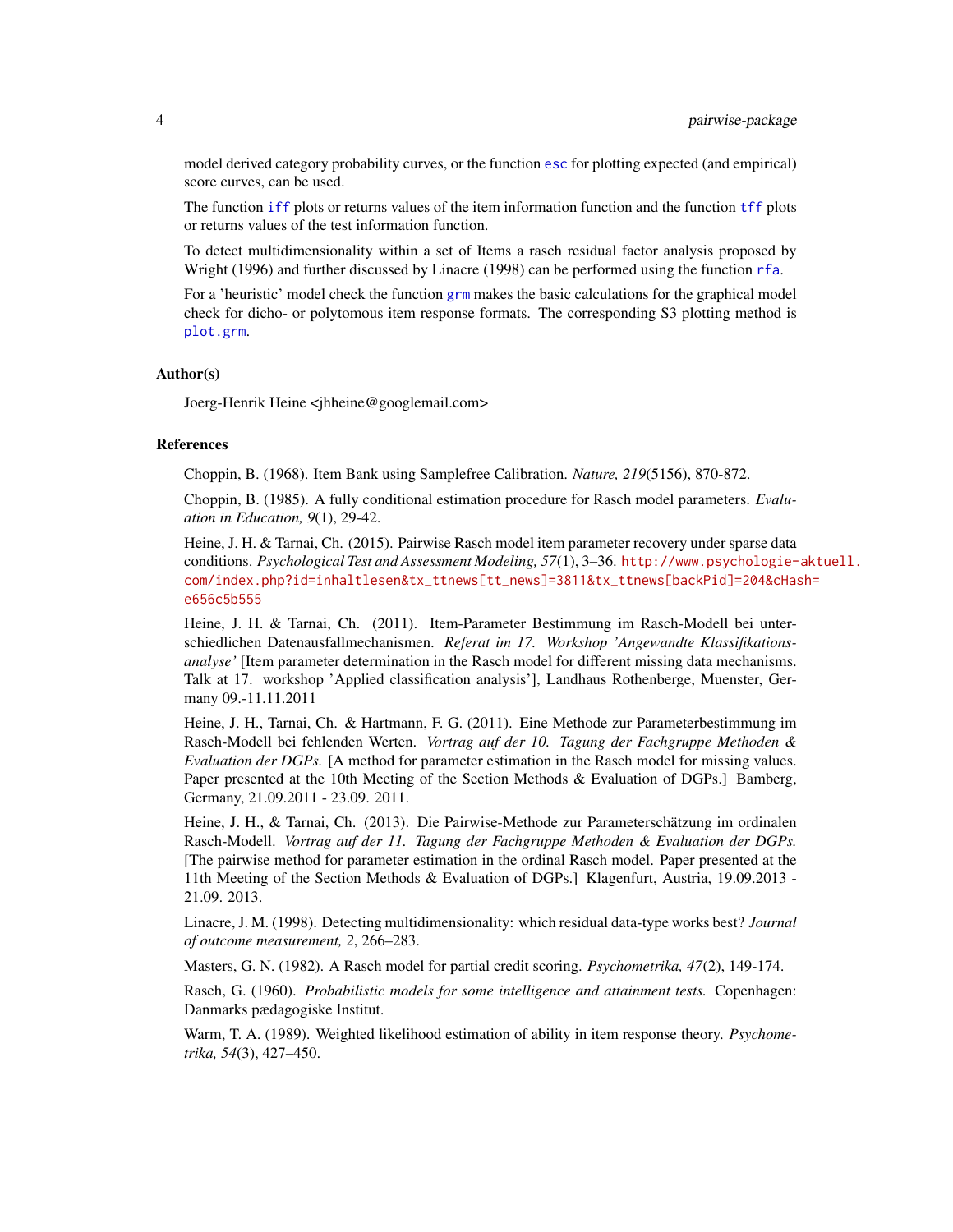<span id="page-4-0"></span>Wright, B. D., & Masters, G. N. (1982). *Rating Scale Analysis.* Chicago: MESA Press. Wright, B. D. (1996). Comparing Rasch measurement and factor analysis. *Structural Equation Modeling: A Multidisciplinary Journal, 3*(1), 3–24.

andersentest.pers *Andersen's Likelihood Ratio Test for Object of class "pers"*

# Description

The Andersen likelihood ratio test is based on splitting the dataset into subgroups of persons. One can argue that it is a significance testable version of the more descriptive graphical model check see [grm](#page-16-1).

# Usage

```
andersentest.pers(pers_obj, split = "median", splitseed = "no",
 pot = NULL, zerocor = NULL)
```

| pers_obj  | an object of class" pers" - see function pers.                                                                                                                                                                                                                                                                                                                                                                                                                              |
|-----------|-----------------------------------------------------------------------------------------------------------------------------------------------------------------------------------------------------------------------------------------------------------------------------------------------------------------------------------------------------------------------------------------------------------------------------------------------------------------------------|
| split     | Specifies the splitting criterion. Basically there are three different options avail-<br>able - each with several modes - which are controlled by passing the correspond-<br>ing character expression to the argument.                                                                                                                                                                                                                                                      |
|           | 1) Using the rawscore for splitting into subsamples with the following modes:<br>split = "median" median raw score split - high score group and low score<br>group; split = "mean" mean raw score split - high score group and low score<br>group. Finaly $split = "score"$ that is splitting daten into as many subsamples<br>as there are raw score groups - discarding min and max (theoretical) score group<br>- which matches the concept proposed by Andersen (1973). |
|           | 2) Dividing the persons in daten into subsamples with equal size by random<br>allocation with the following modes: $split = "random"$ (which is equivalent<br>to split = $"$ random. 2") divides persons into two subsamples with equal size.<br>In general the number of desired subsamples must be expressed after the dot<br>in the character expression - e.g. $split = "random.6"$ divides persons into 6<br>subsamples (with equal size) by random allocation etc.    |
|           | 3) The third option is using a manifest variable as a splitting criterion. In this<br>case a vector with the same length as number of cases in daten must be passed<br>to the argument grouping the data into subsamples. This vector should be coded<br>as "factor" or a "numeric" integer vector with $min = 1$ .                                                                                                                                                         |
| splitseed | numeric, used for set. seed(splitseed) for random splitting - see argument<br>split.                                                                                                                                                                                                                                                                                                                                                                                        |
| pot       | optional argument, at default (pot=NULL) setting is read from pers_obj - see<br>description for pair.                                                                                                                                                                                                                                                                                                                                                                       |
| zerocor   | optional argument, at default (zerocor=NULL) setting is read from pers_obj -<br>see description for pair.                                                                                                                                                                                                                                                                                                                                                                   |
|           | pot=pers_obj\$pair\$fuargs\$pot, zerocor=pers_obj\$pair\$fuargs\$zerocor                                                                                                                                                                                                                                                                                                                                                                                                    |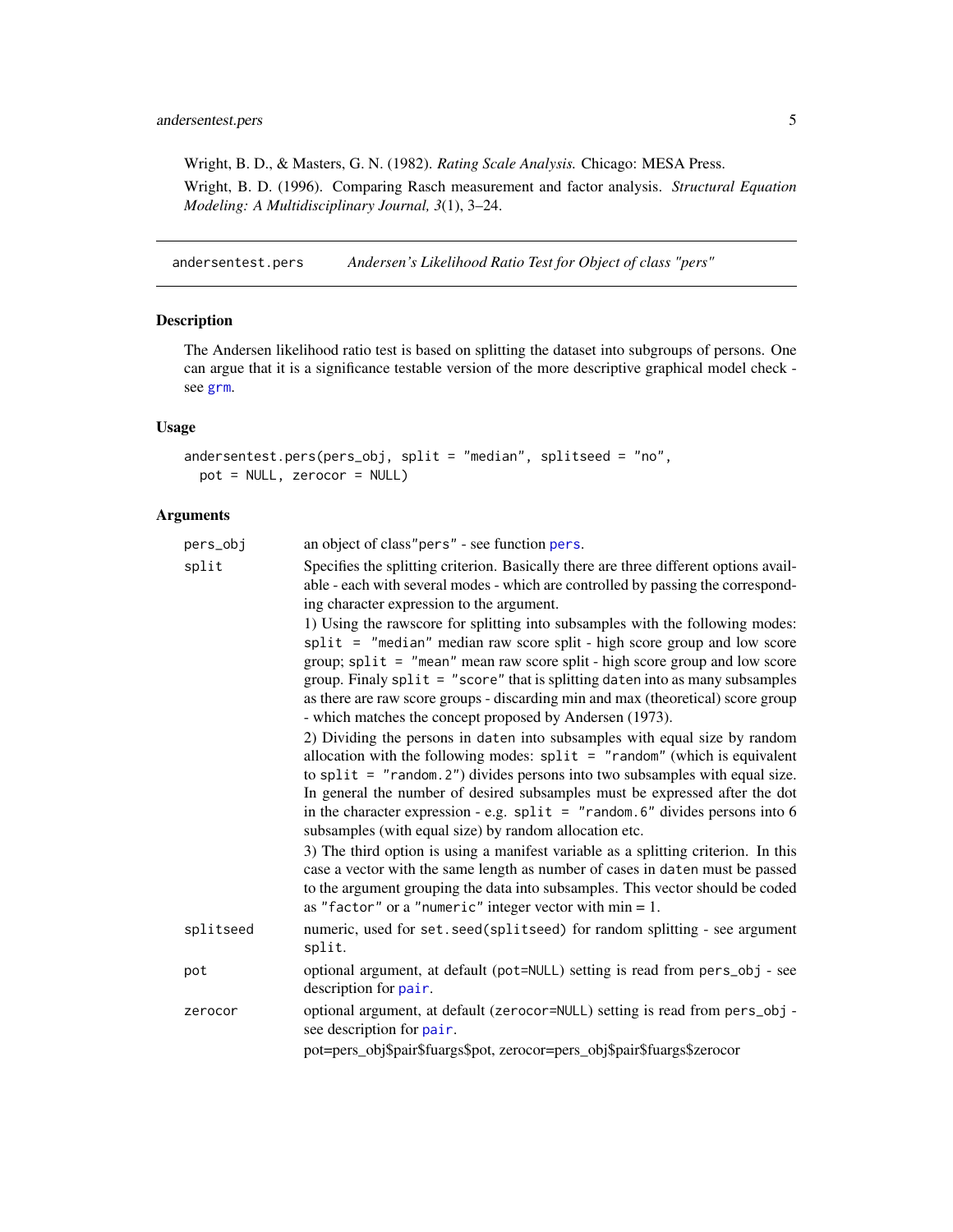<span id="page-5-0"></span>Andersen (1973) proposed to split the dataset by [raw] score groups, which can be achieved setting the argument split = "score". However as pointed out by Rost  $(2004)$  there might be several different splitting criteria for testing subsample invariance of the raschmodel. Thus the argument split provides some other options for splitting the data - see description of arguments.

#### Value

A (list) object of class "andersentest.pers" ...

#### References

Andersen, E. B. (1973). A goodness of fit test for the rasch model. *Psychometrika, 38*(1), 123–140. Rost, J. (2004). *Lehrbuch Testtheorie - Testkonstruktion* (2 nd Ed.) Huber: Bern.

#### Examples

```
## Not run:
data(bfiN) # loading example data set
data(bfi_cov) # loading covariates to bfiN data set
model <- pers(pair(bfiN,m=6))
andersentest.pers(model, split = bfi_cov$gender)
andersentest.pers(model, split = "random")
andersentest.pers(model, split = "median")
### unsing simulated data:
data("sim200x3")
model2 <- pers(pair(sim200x3))
andersentest.pers(model2, split = "median")
```

```
## End(Not run)
```
<span id="page-5-1"></span>

bfiN *5 polytomous personality items*

# **Description**

Data from 2800 subjects answering to 5 neuroticism items with 6 answer categories (0-5) of the bfi dataset originally included in the R-package {psych} - see [https://cran.r-project.org/](https://cran.r-project.org/package=psych) [package=psych](https://cran.r-project.org/package=psych).

#### Usage

data(bfiN)

# Format

A "data.frame" containing 5 variables and 2800 obsevations.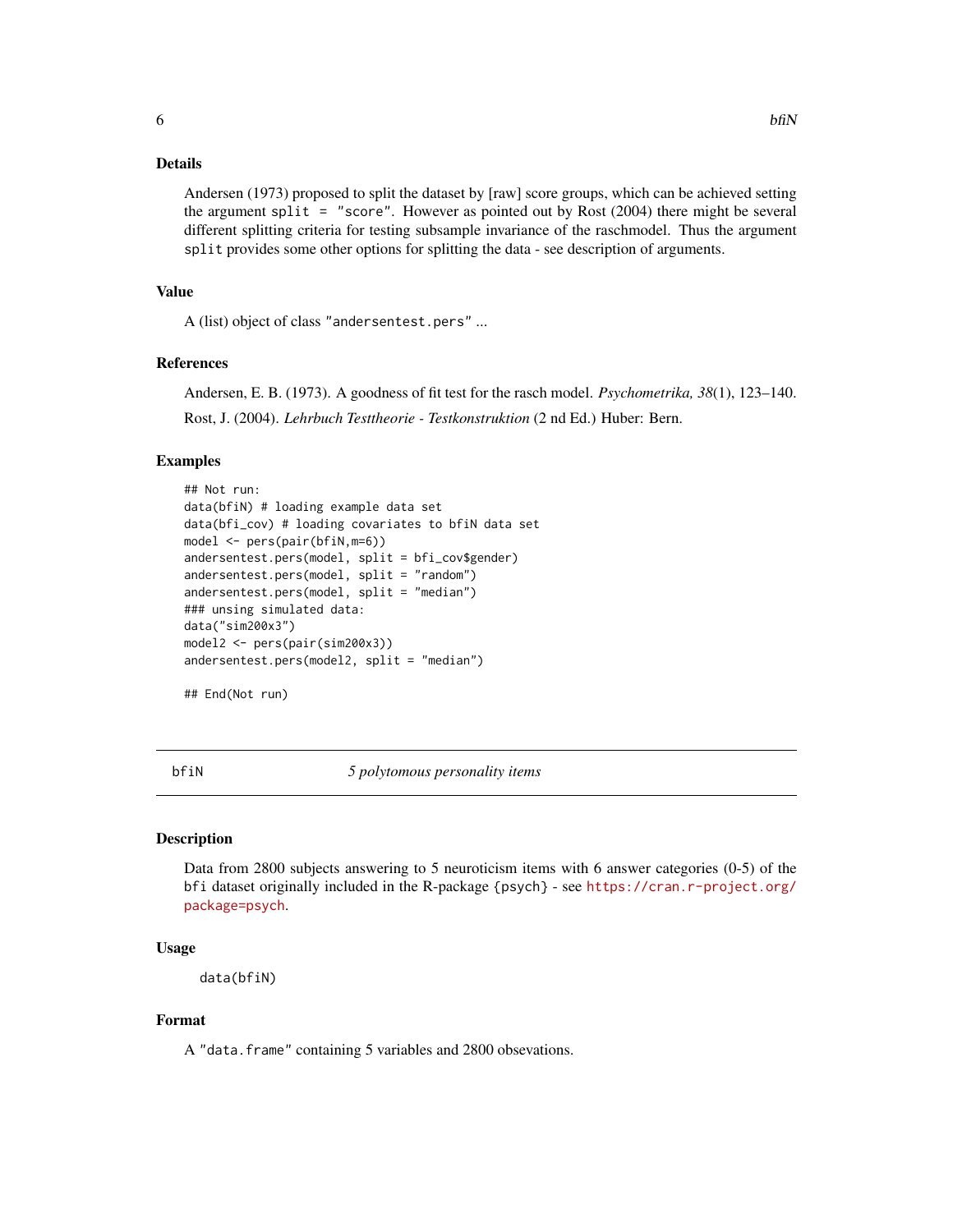The other variables from the original bfi dataset were skipped and the categories are 'downcoded' to '0,1,2,3,4,5' to have a simple, ready to use example data frame. For further Information on the original dataset see R-package {psych}.

The category meanings (after downcoding) are as follows:

- score 0 Very Inaccurate
- score 1 Moderately Inaccurate
- score 2 Slightly Inaccurate
- score 3 Slightly Accurate
- score 4 Moderately Accurate
- score 5 Very Accurate

The Item meanings are as follows:

- N1 Get angry easily.
- N2 Get irritated easily.
- N3 Have frequent mood swings.
- N4 Often feel blue.
- N5 Panic easily.

The covariates like gender, education and age are in a seperate dataset cov\_bfi

# Source

<https://cran.r-project.org/package=psych>

# References

Revelle, William (2015), psych: Procedures for Psychological, Psychometric, and Personality Research.*R package version 1.5.1*

# Examples

```
data(bfiN)
dim(bfiN)
##############################################################
names(bfiN) # show all variable names of data.frame bfiN
range(bfiN,na.rm=TRUE) # checking the valid response range
```
 $\delta$  5 bfiN 7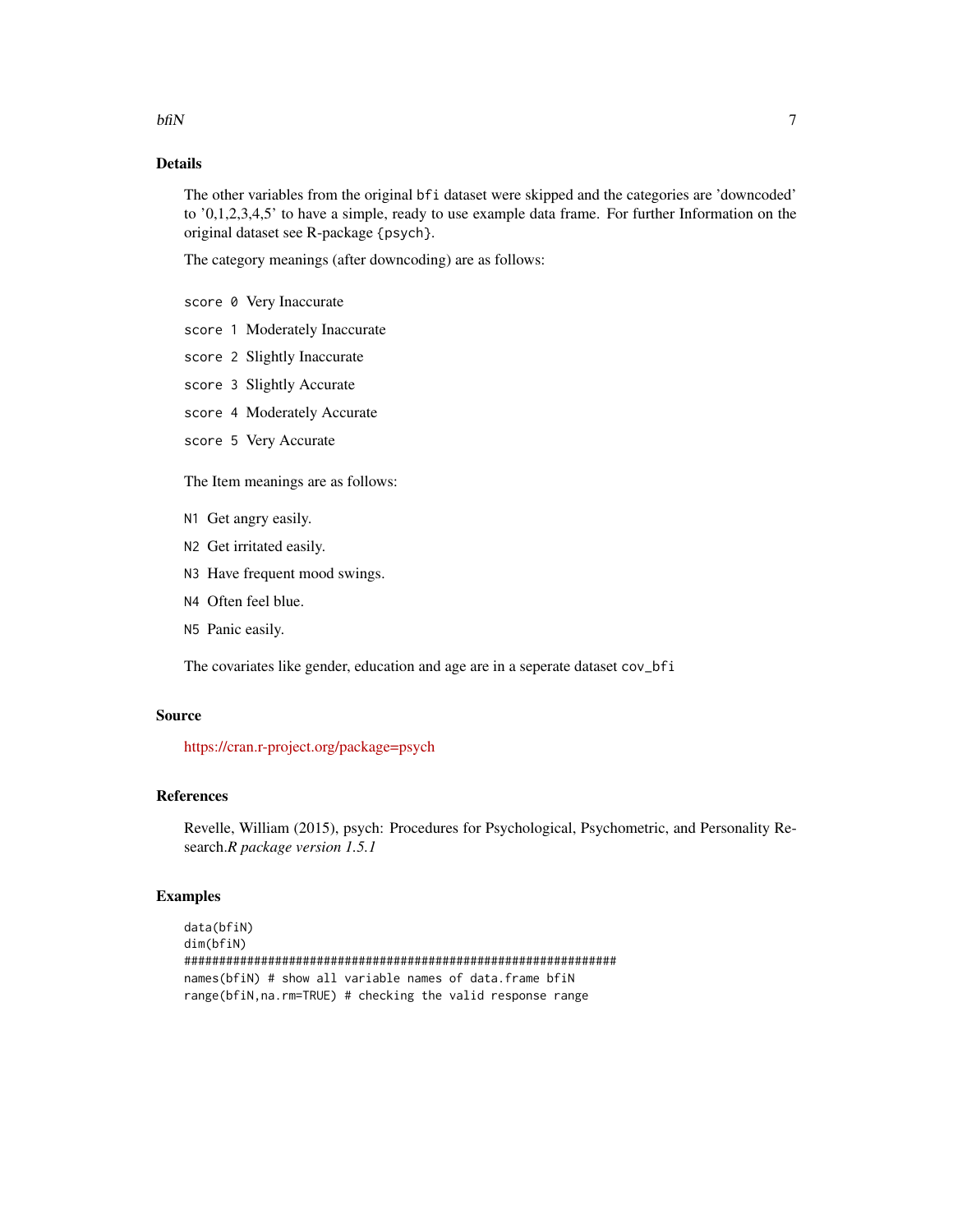<span id="page-7-1"></span><span id="page-7-0"></span>

Data from 2800 subjects answering to 5 neuroticism items with 6 answer categories (0-5) of the bfi dataset originally included in the R-package {psych} with artificial missing data (see details).

# Usage

```
data(bfiN_miss)
```
# Format

A "data.frame" containing 5 variables and 2800 obsevations.

# Details

This dataset is the same like the dataset {bfiN} included in this package, exept for the amount of missing data, which were additional created in that way, having aprox. 15% missing for each of the 5 variables by random.

The other variables from the original bfi dataset were skipped and the categories are 'downcoded' to '0,1,2,3,4,5' to have a simple, ready to use example data frame. For further Information on the original dataset see R-package {psych}. The covariates like gender, education and age are in a seperate dataset cov\_bfi

# Source

<https://cran.r-project.org/package=psych>

#### References

Revelle, William (2015), psych: Procedures for Psychological, Psychometric, and Personality Research.*R package version 1.5.1*

```
data(bfiN_miss)
dim(bfiN_miss)
##############################################################
names(bfiN_miss) # show all variable names of data.frame bfiN_miss
range(bfiN_miss,na.rm=TRUE) # checking the valid response range
colSums(is.na(bfiN_miss))/dim(bfiN_miss)[1] # percentage of missing per variable
```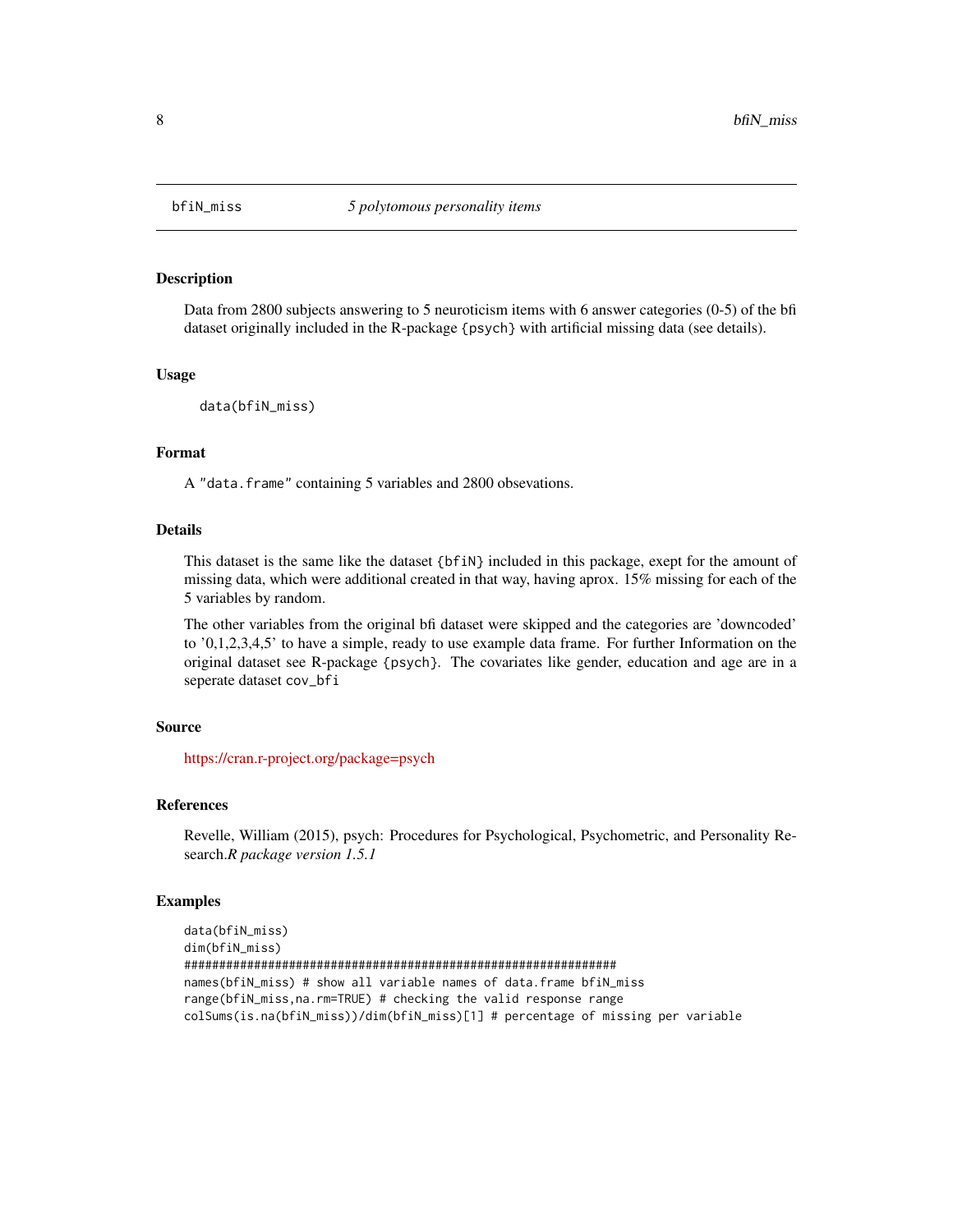<span id="page-8-0"></span>

Covaraites to the data from 2800 subjects answering to 5 neuroticism items of the bfi dataset originally included in the R-package {psych} - see <https://cran.r-project.org/package=psych>.

#### Usage

data(bfi\_cov)

### Format

A "data.frame" containing 3 variables (gender, education, and age) for 2800 obsevations.

#### Details

The covariates are in the same row (person) order as the responses to the 5 neuroticism items in the seperate datasets [bfiN](#page-5-1) and [bfiN\\_miss](#page-7-1). The coding is as follows:

gender Males =  $1$ , Females =  $2$ 

education  $1 = HS$ ,  $2 =$  finished HS,  $3 =$  some college,  $4 =$  college graduate  $5 =$  graduate degree

age age in years

# Source

<https://cran.r-project.org/package=psych>

#### References

Revelle, William (2015), psych: Procedures for Psychological, Psychometric, and Personality Research.*R package version 1.5.1*

```
data(bfi_cov)
dim(bfi_cov)
##############################################################
names(bfi_cov) # show all variable names of data
```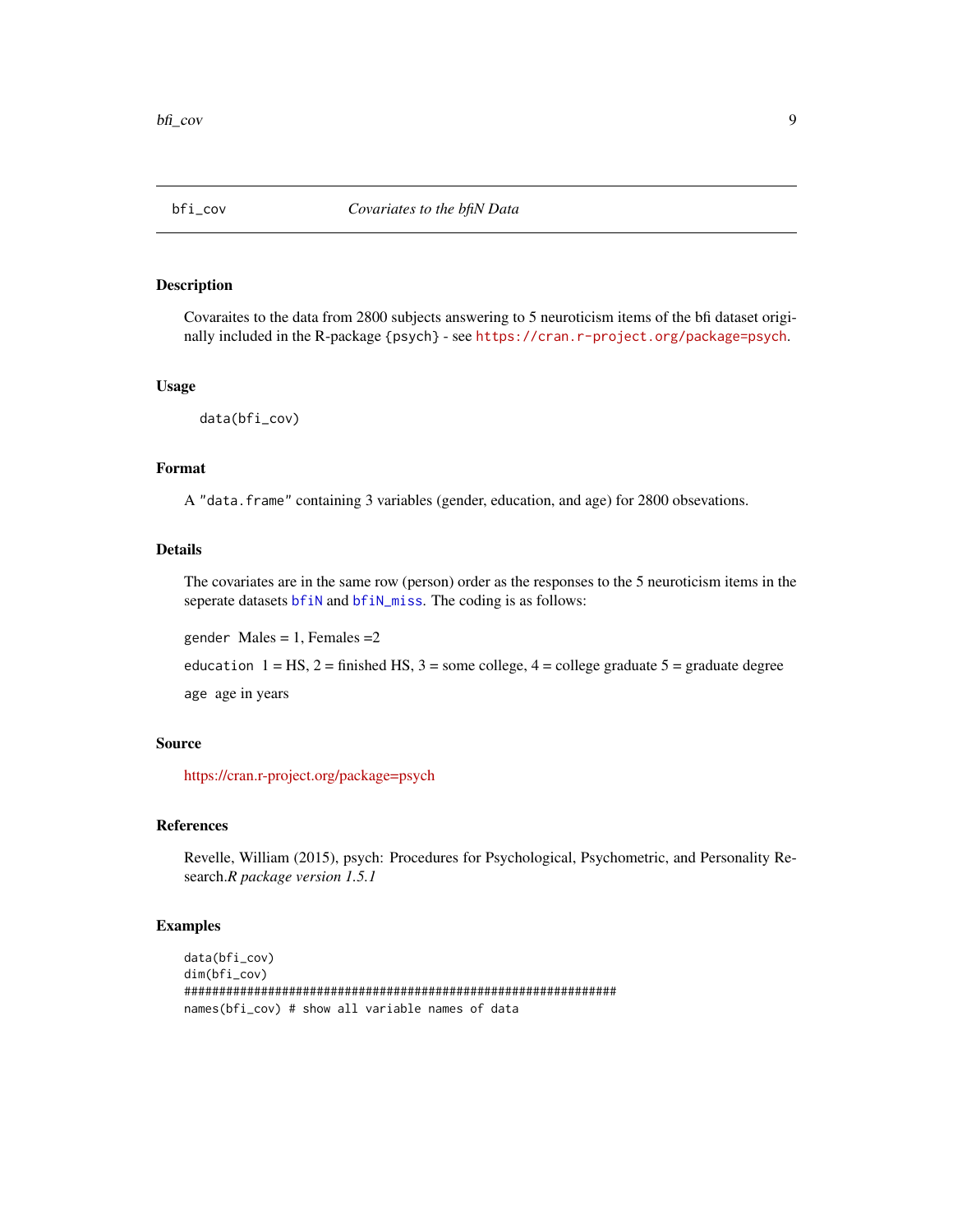<span id="page-9-1"></span><span id="page-9-0"></span>

plotting function for plotting category probability curves.

# Usage

```
catprob(pair_obj, itemnumber = 1, ra = 4, plot = TRUE, ...)
```
# Arguments

| pair_obj   | an object of class "pair" as a result from function pair.                                                                                                                                                                                                               |
|------------|-------------------------------------------------------------------------------------------------------------------------------------------------------------------------------------------------------------------------------------------------------------------------|
| itemnumber | an integer, defining the number of the item to plot the respective category prob-<br>ability for. This is set to an arbitrary default value of item number $= 1$ to avoid<br>error messages when you forget to choose an item to plot the expected score<br>curves for. |
| ra         | an integer, defining the (logit) range for x-axis                                                                                                                                                                                                                       |
| plot       | a logical (default plot = $TRUE$ ), defining wether to supress plotting an just<br>return a matrix of category probabilities                                                                                                                                            |
| $\cdots$   | arguments passed to plot                                                                                                                                                                                                                                                |

# Details

no details in the moment.

# Value

a plot or a matrix with category probabilities.

```
########
data(sim200x3)
result <- pair(sim200x3)
catprob(pair_obj = result, itemnumber = 2 )
data(bfiN)
result <- pair(bfiN)
catprob(pair_obj = result, itemnumber = 3 )
```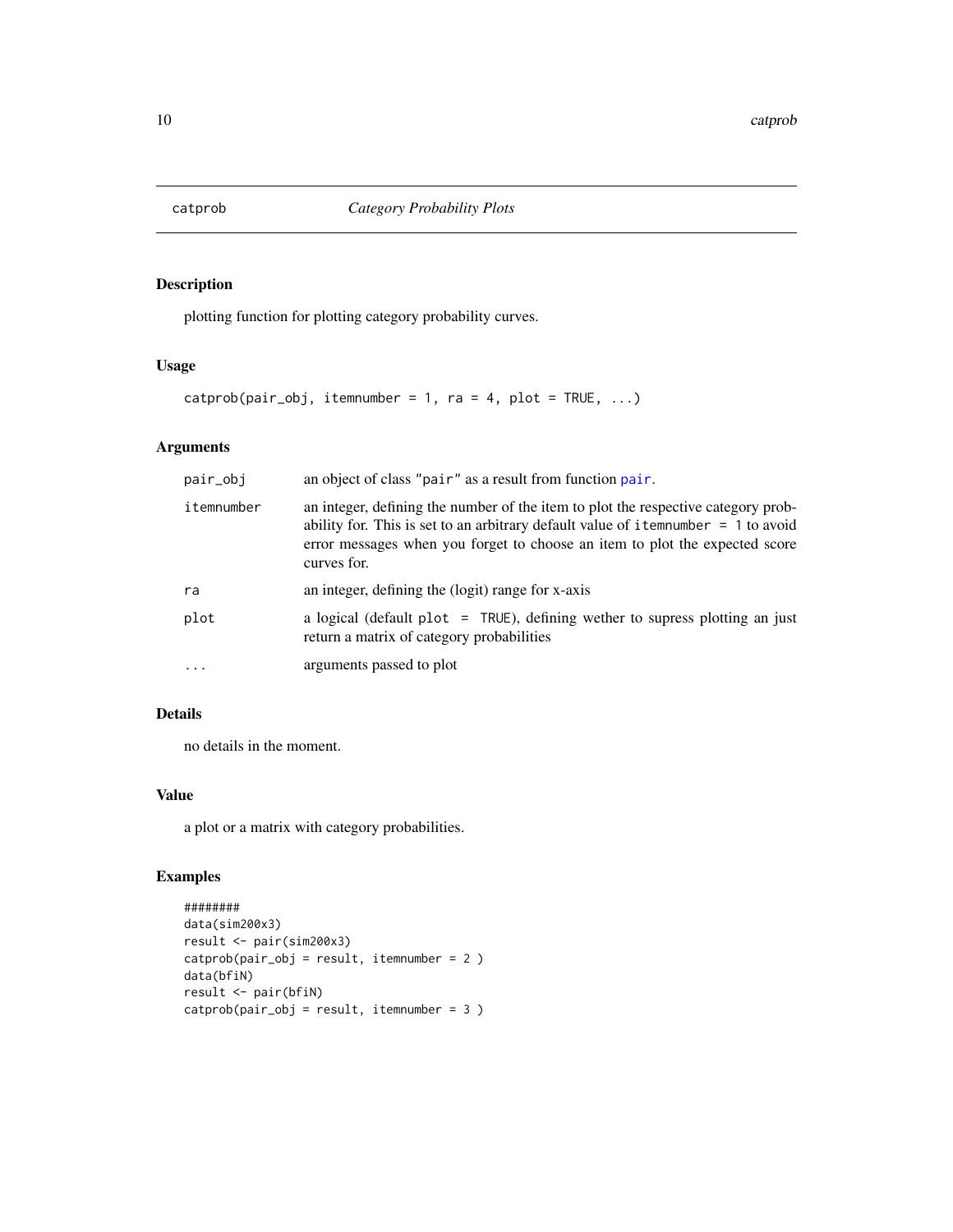<span id="page-10-1"></span><span id="page-10-0"></span>

Data from the german sample of the PISA 2003 survey, containing 31 dichotomous items from the math task.

# Usage

data(cog)

# Format

A data frame containing 34 variables and 4660 obsevations.

#### Details

The first 3 variables are ID variables. For further Information on variables and their meaning see the codebook PDF file available at <https://www.oecd.org/pisa/data/>

#### Source

<https://www.oecd.org/pisa/data/>

#### References

Database - PISA 2003, *Downloadable Data*, <https://www.oecd.org/pisa/data/>

# Examples

data(cog) dim(cog) ############################################################## names(cog) # show all variable names of data.frame cog names( $cog[, 4:34]$ ) # show the variable names of the math items names(cog[,1:3]) # show the variable names of the ID variables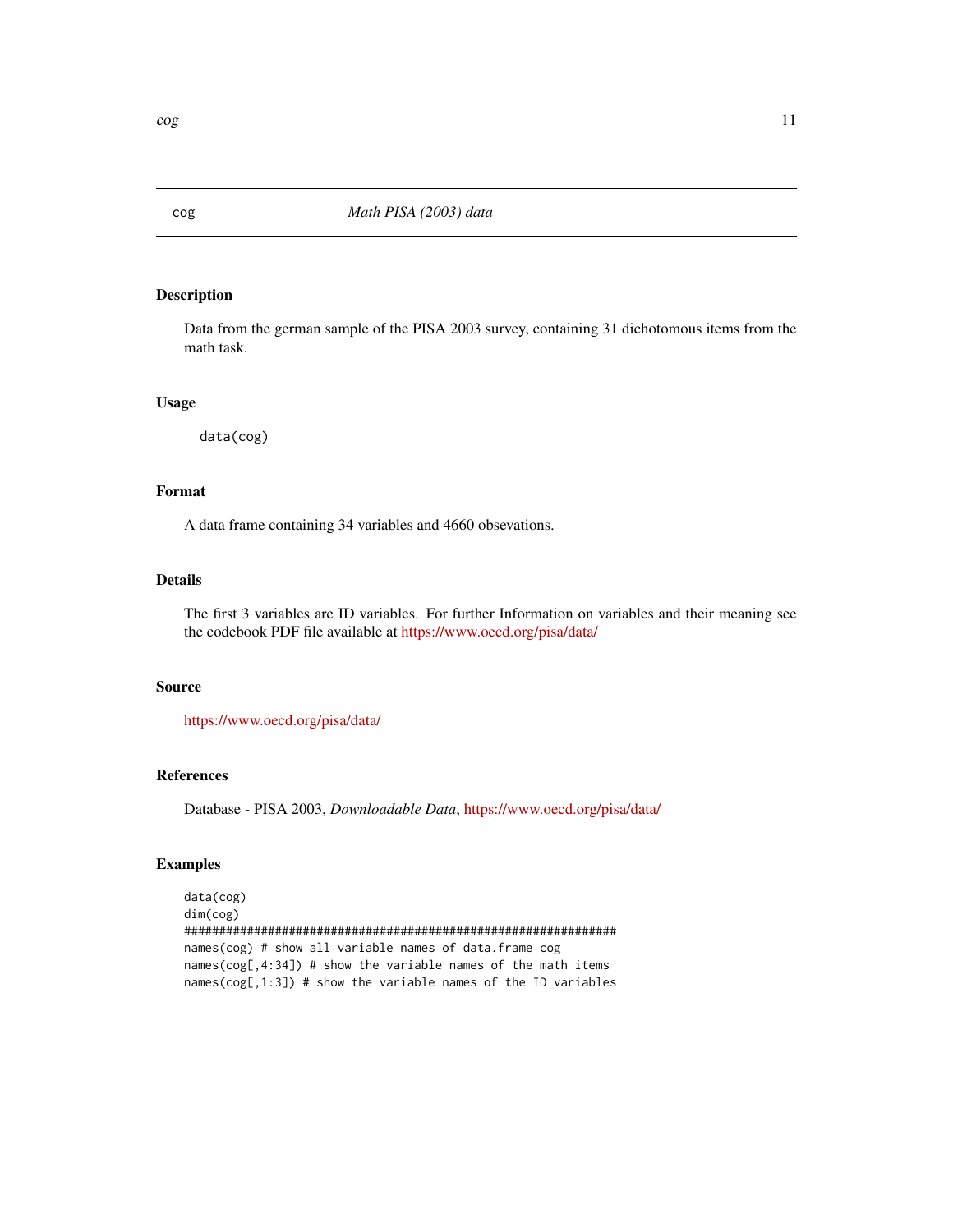a data.frame containing a booklet allocation table for the cognitive Data [cog](#page-10-1) in this package, which holds 31 dichotomous items from the math task from the german sample of the PISA 2003 survey.

#### Usage

```
data(cogBOOKLET)
```
#### Format

A data.frame containing 31 rows.

#### Details

For further Information on variables and their meaning see the codebook PDF file available at <https://www.oecd.org/pisa/data/>

# Source

<https://www.oecd.org/pisa/data/>

#### References

Database - PISA 2003, *Downloadable Data*, <https://www.oecd.org/pisa/data/>

#### Examples

data(cogBOOKLET) cogBOOKLET

deltapar *Compute delta parameters from thurstonian thresholds*

# Description

Calculation of delta parameters or rather item step parameters from thurstonian threshold parameters returned by the function [pair](#page-24-1).

#### Usage

deltapar(object, sigma = TRUE)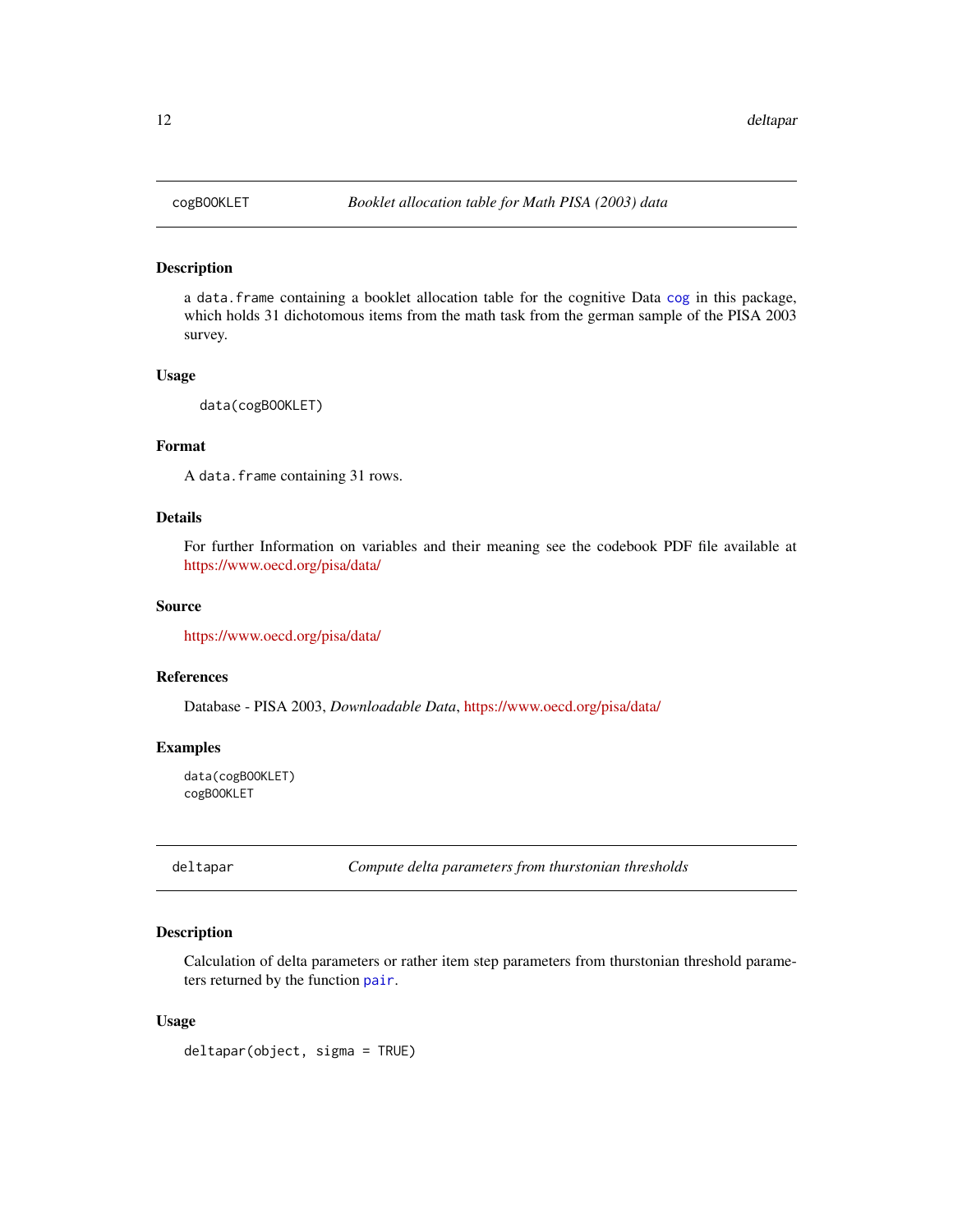#### <span id="page-12-0"></span>deltapar tidak di sebagai kecamatan di sebagai kecamatan di sebagai kecamatan di sebagai kecamatan di sebagai

#### Arguments

| object | an object of class "pair" as resulting from item parameter calculation using the<br>function pair. |
|--------|----------------------------------------------------------------------------------------------------|
| sigma  | a logical whether to return item difficulties (sigma) or not                                       |

# Details

The "Thurstone threshold" or rather thurstonian threshold for a category corresponds to a point on the latent variable at which the probability of being observed in that category or above equals that of being observed in the categories below. Thus these thurstonian threshold parameters can be interpreted in an strait forward and easy way. However, some other computer programs related to Rasch analysis don't return thurstonian threshold parameters from their estimation procedure, but rather so called delta parameters for the item steps. The later are also known as "step measures", "step calibrations", "step difficulties", "tau parameters", and "Rasch-Andrich thresholds". For a better comparability between different Rasch software and estimation procedures the thurstonian threshold parameters can be converted into delta or rather items step parameters.

#### Value

If sigma=TRUE an object of class c("data.frame", "deltapar") containing delta parameters for items and their difficultie (first column). Otherwise a matrix containing only the delta parameters.

#### References

Linacre J.M. (1992). Rasch-Andrich Thresholds and Rasch-Thurstone Thresholds. *Rasch Measurement Transactions*, 5:4, 191. https://www.rasch.org/rmt/rmt54r.htm

Linacre J.M. (2001). Category, Step and Threshold: Definitions & Disordering. *Rasch Measurement Transactions*, 15:1, 794. https://www.rasch.org/rmt/rmt151g.htm

Adams, R. J., Wu, M. L., & Wilson, M. (2012). The Rasch Rating Model and the Disordered Threshold Controversy. *Educational and Psychological Measurement, 72*(4), 547–573. https://doi.org/10.1177/0013164411432166

Linacre J.M. (2006). Item Discrimination and Rasch-Andrich Thresholds. *Rasch Measurement Transactions*, 20:1, 1054. https://www.rasch.org/rmt/rmt201k.htm

```
######################
data(sim200x3) # loading reponse data
ip \le pair(sim200x3, m = c(2,3,3)) # compute item parameters
summary(ip) # have a look at the results (thurstonian thresholds)
deltapar(ip) # compute delta parameters from these
```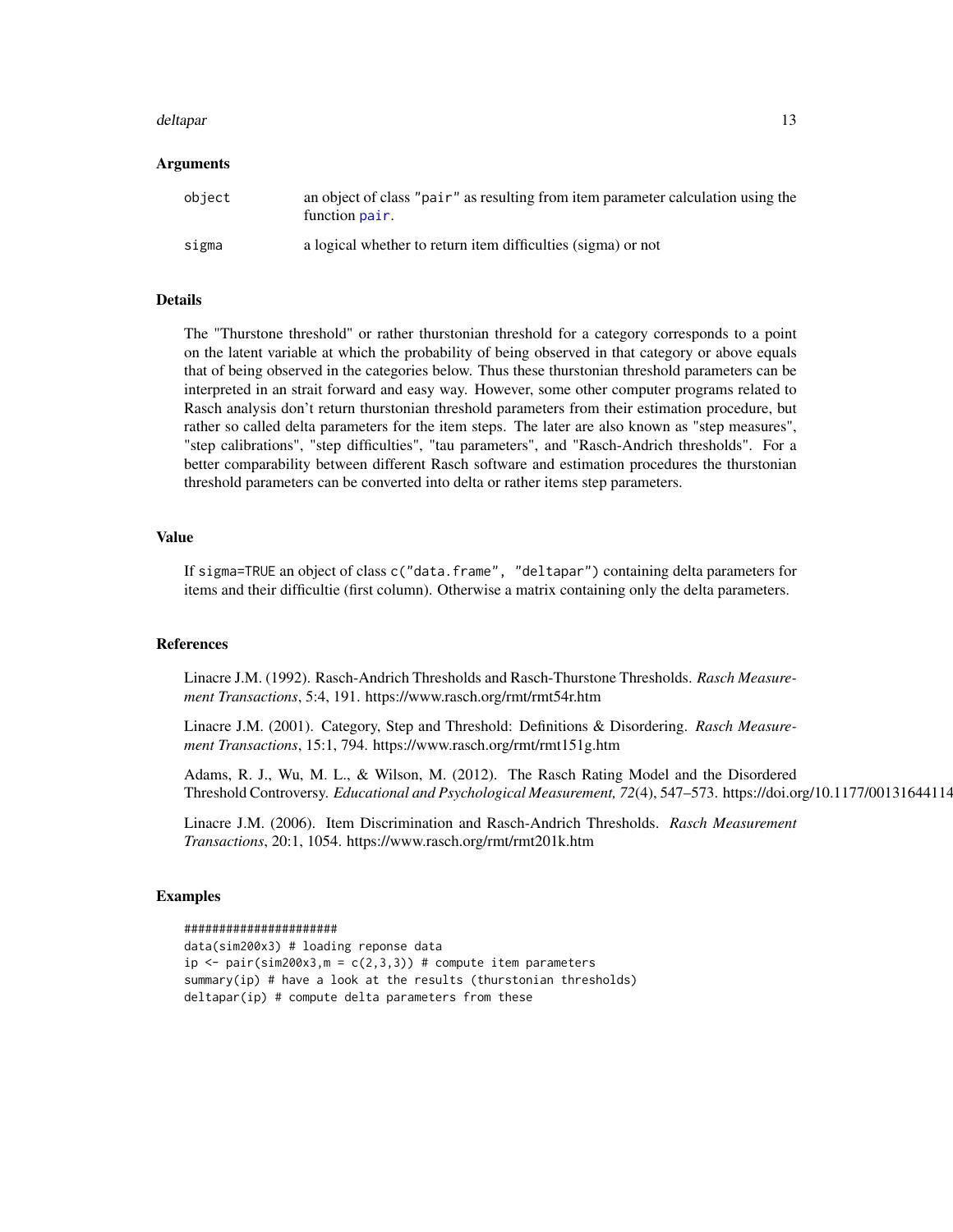Selectetd data for 5001 'subjects' who participated in the PISA 2012 survey.

# Usage

```
data(DEU_PISA2012)
```
# Format

A list containing ... .

# Details

The data is based on freely down loadable data on the official OECD page - see source. The general structure of the data in list format, is described in an PDF document available in the User guides, package vignettes and other documentation section.

# Source

<https://www.oecd.org/pisa/data/>

# References

To come ...

#### Examples

```
##############################################################
data(DEU_PISA2012)
str(DEU_PISA2012)
```
<span id="page-13-1"></span>esc *Expected Score Curves Plots*

# Description

plotting function for plotting expected score curves.

# Usage

```
esc(pers\_obj, itemnumber = 1, integ = 6, ra = 4, nodes = 100,1wd = 2, ...
```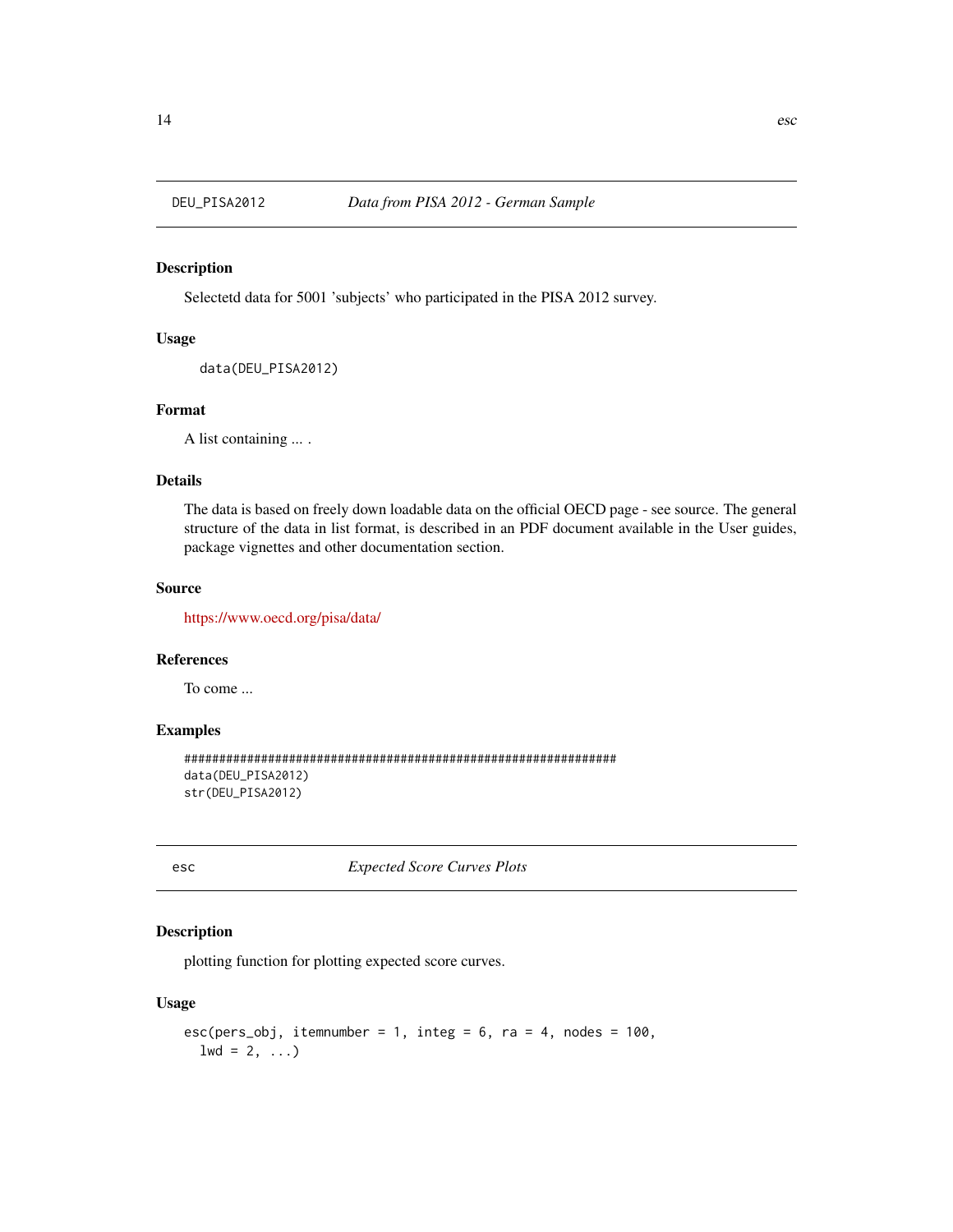#### <span id="page-14-0"></span>ftab 15

# Arguments

| pers_obj   | an object of class "pers" as a result from function pers.                                                                                                                                                                                                              |
|------------|------------------------------------------------------------------------------------------------------------------------------------------------------------------------------------------------------------------------------------------------------------------------|
| itemnumber | an integer, defining the number of the item to plot the respective categoy proba-<br>bility for. This is set to an arbitrary default value of item number $= 1$ to avoid<br>error messages when you forget to choose an item to plot the expected score<br>curves for. |
| integ      | either an integer defining the number of (ability) groups to integrate the empir-<br>ical theta vector or the character expression "all" to plot the empirical theta<br>distribution at the respective item score using symbols (see example).                         |
| ra         | an integer, defining the (logit) range for x-axis                                                                                                                                                                                                                      |
| nodes      | numer of integration nodes                                                                                                                                                                                                                                             |
| lwd        | see plot                                                                                                                                                                                                                                                               |
|            | arguments passed to plot                                                                                                                                                                                                                                               |

# Details

no details in the moment.

# Examples

```
########
data(bfiN)
result <- pers(pair(bfiN))
esc(pers_obj=result,1,lwd=2) # plot for first item
esc(pers_obj=result,2,lwd=2) # plot for second item
for(i in 1:5){esc(pers_obj=result,i,lwd=2)}
#########
esc(pers_obj=result,2,integ="all",lwd=2) # plot for secod item
```
ftab *Tabulating Answer Categories in Data*

# Description

function tabulating (answer) categories in X.

# Usage

ftab(X, catgories = NULL, na.omit = FALSE)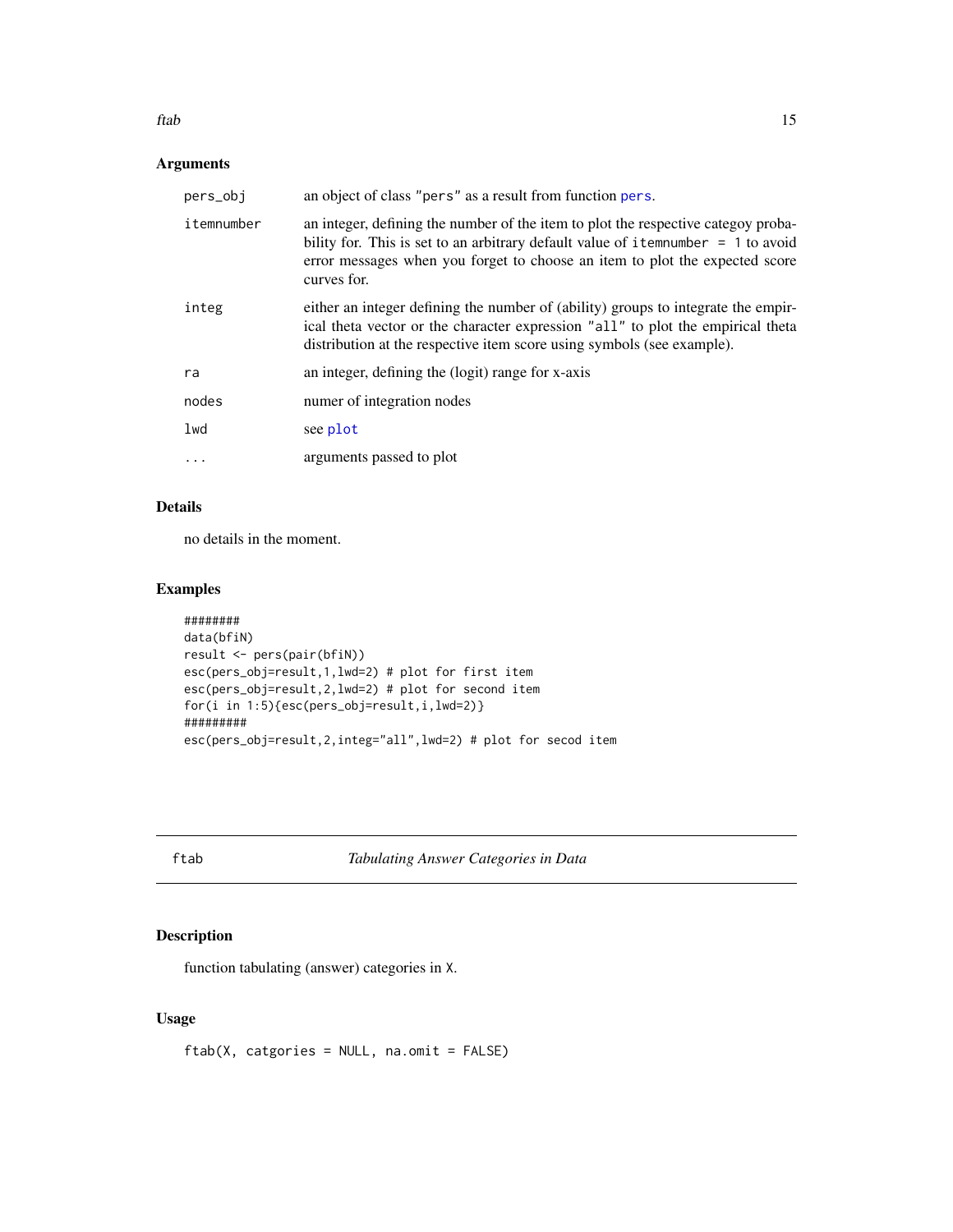# <span id="page-15-0"></span>Arguments

| X         | Data as a "matrix", a "data. frame" or even a "vector" or "factor". "vector"<br>or "factor" are coerced to a "data. frame" with one column.                          |
|-----------|----------------------------------------------------------------------------------------------------------------------------------------------------------------------|
| catgories | optional a vector ("numeric" or "character") containig the categories to tab-<br>ulate. At default (catgories=NULL) the fuction looks for unique categories in<br>Х. |
| na.omit   | logical (default: na. omit=FALSE) wether to return frequencies for missing val-<br>ues, NAs.                                                                         |

# Details

X can either be a ("numeric" or "character") "matrix" containing response vectors of persons (rows) or a "data.frame" containing "numeric", "character" or "factor" variables (columns).

# Value

a "matrix" with category frequencies

# Examples

```
########
data(bfiN)
ftab(bfiN)
data(sim200x3)
ftab(sim200x3)
```
<span id="page-15-1"></span>gif *Graphical Item Fit Plots*

# Description

plotting function for plotting empirical and model derived category probability curves.

# Usage

```
gif(pers_obj, itemnumber = 1, ra = 4, integ = "raw", kat = "all",...)
```

| pers_obi   | an object of class "pers" as a result from function pers.                                                                                                                                                                                                              |
|------------|------------------------------------------------------------------------------------------------------------------------------------------------------------------------------------------------------------------------------------------------------------------------|
| itemnumber | an integer, defining the number of the item to plot the respective categoy proba-<br>bility for. This is set to an arbitrary default value of item number $= 1$ to avoid<br>error messages when you forget to choose an item to plot the expected score<br>curves for. |
| ra         | an integer, defining the (logit) range for x-axis                                                                                                                                                                                                                      |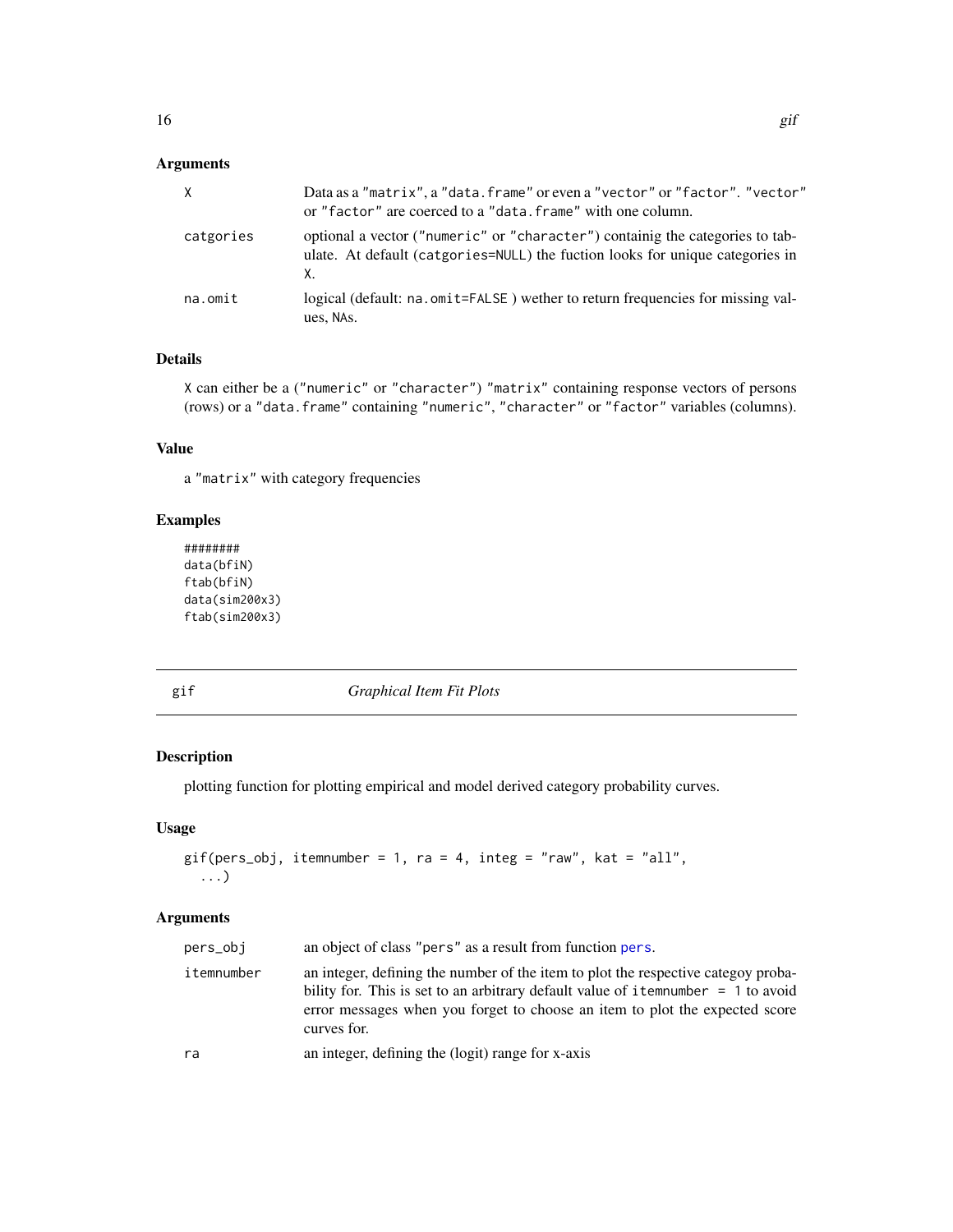<span id="page-16-0"></span>

| integ | either an integer, defining the number of integration points along the (logit)<br>range on the x-axis to integrate the empirical theta values, or the character<br>expression "raw" (default) which will use the rawscore groups as integration<br>points.                                |
|-------|-------------------------------------------------------------------------------------------------------------------------------------------------------------------------------------------------------------------------------------------------------------------------------------------|
| kat   | either an integer, defining for which category the empirical category probabil-<br>ities should be plotted over the model derived category probability curves, or<br>the character expression "all" (default) which will plot the empirical category<br>probabilities for all categories. |
| .     | arguments passed to plot                                                                                                                                                                                                                                                                  |

no details in the moment.

### Value

a plot with category probabilities.

# Examples

```
########
data(bfiN)
pers_obj <- pers(pair(bfiN))
#### plot empirical category probabilities
gif(pers_obj = pers_obj, itemnumber = 1 )
gif(pers_obj = pers_obj, itemnumber = 1 , integ=8) # integration over 8 points
gif(pers\_obj = pers\_obj, itemnumber = 1, integ=8, kat=1) # only for category number 1
```
<span id="page-16-1"></span>grm *Graphical Model Check*

#### Description

This function makes the basic calculations for the graphical model check for dicho- or polytomous item response formats. It is more or less a wraper function, internaly calling the function [pairSE](#page-26-1). Several splitting options are available (see arguments).

# Usage

```
grm(daten, m = NULL, split = "random", splitseed = "no",
 verbose = FALSE, ...)
```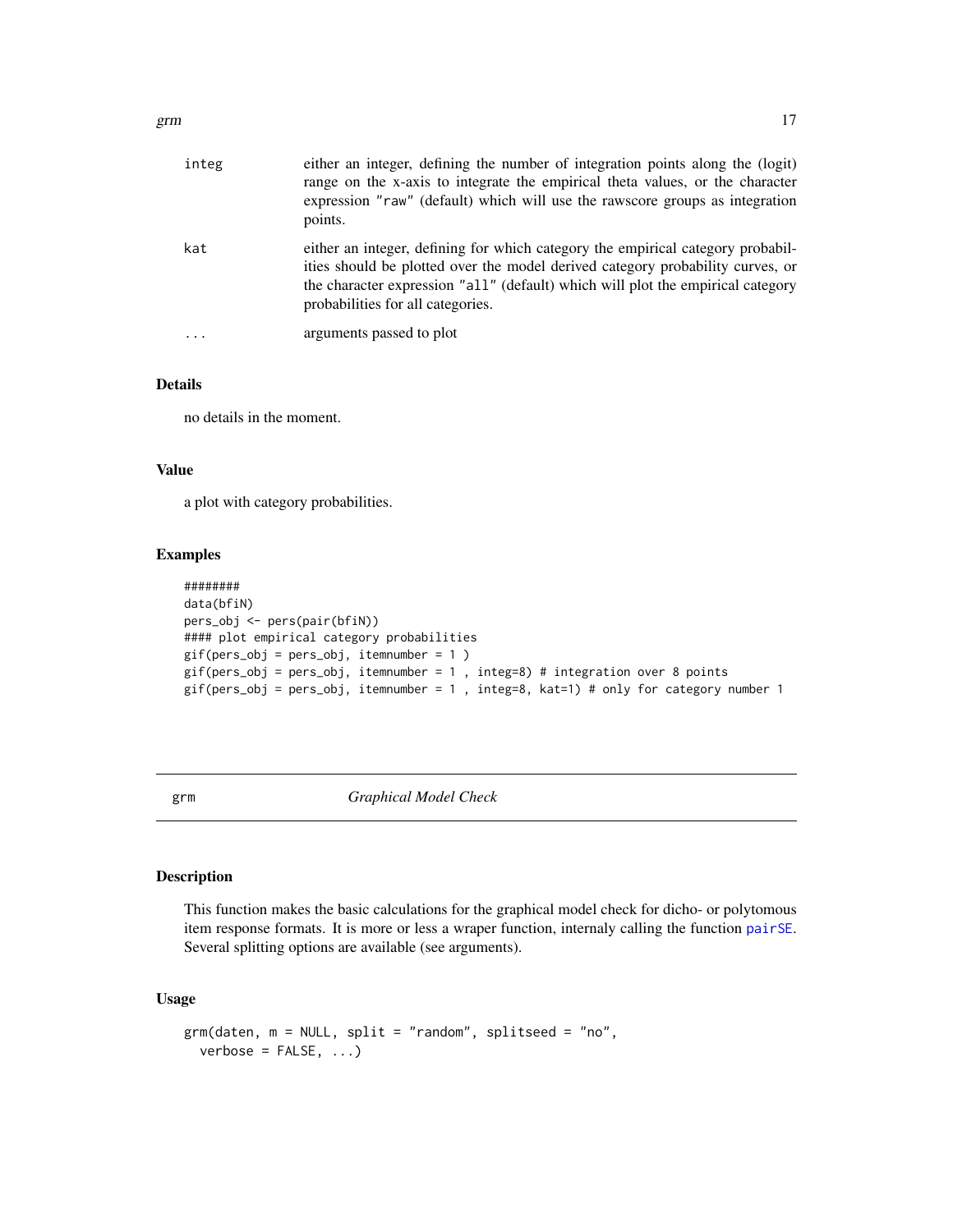# Arguments

| daten     | a data.frame or matrix with optionaly named colums (names of items), poten-<br>tially with missing values, comprising polytomous or dichotomous (or mixed<br>category numbers) responses of n respondents (rows) on k items (colums) coded<br>starting with 0 for lowest category to $m-1$ for highest category, with $m$ beeing a<br>vector (with length k) with the number of categories for the respective item.                                                        |
|-----------|----------------------------------------------------------------------------------------------------------------------------------------------------------------------------------------------------------------------------------------------------------------------------------------------------------------------------------------------------------------------------------------------------------------------------------------------------------------------------|
| m         | an integer (will be recycled to a vector of length k) or a vector giving the number<br>of response categories for all items - by default $m = NULL$ , m is calculated from<br>data, assuming that every response category is at least once present in data.<br>For sparse data it is strongly recomended to explicitly define the number of<br>categories by defining this argument.                                                                                       |
| split     | Specifies the splitting criterion. Basically there are three different options avail-<br>able - each with several modes - which are controlled by passing the correspond-<br>ing character expression to the argument.                                                                                                                                                                                                                                                     |
|           | 1) Using the rawscore for splitting into subsamples with the following modes:<br>split = "median" median raw score split - high score group and low score<br>group; split = "mean" mean raw score split - high score group and low score<br>group.                                                                                                                                                                                                                         |
|           | 2) Dividing the persons in daten into subsamples with equal size by random<br>allocation with the following modes: $split = "random"$ (which is equivalent<br>to split = $"$ random. 2") divides persons into two subsamples with equal size.<br>In general the number of desired subsamples must be expressed after the dot<br>in the character expression - e.g. split = $"$ random. 6" divides persons into 6<br>subsamples (with equal size) by random allocation etc. |
|           | 3) The third option is using a manifest variable as a splitting criterion. In this<br>case a vector with the same length as number of cases in daten must be passed<br>to the argument grouping the data into subsamples. This vector should be coded<br>as "factor" or a "numeric" integer vector with $min = 1$ .                                                                                                                                                        |
| splitseed | numeric, used for set. seed(splitseed) for random splitting - see argument<br>split.                                                                                                                                                                                                                                                                                                                                                                                       |
| verbose   | logical, if verbose = TRUE (default) a message about subsampling is sent to<br>console when calculating standard errors.                                                                                                                                                                                                                                                                                                                                                   |
|           | additional arguments nsample, size, seed, pot for caling pairSE are passed<br>through - see description for pairSE.                                                                                                                                                                                                                                                                                                                                                        |

# Details

The data is splitted in two or more subsamples and then item thresholds, the parameter (Sigma) and their standard errors (SE) for the items according the PCM are calculated for each subsample. Additional arguments (see description of function [pairSE](#page-26-1)) for parameter calculation are passed through.

WARNING: When using data based on booklet designs with systematically missing values (by design) you have to ensure that in each of the booklet the maximum raw value to reach is equal while using the raw value as splitting criterion.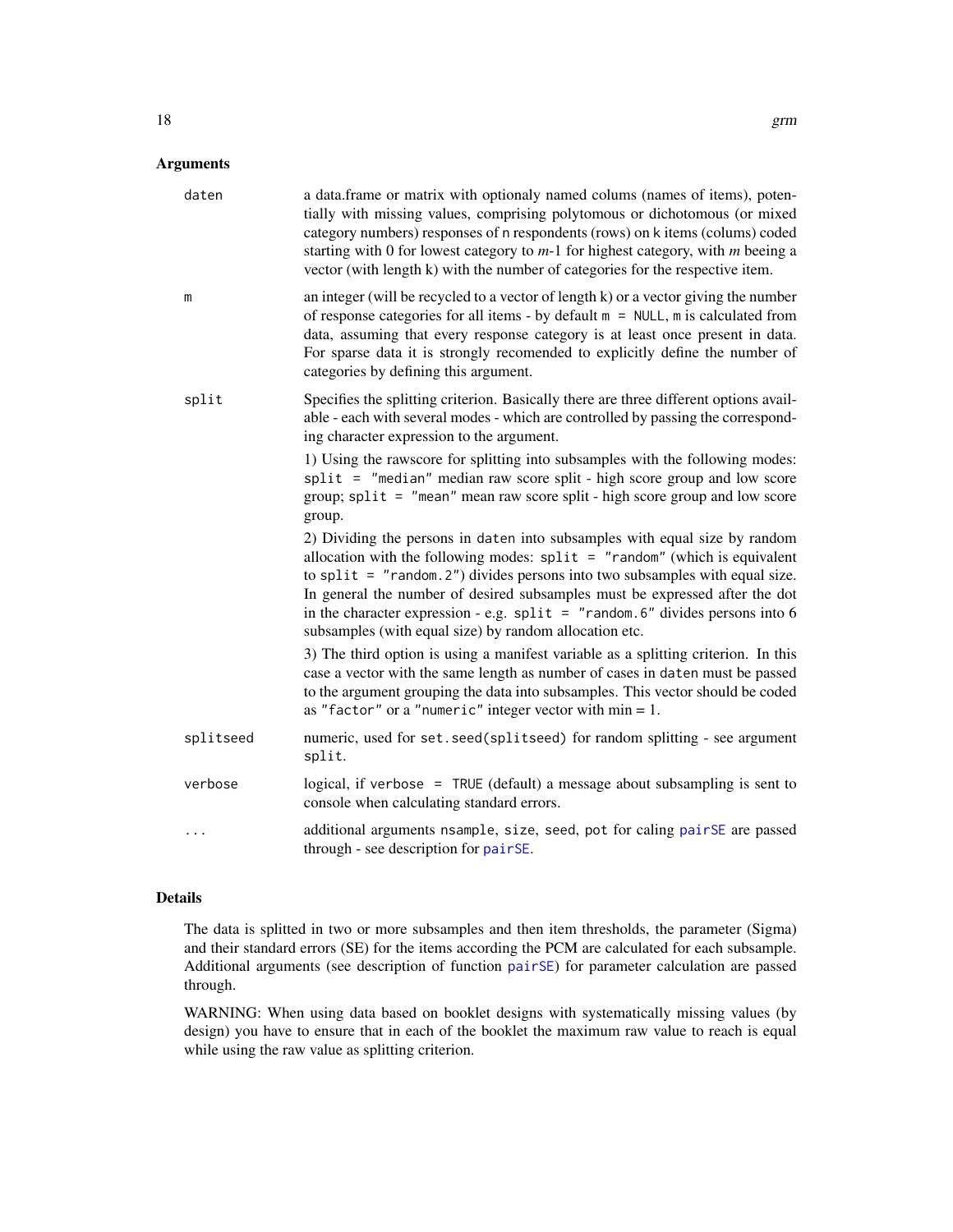#### <span id="page-18-0"></span>Value

A (list) object of class "grm" containing the item difficulty parameter sigma and their standard errors for two or more subsamples.

#### A note on standard errors

Estimation of standard errors is done by repeated calculation of item parameters for subsamples of the given data. This procedure is mainly controlled by the arguments nsample and size (see arguments). With regard to calculation time, the argument nsample is the 'time killer'. On the other hand, things (estimation of standard errors) will not necessarily get better when choosing large values for nsample. For example choosing nsample=400 will only result in minimal change for standard error estimation in comparison to (nsample=30) which is the default setting (see examples).

#### **References**

description of function [pairSE{](#page-26-1)pairwise}.

#### Examples

data(bfiN) # loading example data set

data(bfi\_cov) # loading covariates to bfiN data set # calculating itemparameters and SE for two random allocated subsamples grm\_gen <- grm(daten=bfiN, split = bfi\_cov\$gender) summary(grm\_gen) plot(grm\_gen)

```
grm_med <- grm(daten=bfiN, split = "median")
summary(grm_med)
plot(grm_med)
```

```
grm_ran<-grm(daten=bfiN, split = "random")
```
summary(grm\_ran)

```
# some examples for plotting options
# plotting item difficulties for two subsamples against each other
# with elipses for a CI = 95% .
plot(grm_ran)
```

```
# using triangles as plotting pattern
plot(grm_ran,pch=2)
```

```
#plotting without CI ellipses
plot(grm_ran,ci=0,pch=2)
```

```
# plotting with item names
plot(grm_ran,itemNames=TRUE)
```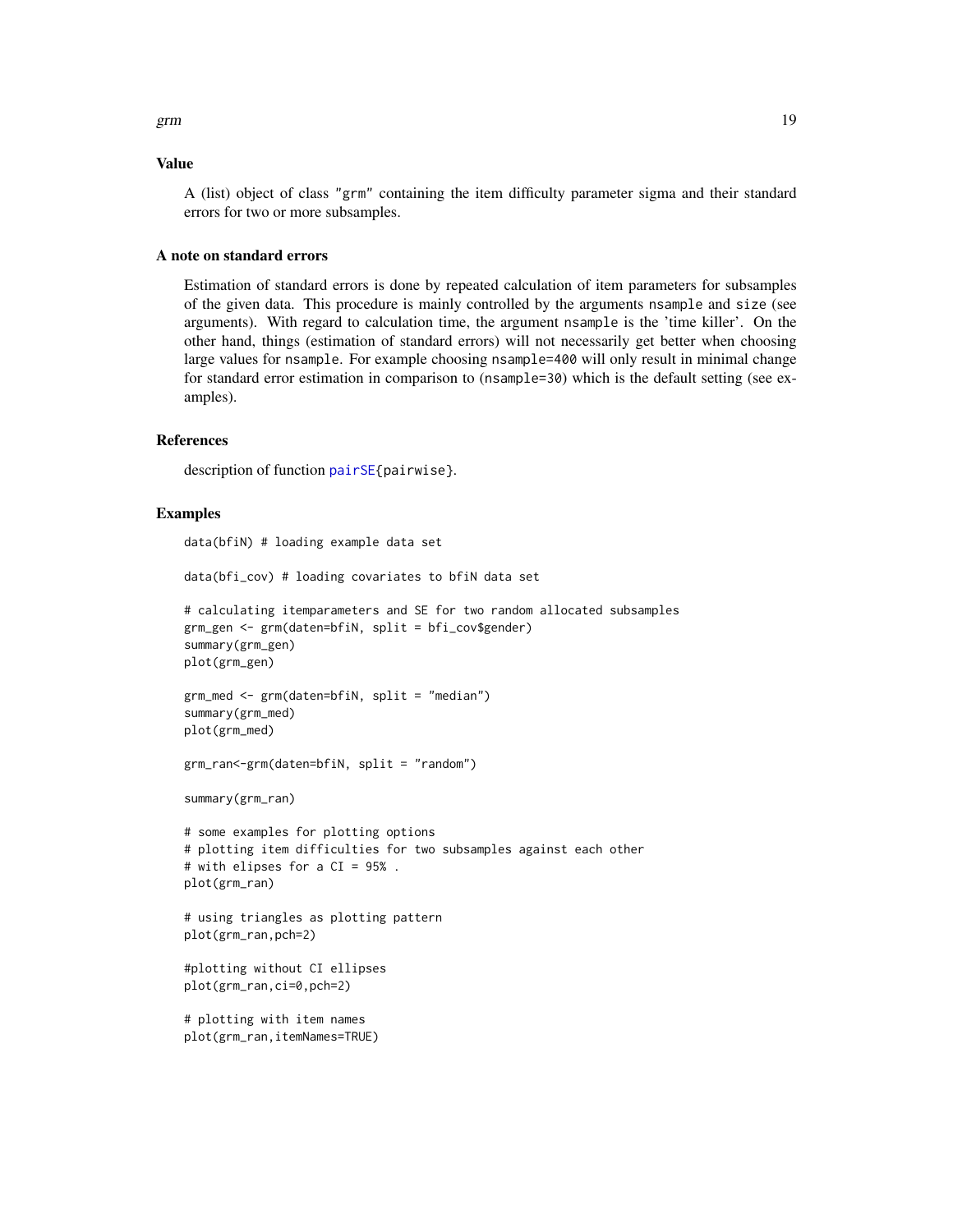```
# Changing the size of the item names
plot(grm_ran,itemNames=TRUE, cex.names = 1.3)
# Changing the color of the CI ellipses
plot(grm_ran,itemNames=TRUE, cex.names = .8, col.error="green")
###### example from details section 'Some Notes on Standard Errors' ########
## Not run:
grm_def<-grm(daten=bfiN, split = "random",splitseed=13)
plot(grm_def)
######
grm_400<-grm(daten=bfiN, split = "random", splitseed=13 ,nsample=400)
plot(grm_400)
## End(Not run)
```
<span id="page-19-1"></span>iff *Item information function*

# Description

plotting function for plotting the Item information function(IIF).

# Usage

```
iff(pair\_obj, itemnumber = 1, x = NULL, plot = TRUE, cat = FALSE,1wd = 2, col = 1, ...)
```

| pair_obj   | an object of class "pair" as a result from function pair.                                                                                                                                                                                                                                                                           |
|------------|-------------------------------------------------------------------------------------------------------------------------------------------------------------------------------------------------------------------------------------------------------------------------------------------------------------------------------------|
| itemnumber | an integer, defining the number of the item to plot the respective item informa-<br>tion function for. This is set to an arbitrary default value of item number $= 1$ to<br>avoid error messages when you forget to choose an item to plot the item infor-<br>mation function for.                                                  |
| x          | The value(s) of the latent variable, at which the IIF will be evaluated. x should<br>be either a numeric vector of theta values or a single numeric value. If x is given<br>as a single numeric value plotting is supressed. If not given (default), 99 values<br>spaced evenly between -4 and +4 will be used, handy for plotting. |
| plot       | a logical (default plot $=$ TRUE), defining wether to supress plotting an just<br>return a matrix of the values of the Item information function.                                                                                                                                                                                   |
| cat        | a logical (default cat $=$ FALSE), defining wether to plot or return the values of<br>the Item information function based on item categories.                                                                                                                                                                                       |
| lwd        | see parameters for plot                                                                                                                                                                                                                                                                                                             |
| col        | see parameters for plot                                                                                                                                                                                                                                                                                                             |
| $\cdots$   | arguments passed to plot                                                                                                                                                                                                                                                                                                            |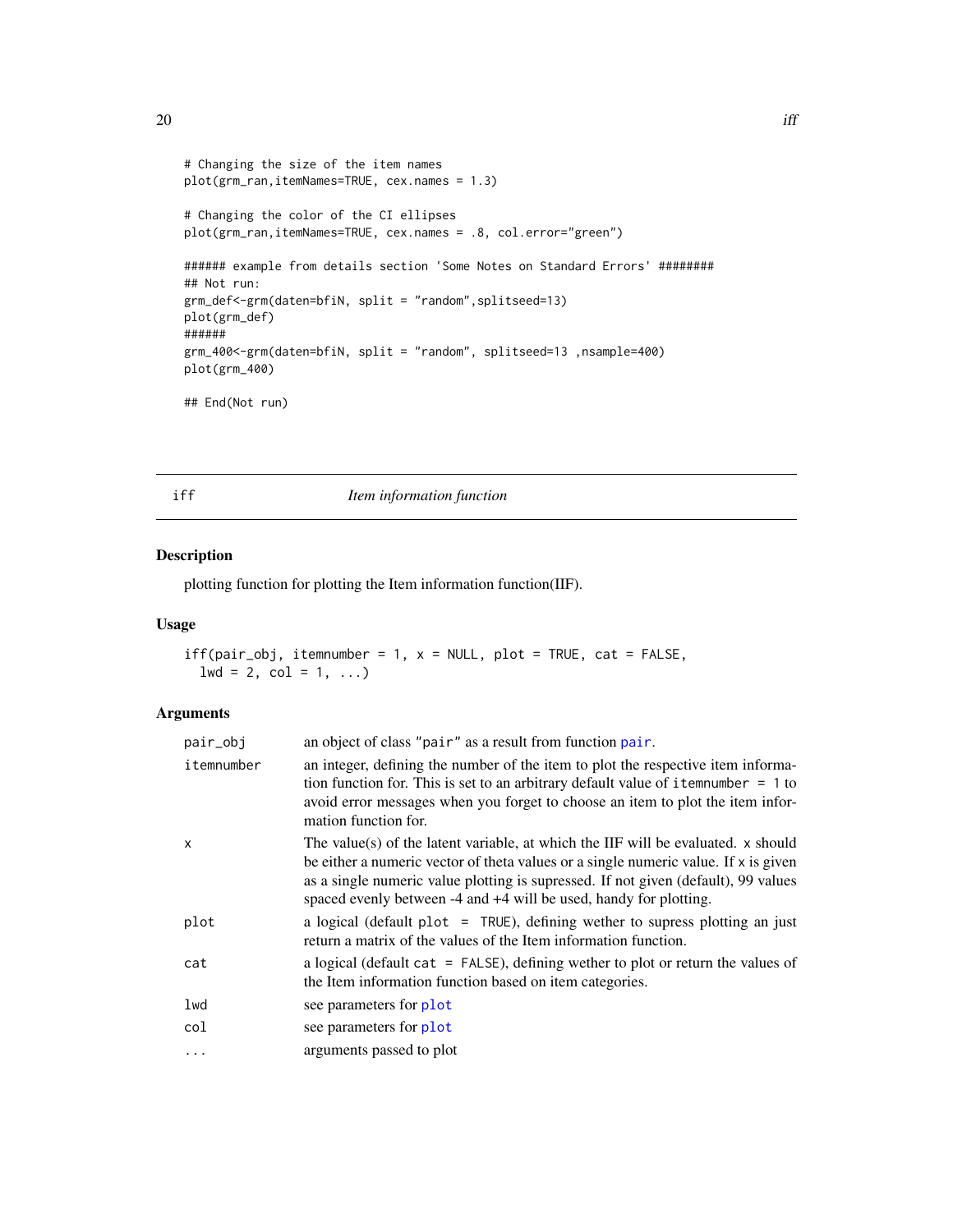#### <span id="page-20-0"></span> $kft5$  21

# Details

no details in the moment.

# Value

a plot, a matrix or a single numeric with values of the Item information function.

# Examples

```
########
data(sim200x3)
result <- pair(sim200x3)
# IFF plot for Item No. 2
iff(pair\_obj = result, itemnumber = 2)# IFF plot for Categories of Item No. 2
iff(pair_obj = result, itemnumber = 2 ,cat=TRUE)
# IFF at theta=0 for Item No. 2
iff(pair\_obj = result, itemnumber = 2, x=0)# IFF at theta=0 for Categories of Item No. 2
iff(pair\_obj = result, itemnumber = 2, x=0, cat=True)# IFF of Item No. 2 for a given range of thetas
iff(pair\_obj = result, itemnumber = 2, x=seq(0, 4, .1))# ... etc.
iff(pair\_obj = result, itemnumber = 2, x=seq(0,4,.1), cat=TRUE)##### examples with other data ...
data(bfiN)
result <- pair(bfiN)
iff(pair\_obj = result, itemnumber = 3)iff(pair\_obj = result, itemnumber = 3, cat=True)
```
kft5 *Dichotomous example data in Rost 2004*

# **Description**

Data for 300 subjects answering to 5 dichotomous items out of 'Kognitiver Fähigkeits Test' [Cognitive Skills Test] (KFT - Gaedike & Weinläder, 1976) . This data is used as an example in the textbook by J. Rost (2004) to demonstrate some principles of rasch measurement.

### Usage

```
data(kft5)
```
# Format

A "matrix" containing 5 columns (variables) and 300 rows (obsevations).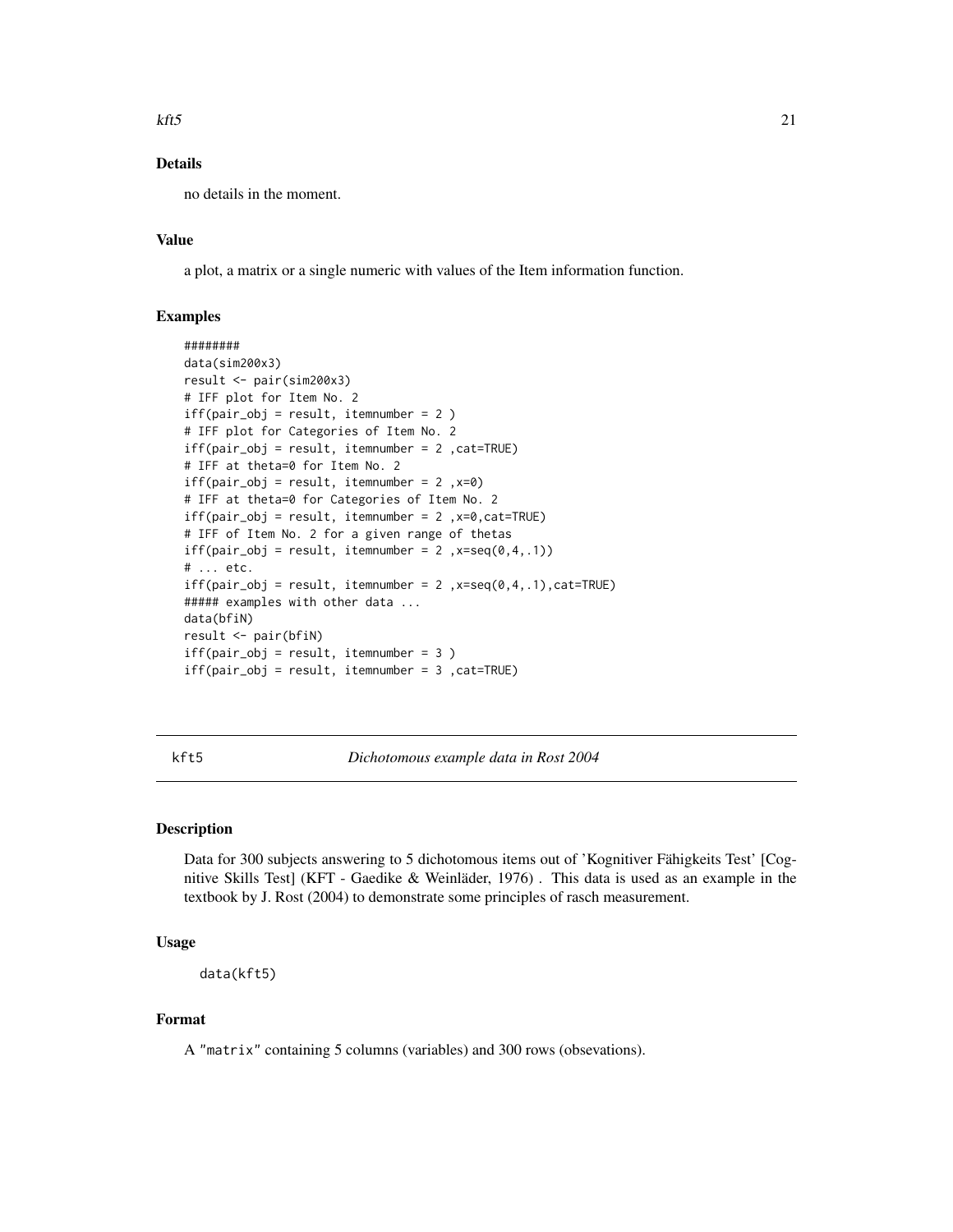<span id="page-21-0"></span>The instrument KFT and the data are described in Rost (2004) at page 95.

#### References

Rost, J. (2004). *Lehrbuch Testtheorie - Testkonstruktion* (2 nd Ed.) Huber: Bern.

Heller, K, Gaedike, A.-K & Weinläder, H. (1976). *Kognitiver Fähigkeits-Test (KFT 4-13)*. Weinheim: Beltz.

# Examples

```
data(kft5)
dim(kft5)
###########
# frequencies
ftab(kft5)
# Itemparameter to be compared with Rost (2004), page 120.
summary(pair(kft5))
# Itemparameter to be compared with Rost (2004), page 120.
summary(pers(pair(kft5)))
```
logLik.pers *S3 logLik for Object of class "pers"*

# Description

S3 logLik method to extract the log-likelihood for object of class"pers"

#### Usage

```
## S3 method for class 'pers'
logLik(object, sat = FALSE, p = FALSE, ...)
```

| object | object of class" pers"                                                                                                                                                                                                                                      |
|--------|-------------------------------------------------------------------------------------------------------------------------------------------------------------------------------------------------------------------------------------------------------------|
| sat    | a "logical" with default set to sat=FALSE to return the Log-Likelihood of the<br>data for the unrestricted modell based on parameters estimated with function<br>pers. If set to sat=TRUE the Log-Likelihood of the saturated model is returned<br>instead. |
| р      | a "logical" with default set to p=FALSE to return the category propabilities for<br>the empirical data.                                                                                                                                                     |
| .      | not used jet.                                                                                                                                                                                                                                               |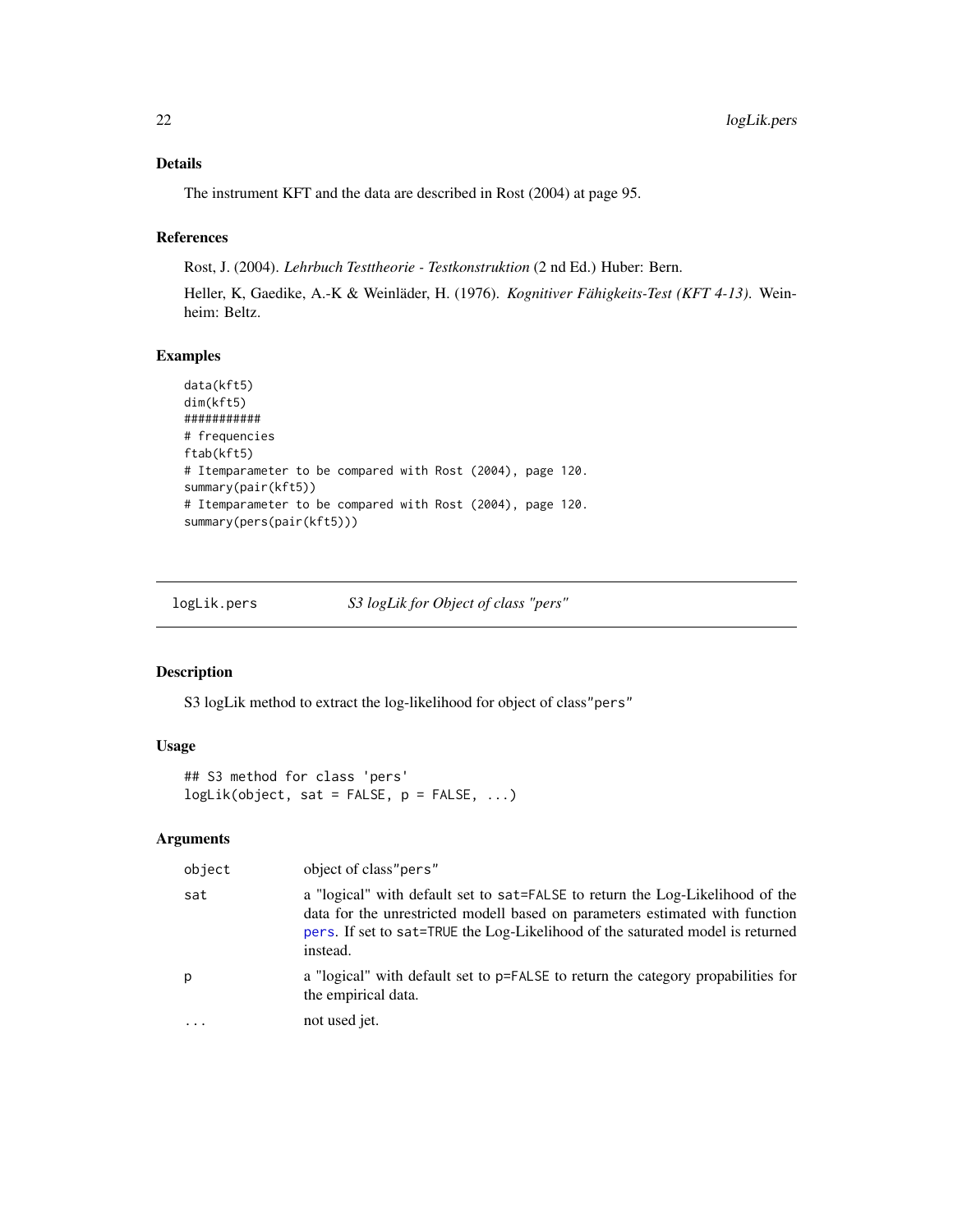<span id="page-22-0"></span>

Function to perform a likelihood ratio test for the estimated model 'against' the saturated model for object of class"pers".

# Usage

lrtest.pers(object, ...)

# Arguments

| object   | an object of class" pers" - see function pers. |
|----------|------------------------------------------------|
| $\cdots$ | not used jet.                                  |

<span id="page-22-1"></span>make.incidenz *Converting a booklet allocation table into a incidence matrix*

# Description

This function converts a booklet allocation table (like in [cogBOOKLET](#page-11-1)) into a incidence matrix used in the function [pers](#page-33-1).

# Usage

```
make.incidenz(tab, bookid, item_order = NULL, info = FALSE)
```

| tab        | a booklet allocation table as a data. frame. The first column is assumed to con-<br>tain the item names as a character vector (not a factor!) the other columns must<br>be integer vectors containing the information in which booklet(s) the respective<br>item is allocated.       |
|------------|--------------------------------------------------------------------------------------------------------------------------------------------------------------------------------------------------------------------------------------------------------------------------------------|
| bookid     | a integer vector with the same length as the number of persons in the response<br>data giving the information which booklet was assigned to each person.                                                                                                                             |
| item order | optional a character vector with the item names in the order of the items in the<br>response data (from first to last column in the response data). By default it is<br>assumend that the item order in the booklet allocation table is already the same<br>as in the response data. |
| info       | logical default: info=FALSE to return just the incidence matrix. If set to info=TRUE<br>more detailed information about the booklet design ist returned.                                                                                                                             |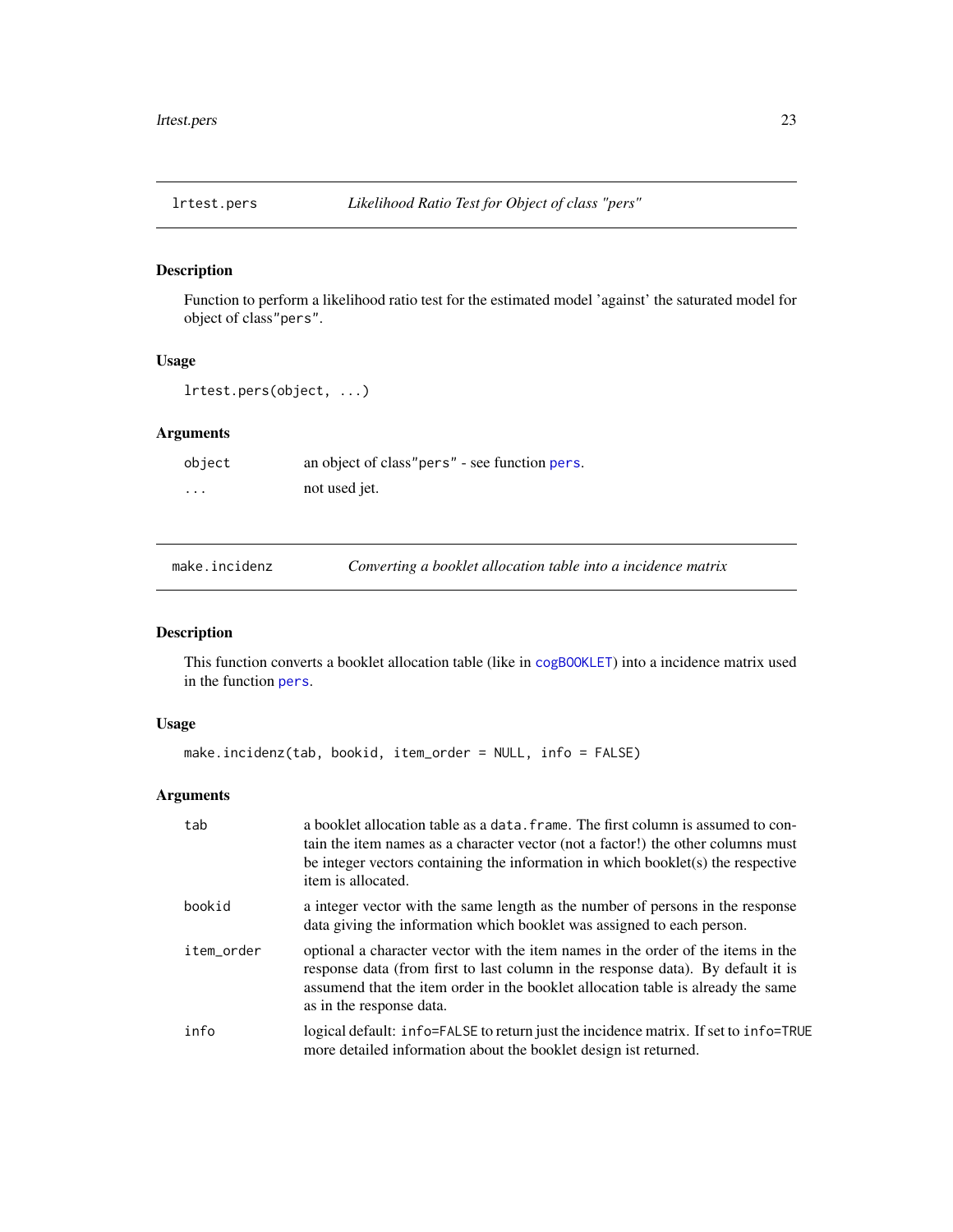<span id="page-23-0"></span>It is assumed that there is an equal replicate factor for each item used, when constructing the bookletdesign - so every items occures with the same frequency over all booklets of the entire set of booklets.

## Value

an incidence matrix as an object of class "matrix" with 0,1 coding or a "list" with detailed information.

#### Examples

```
#########################
data(cog);data(cogBOOKLET) # loading reponse and allocation data
table(cog$BOOKID)# show n persons per booklet
names(table(c(as.matrix(cogBOOKLET[,2:5])))) # show booklets in allocation data
d<-(cog[cog$BOOKID!=14,]) # skip persons which got booklet No.14.
inc<-make.incidenz(tab=cogBOOKLET, bookid=d$BOOKID) # make just the incidence matrix
inc
make.incidenz(tab=cogBOOKLET, bookid=d$BOOKID, info=TRUE) # get some info too
# in this case not necessary but just to show
# using the (item) names in cog to secure the item order in incidence matrix:
make.incidenz(tab=cogBOOKLET, bookid=d$BOOKID, item_order=names(cog)[4:34])
#######################
```
Neoffi5 *Polytomous example data in Rost 2004*

#### **Description**

Data for 1000 subjects answering to 5 polytomous items assessing neuroticism contained in the german version of the NEO–five–factor–inventory (NEOFFI) by Borkenau and Ostendorf (1991). This data is used as an example in the textbook by J. Rost (2004) to demonstrate some principles of rasch measurement.

#### Usage

```
data(Neoffi5)
```
#### Format

A "matrix" containing 5 columns (variables) and 1000 rows (obsevations).

### Details

An detailed description of the data can be found in Rost (2004) at page 202.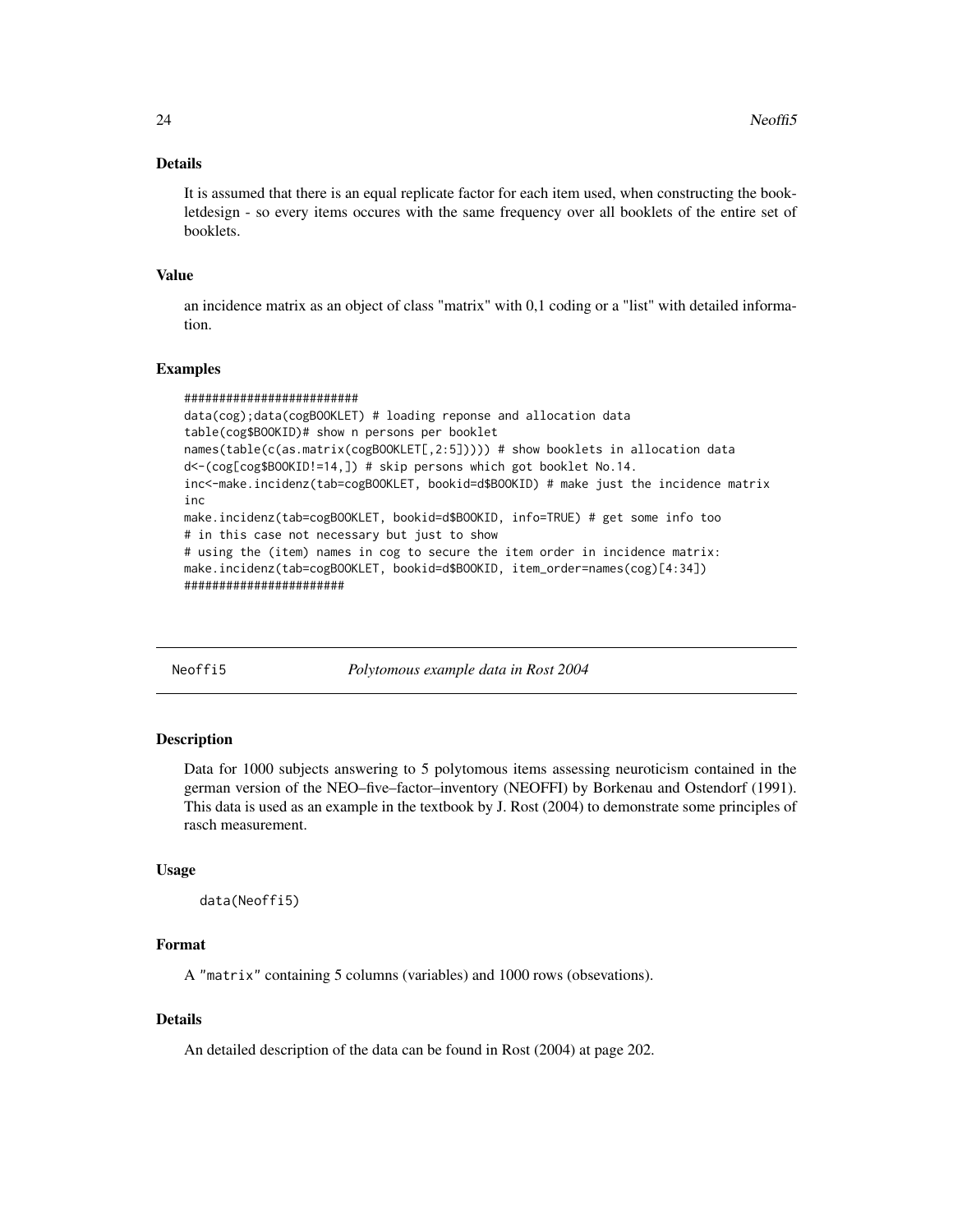<span id="page-24-0"></span>pair the contract of the contract of the contract of the contract of the contract of the contract of the contract of the contract of the contract of the contract of the contract of the contract of the contract of the contr

#### References

Rost, J. (2004). *Lehrbuch Testtheorie - Testkonstruktion* (2 nd Ed.) Huber: Bern.

Borkenau. P. & Ostendorf F. (1991). Ein Fragebogen zur Erfassung fünf robuster Persönlichkeitsfaktoren. *Diagnostica, 37*, (1), 29–41.

#### Examples

```
data(Neoffi5)
dim(Neoffi5)
###########
# frequencies
ftab(Neoffi5)
# Itemparameter to be compared with Rost (2004), page 211.
summary(pair(Neoffi5))
# Itemparameter to be compared with Rost (2004), page 213.
summary(pers(pair(Neoffi5)))
```
<span id="page-24-1"></span>pair *Rasch Item Parameter (Main Function)*

#### **Description**

This is the (new) main function for calculation of the item parameter for the dichotomous Rasch Model (Rasch, 1960) and its extension for polytomous items (thurstonian thresholds) according to the Partial Credit Model (Masters, 1982), using a generalization of the pairwise comparison algorithm (Choppin, 1968, 1985; Wright & Masters, 1982). The number of (response) categories may vary accross items. Missing values up to an high amount in data are allowed, as long as items are proper linked together.

#### Usage

```
pair(daten, m = NULL, w = NULL, pot = TRUE, zerocor = TRUE,
  ccf = FALSE, ...)
```

| daten | a data. frame or matrix with optionaly named colums (names of items), poten-<br>tially with missing values, comprising polytomous or dichotomous (or mixted<br>category numbers) responses of n respondents (rows) on k items (colums) coded<br>starting with 0 for lowest category to $m-1$ for highest category, with m beeing a<br>vector (with length k) with the number of categories for the respective item. |
|-------|---------------------------------------------------------------------------------------------------------------------------------------------------------------------------------------------------------------------------------------------------------------------------------------------------------------------------------------------------------------------------------------------------------------------|
| m     | an integer (will be recycled to a vector of length k) or a vector giving the number<br>of response categories for all items - by default ( $m = NULL$ ), m is calculated<br>from data, assuming that every response category is at least once present in<br>data. For 'sparse' data it is strongly recomended to explicitly define the number<br>of categories by defining this argument.                           |
| W     | an optional vector of case weights                                                                                                                                                                                                                                                                                                                                                                                  |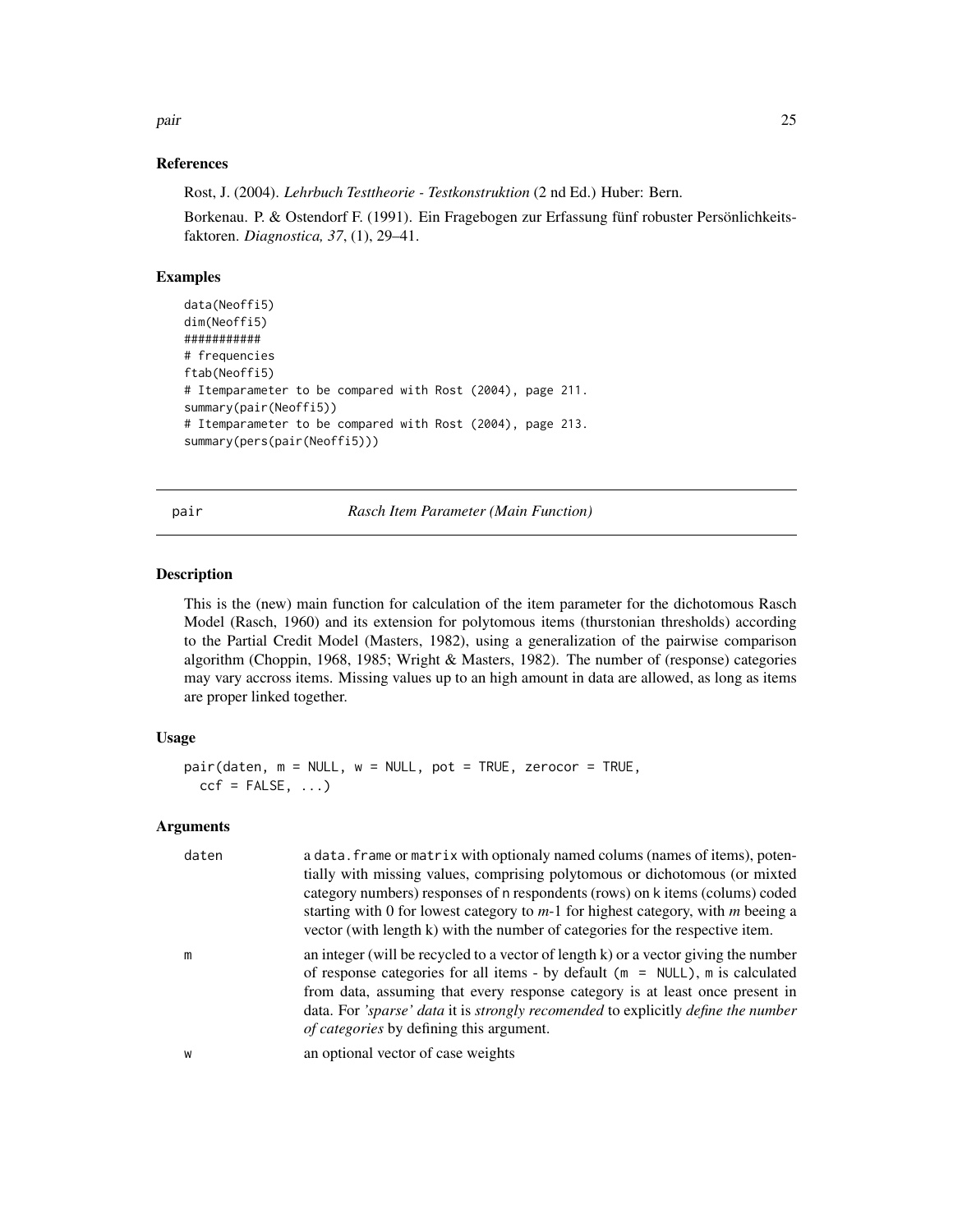<span id="page-25-0"></span>

| zerocor<br>(2011, p.373).<br>ccf<br>additional parameters passed through.<br>$\cdots$ | pot | either a logical or an integer $\geq$ 2 defining the power to compute of the pairwise<br>comparison matrix. If TRUE (default) a power of three of the pairwise compar-<br>ison matrix is used for further calculations. If FALSE no powers are computed. |
|---------------------------------------------------------------------------------------|-----|----------------------------------------------------------------------------------------------------------------------------------------------------------------------------------------------------------------------------------------------------------|
|                                                                                       |     | logical, if TRUE (default) unobserved combinations $(1-0, 0-1)$ in data for each<br>pair of items are given a frequency of one conf. proposal by Alexandrowicz                                                                                           |
|                                                                                       |     | logical with default ccf=FALSE to perform normal item parameter calculation,<br>if set to ccf=TRUE just the conditional item (category) frequencies are returned.                                                                                        |
|                                                                                       |     |                                                                                                                                                                                                                                                          |

Parameter calculation is based on the construction of a paired comparison matrix M*nicjc* with entries f*icjc* representing the number of respondents who answered to item *i* in category *c* and to item *j* in category *c-1* widening Choppin's (1968, 1985) conditional pairwise algorithm to polytomous item response formats. This algorithm is simply realized by matrix multiplication.

To avoid numerical problems with off diagonal zero's when constructing the pairwise comparison matrix M*nij*, powers of the M*nicjc* matrix, can be used (Choppin, 1968, 1985). Using powers *k* of M*nicjc* - argument pot=TRUE (default), replaces the results of the direct comparisons between *i* and *j* with the sum of the indirect comparisons of *i* and *j* through an intermediate *k*.

In general, it is recommended to use the argument with default value pot=TRUE.

For a graphic representation of the item 'estimates' the plotting S3 method [plot.pair](#page-36-1) is available. For plotting the item category probabilities the function [catprob](#page-9-1) can be used.

# Value

A (list) object of class "pair" containing the item category thresholds and difficulties sigma, also called item location.

#### References

Alexandrowicz, R. W. (2011). 'GANZ RASCH': A Free Software for Categorical Data Analysis. *Social Science Computer Review, 30*(3), 369-379.

Choppin, B. (1968). Item Bank using Samplefree Calibration. *Nature, 219*(5156), 870-872.

Choppin, B. (1985). A fully conditional estimation procedure for Rasch model parameters. *Evaluation in Education, 9*(1), 29-42.

Masters, G. (1982). A Rasch model for partial credit scoring. *Psychometrika, 47*(2), 149–174.

Rasch, G. (1960). *Probabilistic models for some intelligence and attainment tests.* Copenhagen: Danmarks pædagogiske Institut.

Wright, B. D., & Masters, G. N. (1982). *Rating Scale Analysis.* Chicago: MESA Press.

```
data(bfiN) # loading example data set
# calculating itemparameters for 5 neuroticism items with 6 answer categories (0-5).
neuro_itempar<-pair(daten = bfiN, m = 6)
```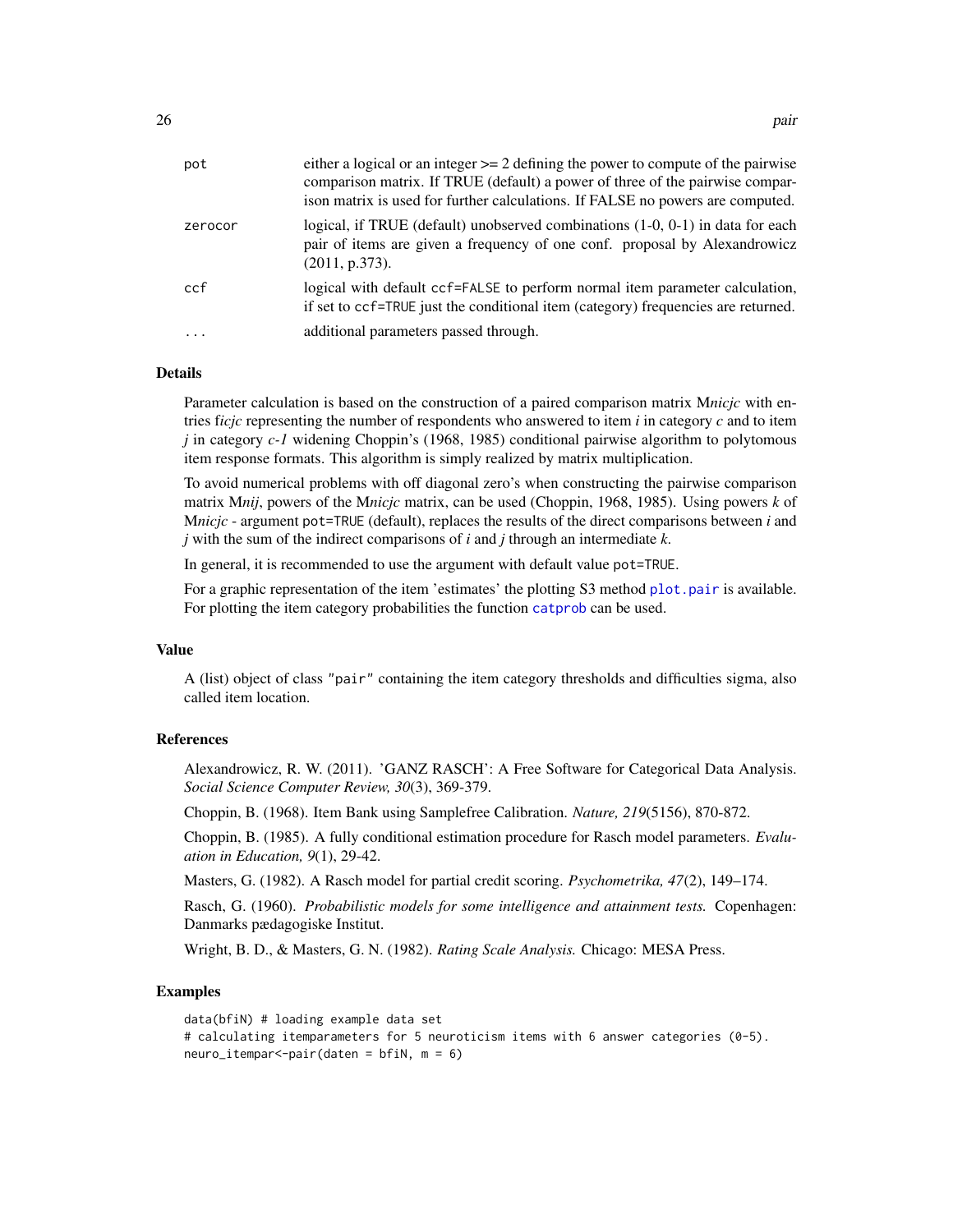#### <span id="page-26-0"></span>pairSE 27

```
summary(neuro_itempar)
summary(neuro_itempar, sortdif=TRUE) # ordered by difficulty
# plotting threshold profiles for 5 neuroticism items.
plot(neuro_itempar)
plot(neuro_itempar, sortdif=TRUE) # plotting ordered by difficulty
################ with unequal number of categories
data(sim200x3)
res<-pair(sim200x3)
summary(res)
plot(res)
```
<span id="page-26-1"></span>pairSE *Item Parameter calculation with Standard Errors for polytomous Partial Credit Model*

#### Description

Calculation of the item parameters for dichotomous (difficulty) or polytomous items (thurstonian thresholds) and their standard errors (SE) respectively. All parameters are calculated using a generalization of the pairwise comparison algorithm (Choppin, 1968, 1985). Missing values up to an high amount in data matrix are allowed, as long as items are proper linked together.

#### Usage

pairSE(daten, m = NULL, nsample = 30, size = 0.5, seed = "no", pot = TRUE, zerocor = TRUE, verbose = TRUE,  $\ldots$ )

| daten   | a data frame or matrix with optionaly named colums (names of items), poten-<br>tially with missing values, comprising polytomous or dichotomous (or mixted<br>category numbers) responses of n respondents (rows) on k items (colums) coded<br>starting with 0 for lowest category to $m-1$ for highest category, with $m$ beeing a<br>vector (with length k) with the number of categories for the respective item. |
|---------|----------------------------------------------------------------------------------------------------------------------------------------------------------------------------------------------------------------------------------------------------------------------------------------------------------------------------------------------------------------------------------------------------------------------|
| m       | an integer (will be recycled to a vector of length k) or a vector giving the number<br>of response categories for all items - by default $m = NULL$ , m is calculated from<br>data, assuming that every response category is at least once present in data.<br>For sparse data it is strongly recomended to explicitly define the number of<br>categories by defining this argument.                                 |
| nsample | numeric specifying the number of subsamples sampled from data, which is the<br>number of replications of the parameter calculation.                                                                                                                                                                                                                                                                                  |
|         | WARNING! specifying high values for nsample ( $> 100$ ) may result in long<br>computing time without leading to "better" estimates for SE. This may also be<br>the case when choosing argument size="jack" (see argument size) in combi-<br>nation with large datasets $(N > 5000)$ .                                                                                                                                |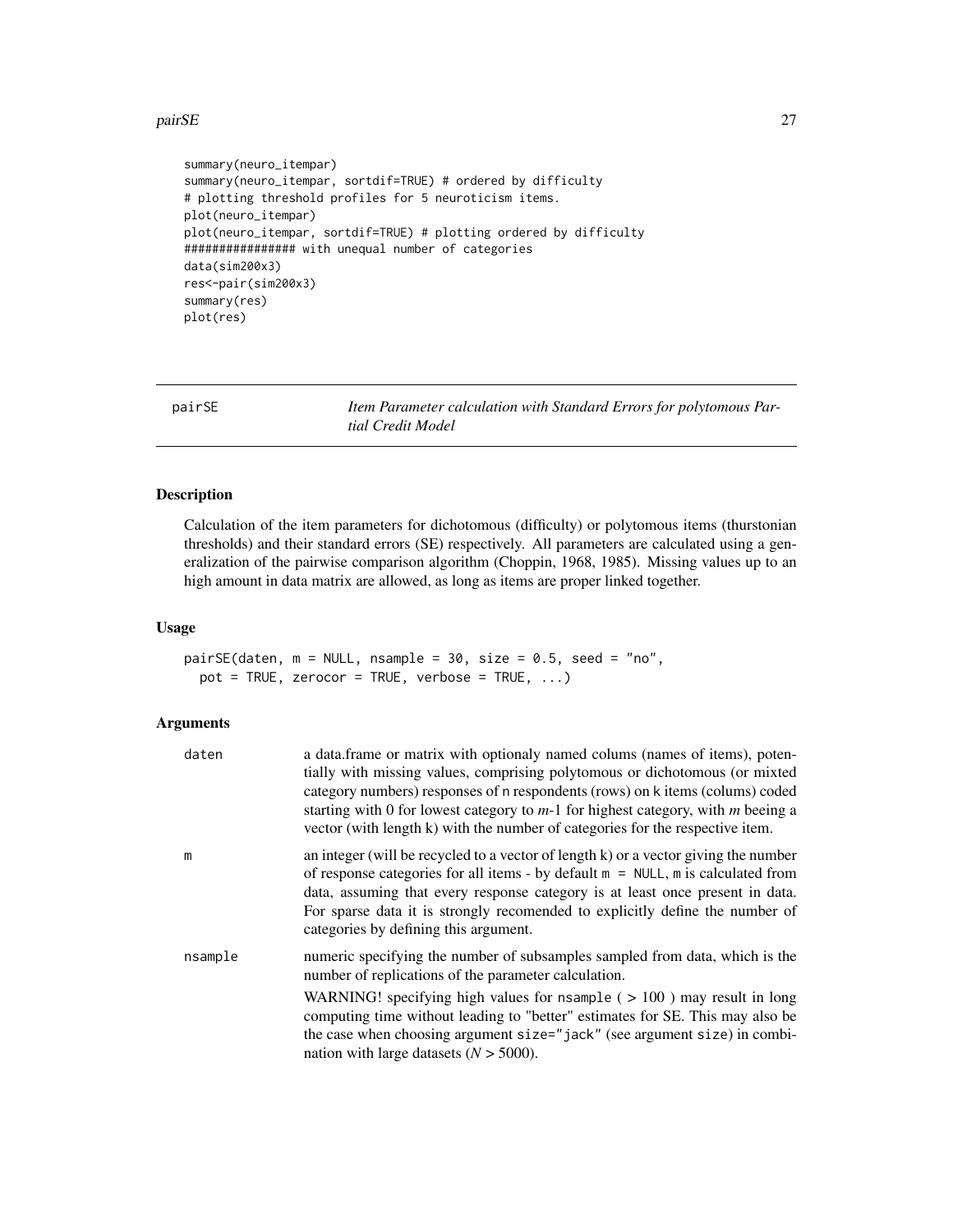| size    | numeric with valid range between 0 and 1 (but not exactly 0 or 1) specifying<br>the size of the subsample of data when bootstraping for SE estimation. As an<br>alternative, size can be set to the character "jack" (size="jack"). This will<br>set the subsample size to $N-1$ and set nsample= $N$ (see argument nsample), with<br>N beeing the number of persons in daten. |
|---------|--------------------------------------------------------------------------------------------------------------------------------------------------------------------------------------------------------------------------------------------------------------------------------------------------------------------------------------------------------------------------------|
| seed    | numeric used for set. seed (seed).                                                                                                                                                                                                                                                                                                                                             |
| pot     | logical, if TRUE (default) a power of three of the pairwise comparison matrix is<br>used for further calculations.                                                                                                                                                                                                                                                             |
| zerocor | logical, if TRUE (default) unobserved combinations (1-0, 0-1) in data for each<br>pair of items are given a frequency of one conf. proposal by Alexandrow-<br>icz(2011, p.373).                                                                                                                                                                                                |
| verbose | logical, if verbose = $TRUE$ (default) a message about subsampling is sent to<br>console when calculating standard errors.                                                                                                                                                                                                                                                     |
|         | additional parameters passed through.                                                                                                                                                                                                                                                                                                                                          |
|         |                                                                                                                                                                                                                                                                                                                                                                                |

Parameter calculation is based on the construction of a paired comparison matrix M*nicjc* with entries f*icjc*, representing the number of respondents who answered to item *i* in category *c* and to item *j* in category *c-1* widening Choppin's (1968, 1985) conditional pairwise algorithm to polytomous item response formats. This algorithm is simply realized by matrix multiplication.

Estimation of standard errors is done by repeated calculation of item parameters for subsamples of the given data.

To avoid numerical problems with off diagonal zeros when constructing the pairwise comparison matrix M*nicjc*, powers of the M*nicjc* matrix, can be used (Choppin, 1968, 1985). Using powers *k* of M*nicjc*, argument pot=TRUE (default), replaces the results of the direct comparisons between *i* and *j* with the sum of the indirect comparisons of *i* and *j* through an intermediate *k*.

In general, it is recommended to use the argument with default value pot=TRUE.

#### Value

A (list) object of class "pairSE" containing the item category thresholds, difficulties sigma and their standard errors.

#### A note on standard errors

Estimation of standard errors is done by repeated calculation of item parameters for subsamples of the given data. This procedure is mainly controlled by the arguments nsample and size (see arguments). With regard to calculation time, the argument nsample may be the 'time killer'. On the other hand, things (estimation of standard errors) will not necessarily get better when choosing large values for nsample. For example choosing nsample=400 will only result in minimal change for standard error estimation in comparison to (nsample=30) which is the default setting (see examples).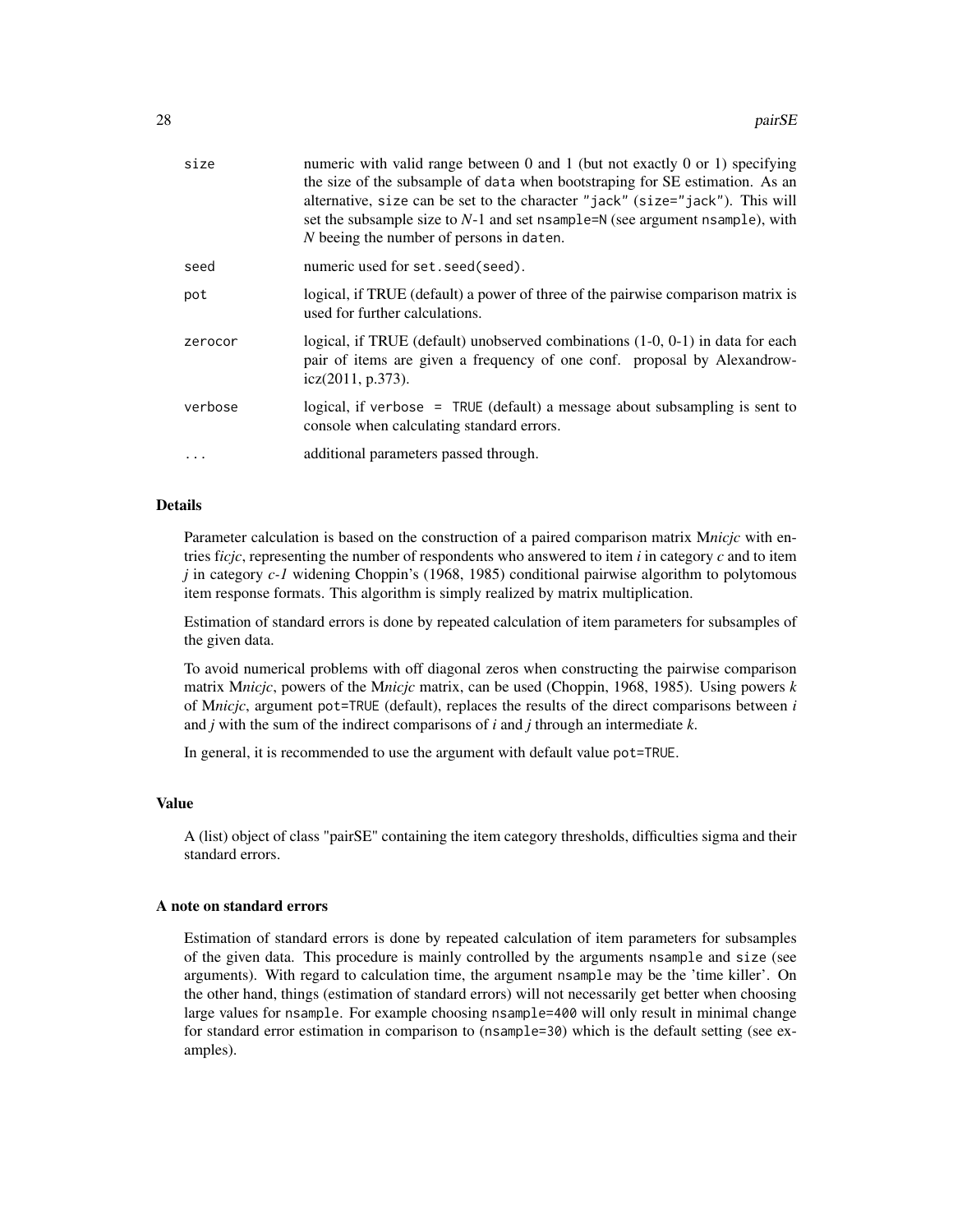#### <span id="page-28-0"></span>References

Choppin, B. (1968). Item Bank using Samplefree Calibration. *Nature, 219*(5156), 870-872.

Choppin, B. (1985). A fully conditional estimation procedure for Rasch model parameters. *Evaluation in Education, 9*(1), 29-42.

#### Examples

data(bfiN) # loading example data set

```
# calculating itemparameters and their SE for 5 neuroticism items with 6 answer categories (0-5).
neuro_itempar<-pairSE(daten = bfiN, m = 6)
summary(neuro_itempar) # summary for result
# plotting item thresholds with with their CI = 95%
plot(neuro_itempar)
plot(neuro_itempar,sortdif=TRUE)
###### example from details section 'Some Notes on Standard Errors' ########
```

```
neuro_itempar_400<-pairSE(daten = bfiN, m = 6,nsample=400)
plot(neuro_itempar)
plot(neuro_itempar_400)
```
<span id="page-28-1"></span>pairwise.item.fit *Item Fit Indices*

#### Description

function for calculating item fit indices. The procedures for calculating the fit indices are based on the formulas given in Wright & Masters, (1982, P. 100), with further clarification given in http://www.rasch.org/rmt/rmt34e.htm.

#### Usage

```
pairwise.item.fit(pers_obj, na_treat = NA)
```
- pers\_obj an object of class "pers" as a result from function [pers](#page-33-1)
- na\_treat value to be assigned to residual cells which have missing data in the original response matrix. default is set to na\_treat=NA to ignore these cells in further calculations. An option is to set these residuals to 0 using na\_treat=0, which implys that they are imputed as 'fitting data', i.e., zero residuals. This can attenuate contrasts (see. http://www.rasch.org/rmt/rmt142m.htm).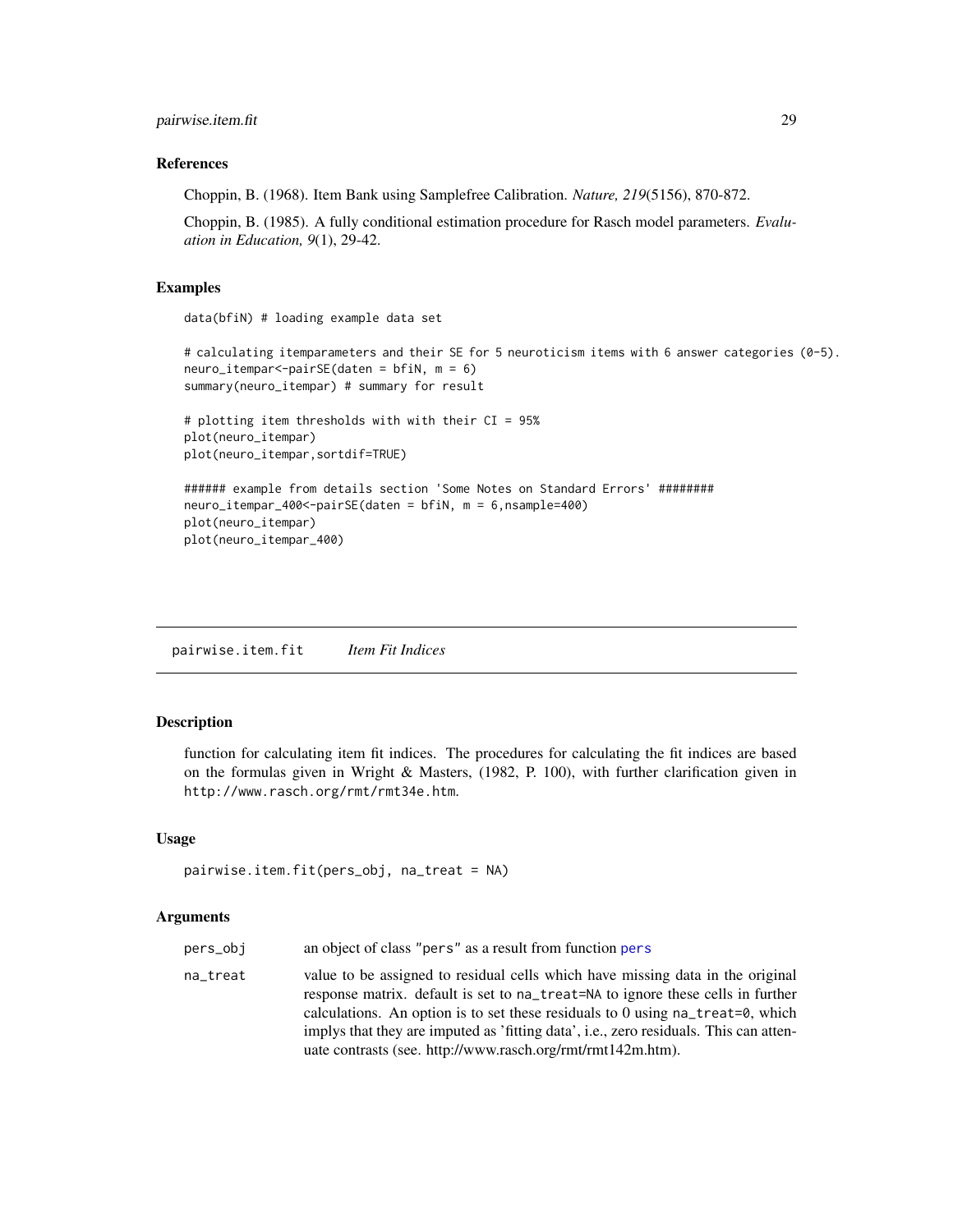contrary to many IRT software using Ml based item parameter estimation, pairwise will not exclude persons, showing perfect response vectors (e.g. c(0,0,0) for dataset with three variables), prior to the scaling. Therefor the fit statistics computed with pairwise may deviate somewhat from the fit statistics produced by IRT software using Ml based item parameter estimation (e.g. R-package eRm), depending on the amount of persons with perfect response vectors in the data.

# Value

an object of class c("pairwise\_item\_fit", "data.frame") containing item fit indices.

#### References

Wright, B. D., & Masters, G. N. (1982). *Rating Scale Analysis.* Chicago: MESA Press.

Wright, B. D., & Masters, G. N. (1990). Computation of OUTFIT and INFIT Statistics. *Rasch Measurement Transactions, 3*(4), 84–85.

#### Examples

```
########
data(sim200x3)
result <- pers(pair(sim200x3))
pairwise.item.fit(pers_obj=result) # item fit statistic
```
<span id="page-29-1"></span>pairwise.person.fit *Person Fit Indices*

# **Description**

function for calculating person fit indices. The procedures for calculating the fit indices are based on the formulas given in Wright & Masters, (1982, P. 100), with further clarification given in http://www.rasch.org/rmt/rmt34e.htm.

### Usage

```
pairwise.person.fit(pers_obj, na_treat = NA)
```
- pers\_obj an object of class "pers" as a result from function [pers](#page-33-1).
- na\_treat value to be assigned to residual cells which have missing data in the original response matrix. default is set to na\_treat=NA to ignore these cells in further calculations. An option is to set these residuals to 0 using na\_treat=0, which implys that they are imputed as 'fitting data', i.e., zero residuals. This can attenuate contrasts (see. http://www.rasch.org/rmt/rmt142m.htm).

<span id="page-29-0"></span>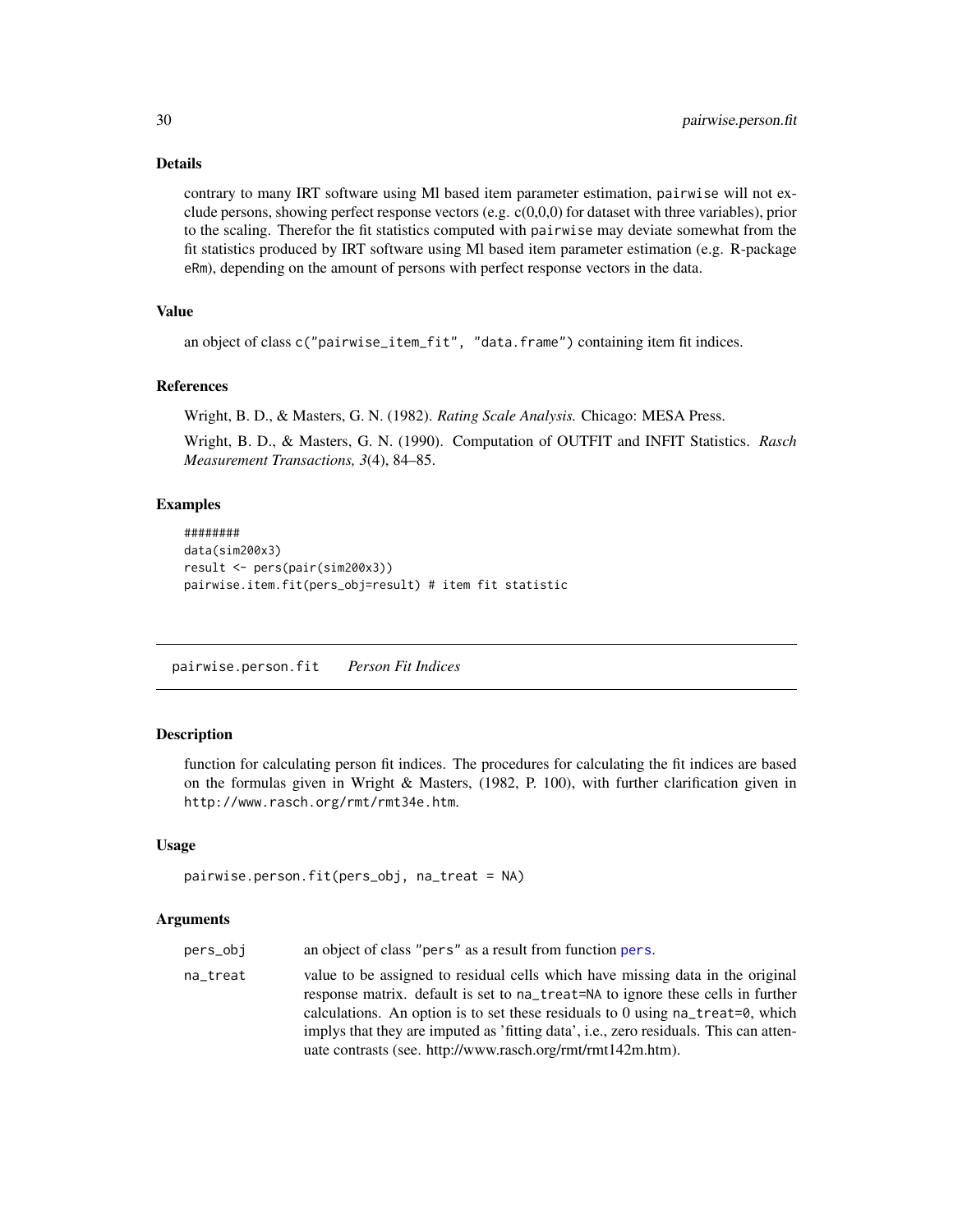#### <span id="page-30-0"></span> $pairwise.S$  31

#### Details

contrary to many IRT software using ML based item parameter estimation, pairwise will not exclude persons, showing perfect response vectors (e.g.  $c(0,0,0)$  for dataset with three variables), prior to scaling. Therefor the fit statistics computed with pairwise may deviate somewhat from the fit statistics produced by IRT software using ML based item parameter estimation (e.g. R-package eRm), depending on the amount of persons with perfect response vectors in the data.

# Value

```
an object of class c("pairwise_person_fit", "data.frame") containing person fit indices
```
#### References

Wright, B. D., & Masters, G. N. (1982). *Rating Scale Analysis.* Chicago: MESA Press.

Wright, B. D., & Masters, G. N. (1990). Computation of OUTFIT and INFIT Statistics. *Rasch Measurement Transactions, 3*(4), 84–85.

#### Examples

```
########
data(sim200x3)
result <- pers(pair(sim200x3))
pairwise.person.fit(pers_obj=result) # item fit statistic
```
pairwise.S *The Fischer-Scheiblechner Statistic S on item level (Wald like Test)*

#### Description

This function calculates the S-statistic on item level proposed by Fischer and Scheiblechner (1970) on item level for dicho- or polytomous item response formats by splitting the data into two subsamples. For polytomous Items the test is performed on item category level. Several splitting options are available (see arguments). The S-statistic is also mentioned in van den Wollenberg, (1982) – an article in Psychometrika, which might be available more easily (see details).

#### Usage

```
pairwise.S(daten, m = NULL, split = "random", splitseed = "no",
 verbose = FALSE, ...
```

```
daten a data.frame or matrix with optionaly named colums (names of items), poten-
                  tially with missing values, comprising polytomous or dichotomous (or mixed
                  category numbers) responses of n respondents (rows) on k items (colums) coded
                  starting with 0 for lowest category to m-1 for highest category, with m beeing a
                  vector (with length k) with the number of categories for the respective item.
```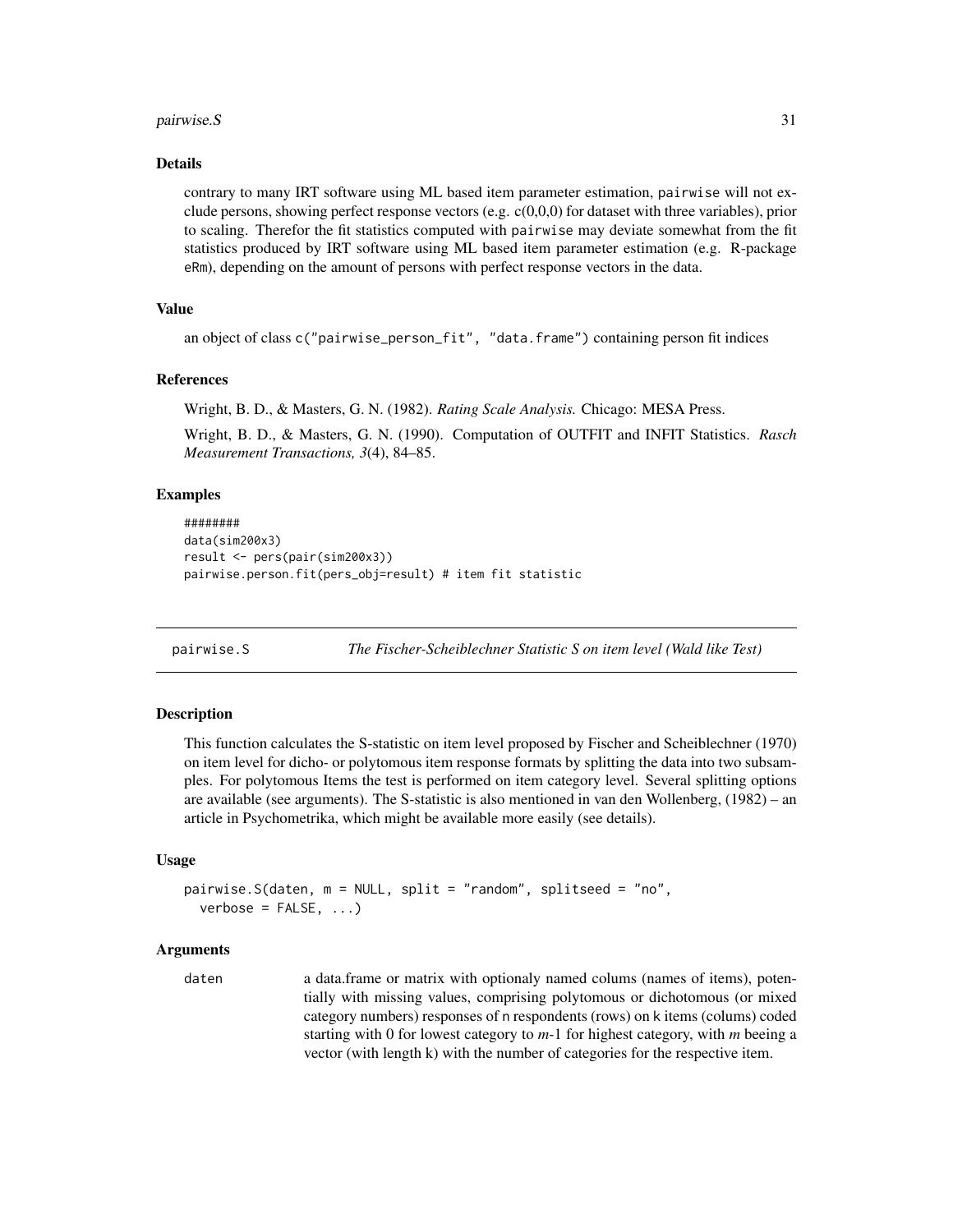<span id="page-31-0"></span>

| m         | an integer (will be recycled to a vector of length k) or a vector giving the number<br>of response categories for all items - by default $m = NULL$ , m is calculated from<br>data, assuming that every response category is at least once present in data.<br>For sparse data it is strongly recomended to explicitly define the number of<br>categories by defining this argument.                                                                                     |
|-----------|--------------------------------------------------------------------------------------------------------------------------------------------------------------------------------------------------------------------------------------------------------------------------------------------------------------------------------------------------------------------------------------------------------------------------------------------------------------------------|
| split     | Specifies the splitting criterion. Basically there are three different options avail-<br>able - each with several modes - which are controlled by passing the correspond-<br>ing character expression to the argument.                                                                                                                                                                                                                                                   |
|           | 1) Using the rawscore for splitting into subsamples with the following modes:<br>split = "median" median raw score split - high score group and low score<br>group; split = "mean" mean raw score split - high score group and low score<br>group.                                                                                                                                                                                                                       |
|           | 2) Dividing the persons in daten into subsamples with equal size by random<br>allocation with the following modes: $split = "random"$ (which is equivalent<br>to split = $"$ random. 2") divides persons into two subsamples with equal size.<br>In general the number of desired subsamples must be expressed after the dot<br>in the character expression - e.g. $split = "random.6"$ divides persons into 6<br>subsamples (with equal size) by random allocation etc. |
|           | 3) The third option is using a manifest variable as a splitting criterion. In this<br>case a vector with the same length as number of cases in daten must be passed<br>to the argument grouping the data into subsamples. This vector should be coded<br>as "factor" or a "numeric" integer vector with $min = 1$ .                                                                                                                                                      |
| splitseed | numeric, used for set. seed(splitseed) for random splitting - see argument<br>split.                                                                                                                                                                                                                                                                                                                                                                                     |
| verbose   | logical, if verbose = TRUE (default) a message about subsampling is sent to<br>console when calculating standard errors.                                                                                                                                                                                                                                                                                                                                                 |
| .         | additional arguments nsample, size, seed, pot for caling pairSE are passed<br>through - see description for pairSE.                                                                                                                                                                                                                                                                                                                                                      |

The data is splitted in two subsamples and then item thresholds, the parameter (Sigma) and their standard errors (SE) for the items according the PCM (or RM in case of dichotonimies) are calculated for each subsample. This function internaly calls the function [pairSE](#page-26-1). Additional arguments (see description of function [pairSE](#page-26-1)) for parameter calculation are passed through. This item fit statistic is also (perhaps misleadingly) namend as 'Wald test' in other R-packages. The S-statistic, as implemented in pairwise, is defined according to Fischer and Scheiblechner (1970); see also equation (3) in van den Wollenberg, (1982), p. 124 in the following equation:

$$
S_i = \frac{\hat{\sigma}_i^{(1)} - \hat{\sigma}_i^{(2)}}{\sqrt{\left(S_{\hat{\sigma}_i}^{(1)}\right)^2 + \left(S_{\hat{\sigma}_i}^{(2)}\right)^2}}
$$

where  $\hat{\sigma}_i^{(1)}$  is the estimate of the item parameter of subsample 1,  $\hat{\sigma}_i^{(2)}$  is the estimate of the item parameter of subsample 2 and  $S_{\hat{\sigma}}^{(1)}$  $\hat{\sigma}_i^{(1)}$  and  $S_{\hat{\sigma}_i}^{(2)}$  $\hat{\sigma}_i^{(2)}$  are the respective standard errors. In Fischer (1974), p. 297, the resulting test statistic (as defined above) is labeled with  $Z_i$ , as it is asymtotically normally distributed. Contrary to the 'Wald-type' test statistic  $W_i$ , which was drived by Glas and Verhelst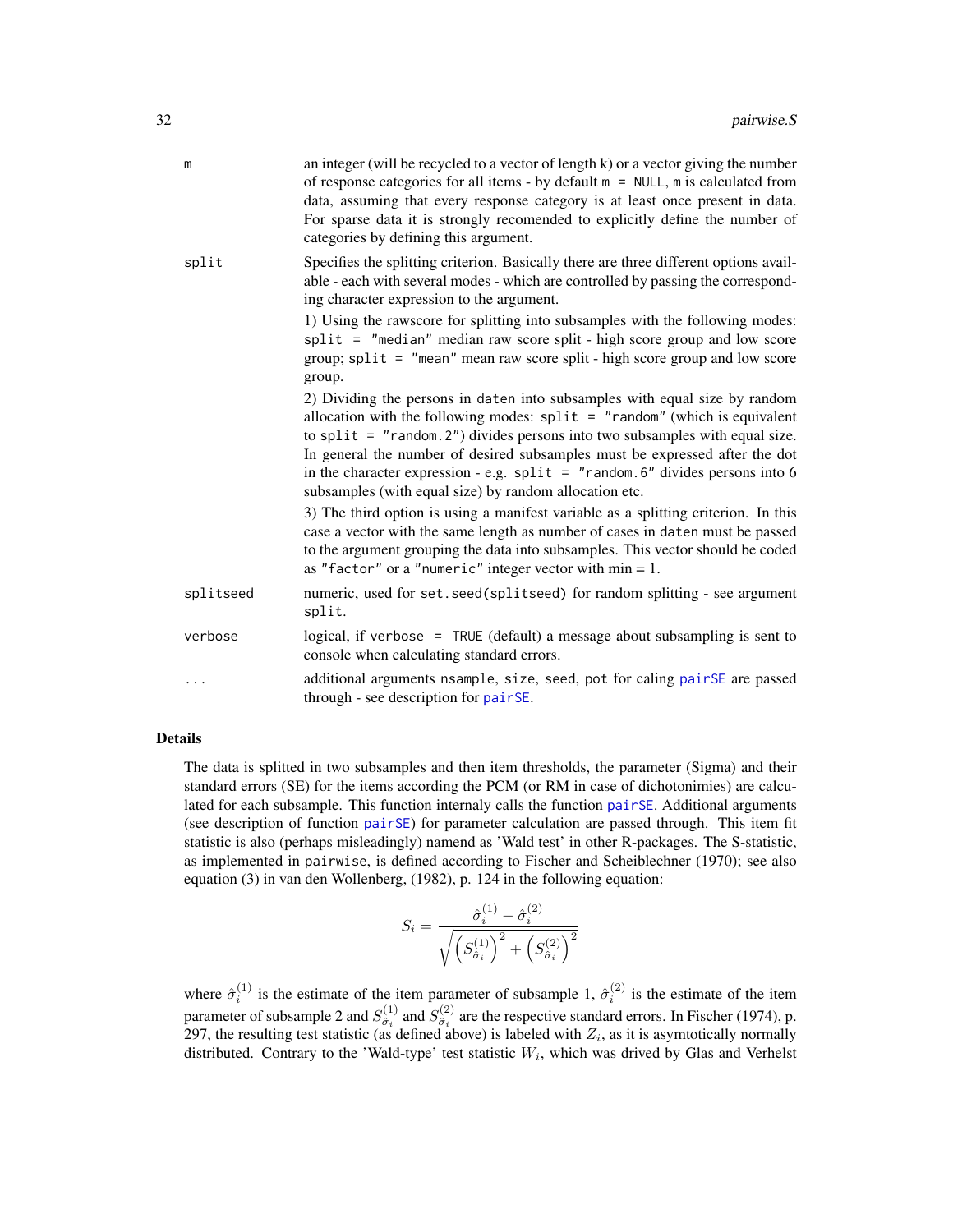#### <span id="page-32-0"></span>pairwise. S 33

(2005) from the (general)  $\chi^2$  distributed test of statistical hypotheses concerning several parameters, which was introduced by Wald (1943).

# Value

A (list) object of class "pair.S" containing the test statistic and item difficulty parameter sigma and their standard errors for the two or more subsamples.

#### A note on standard errors

Estimation of standard errors is done by repeated calculation of item parameters for subsamples of the given data. This procedure is mainly controlled by the arguments nsample and size (see arguments in [pairSE](#page-26-1)). With regard to calculation time, the argument nsample is the 'time killer'. On the other hand, things (estimation of standard errors) will not necessarily get better when choosing large values for nsample. For example choosing nsample=400 will only result in minimal change for standard error estimation in comparison to (nsample=30) which is the default setting (see examples).

#### References

description of function [pairSE{](#page-26-1)pairwise}.

Fischer, G. H., & Scheiblechner, H. (1970). Algorithmen und Programme fuer das probabilistische Testmodell von Rasch. *Psychologische Beitrage*, (12), 23–51.

van den Wollenberg, A. (1982). Two new test statistics for the rasch model. *Psychometrika, 47*(2), 123–140. https://doi.org/10.1007/BF02296270

Glas, C. A. W., & Verhelst, N. D. (1995). *Testing the Rasch Model*. In G. Fischer & I. Molenaar (Eds.), Rasch models: Foundations, recent developments, and applications. New York: Springer.

Wald, A. (1943). Tests of statistical hypotheses concerning several parameters when the number of observations is large. *Transactions of the American Mathematical Society, 54*(3), 426–482. https://doi.org/10.1090/S0002-9947-1943-0012401-3

Fischer, G. H. (1974). *Einführung in die Theorie psychologischer Tests*. Bern: Huber.

#### Examples

```
##########
data("kft5")
S_ran_kft \leq pairwise. S(daten = kft5, m = 2, split = "random")
summary(S_ran_kft)
summary(S_ran_kft,thres = FALSE)
#### polytomous examples
data(bfiN) # loading example data set
data(bfi_cov) # loading covariates to bfiN data set
# calculating itemparameters and SE for two subsamples by gender
S_gen <- pairwise.S(daten=bfiN, split = bfi_cov$gender)
summary(S_gen)
summary(S_gen,thres = FALSE)
```
# other splitting criteria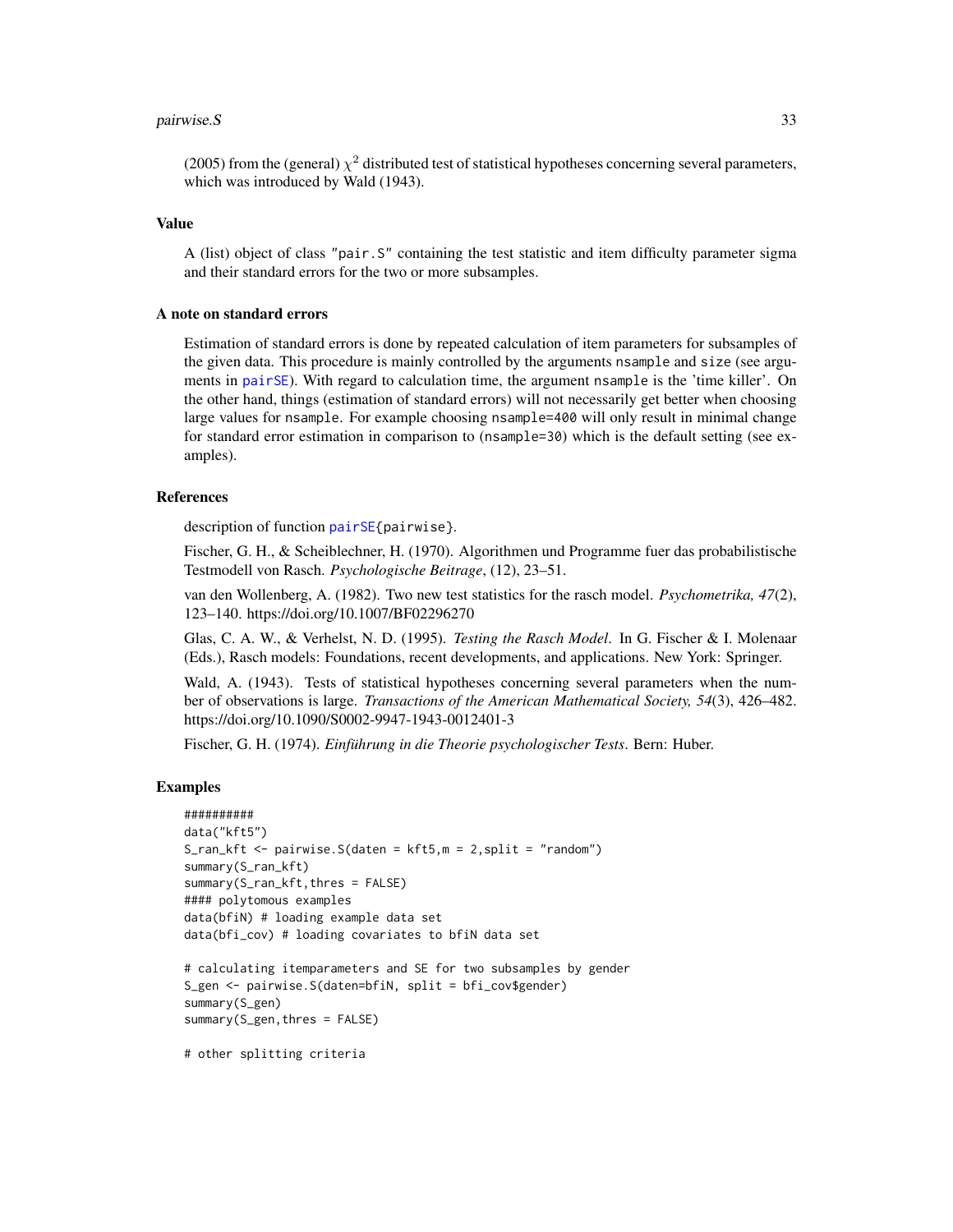```
## Not run:
S_med <- pairwise.S(daten=bfiN, split = "median")
summary(S_med)
S_ran<-pairwise.S(daten=bfiN, split = "random")
summary(S_ran)
S_ran.4<-pairwise.S(daten=bfiN, split = "random.4")
summary(S_ran.4) # currently not displayed
###### example from details section 'Some Notes on Standard Errors' ########
S_def<-pairwise.S(daten=bfiN, split = "random",splitseed=13)
summary(S_def)
######
S_400<-pairwise.S(daten=bfiN, split = "random", splitseed=13 ,nsample=400)
summary(S_400)
## End(Not run)
```
<span id="page-33-1"></span>pers *WLE - Rasch Person Parameter*

#### Description

This is the (new) main function for calculation of person estimates based on answering dichotomous or polytomous items according theRasch Model (Rasch, 1960) and Partial Credit Model (Masters, 1982), given the item parameters (object of class "pair" - as a result of  $pair()$  $pair()$  and and the datamatrix (argument daten) containing the person respose vectors (rows), using an WL approach, introduced by Warm (1989).

#### Usage

```
pers(itempar, daten = NULL, incidenz = NULL, na_treat = NULL,
  limit = 1e-05, iter = 50, Nrel = FALSE, tecourt = FALSE)
```

| itempar | The item parameter prior calculated or estimated. A list object of class "pair"<br>as a result of applying the function pair () to the data. Or an 'ordinary' "matrix"<br>with nrow = $k$ (number of items) and ncol = $m$ (maximum number of thresh-<br>olds), holding the 'thurstonian' thresholds of the respective item. Some matrix<br>entries may be NA, depending on the number of categories of the respective item. |
|---------|------------------------------------------------------------------------------------------------------------------------------------------------------------------------------------------------------------------------------------------------------------------------------------------------------------------------------------------------------------------------------------------------------------------------------|
| daten   | A "matrix" (or "data. frame") optionaly with named colums (names of items)<br>and named rows (person IDs). This argument can be left empty when the ar-<br>gument itempar (above) is of class "pair". daten holds polytomous or di-<br>chotomous (or mixted category numbers) responses of n respondents (rows) on<br>k items (colums) coded starting with 0 for lowest category to m-1 for highest                          |

<span id="page-33-0"></span>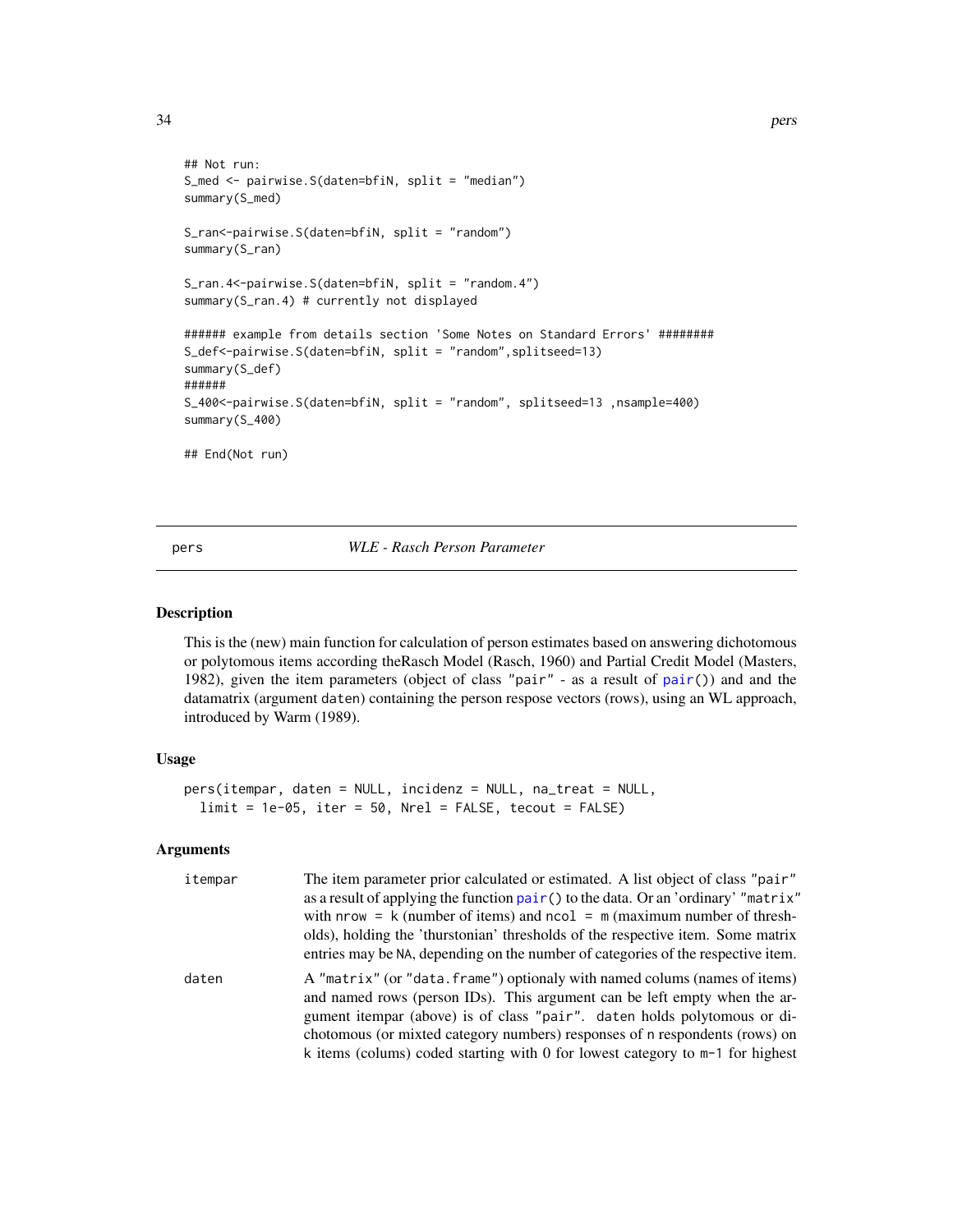|          | category, with m beeing a vector (with length k) with the number of categories<br>for the respective item. Responses in daten must be stored as "integers" (not<br>"factors"!) and may have missing values.                                                                                                                                                                                                                                     |
|----------|-------------------------------------------------------------------------------------------------------------------------------------------------------------------------------------------------------------------------------------------------------------------------------------------------------------------------------------------------------------------------------------------------------------------------------------------------|
| incidenz | This argument is only relevant when items are assigned to different booklets.<br>For such a booklet-design a "matrix" should be assigned to this argument, with<br>the same dimensions like daten, containig 0 and 1 integer codes, giving the in-<br>formation (for every person) if the respective item was in the respective booklet<br>(coded 1) given to the person or not (coded 0).                                                      |
| na_treat | optionaly an integer (vector) defining the type of treatment to missing responses<br>in the argument daten. If set to na_treat=NULL (default) missing responses are<br>treated as missings and the respective person is assigned to an corresponding<br>missing group for estimation. An option is to set na_treat to any integer value<br>between 0 (lowest category) and the numeric code for the maximum ctaegory of<br>the respective item. |
| limit    | numeric giving the limit at which accuracy the WL-algorithm stops.                                                                                                                                                                                                                                                                                                                                                                              |
| iter     | numeric giving the maximum numer of iteration to perform.                                                                                                                                                                                                                                                                                                                                                                                       |
| Nrel     | logical with default set to Nre1=FALSE to include persons with perfect response<br>vectors for calculating WLE reliability. If set to Nrel=TRUE persons with perfect<br>response vectors are excluded for calculating WLE reliability.                                                                                                                                                                                                          |
| tecout   | logical default set to FALSE. If set to TRUE the result will be a (very) long list<br>with estimation details for every case in daten. In case of a booklet-design the<br>list entries will be divided by "booklet".                                                                                                                                                                                                                            |
|          |                                                                                                                                                                                                                                                                                                                                                                                                                                                 |

no detail in the moment.

#### Value

An object of class c("pers", "data.frame") or a (very long) "list" (when setting on techout=TRUE) containing the person parameters.

# References

Masters, G. (1982). A Rasch model for partial credit scoring. *Psychometrika, 47*(2), 149–174.

Rasch, G. (1960). *Probabilistic models for some intelligence and attainment tests.* Copenhagen: Danmarks pædagogiske Institut.

Warm, T. A. (1989). Weighted likelihood estimation of ability in item response theory. *Psychometrika, 54*(3), 427–450.

```
############
data(sim200x3)
result <- pers(itempar=pair(sim200x3))
summary(result)
plot(result)
```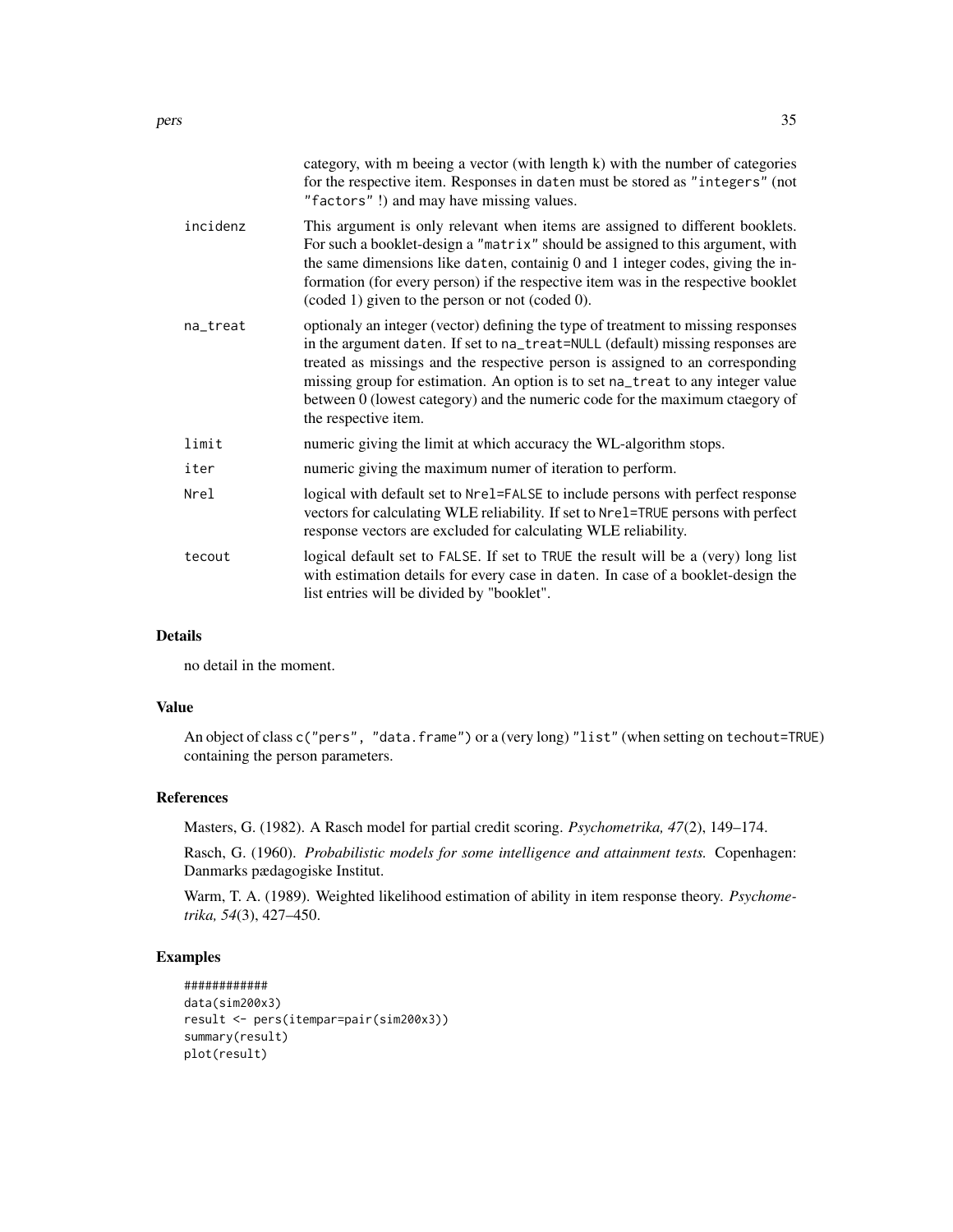```
logLik(result) # Log-Likelihood for 'estimated' model
logLik(result, sat=TRUE) # Log-Likelihood for saturated model
AIC(logLik(result)) # AIC for 'estimated' model
AIC(logLik(result, sat=TRUE)) # AIC for saturated model
BIC(logLik(result)) # BIC for 'estimated' model
BIC(logLik(result, sat=TRUE)) # BIC for saturated model
###### following example requires package eRm ######
# require(eRm)
# # itemparameter with eRm:
# itempar_eRm <- thresholds(PCM(sim200x3))$ threshtable[[1]][,2:3]
# # pairwise personparameter with eRm-itemparameter and data:
# summary(pers(itempar=itempar_eRm,daten=sim200x3))
# # eRm personparameter:
# person.parameter(PCM(sim200x3))
# # personparameter with pairwise:
# summary(pers(pair(sim200x3)))
```
<span id="page-35-1"></span>plot.grm *S3 Plotting Graphical Model Check*

#### Description

S3 plotting Method for object of class"grm"

#### Usage

```
## S3 method for class 'grm'
plot(x, xymin = NULL, xymax = NULL, ci = 2,main = NULL, col.error = "blue", col.diag = "red",
  itemNames = TRUE, cex.names = 0.8, type = "b", xlab = NULL,
 ylab = NULL, pch = 43, las = 3, cex. axis = 0.5, ...)
```

| x         | object of class"grm"                                      |
|-----------|-----------------------------------------------------------|
| xymin     | optional lower limit for xy-axis                          |
| xymax     | optional upper limit for xy-axis                          |
| ci        | numeric defining confidence intervall for point estimator |
| main      | see plot                                                  |
| col.error | vector of colors for error bars                           |
| col.diag  | color for the diagonal of the plot                        |
| itemNames | logical wether to plot itemnames                          |
| cex.names | magnification factor for itemnames                        |
| type      | see plot                                                  |
| xlab      | see plot                                                  |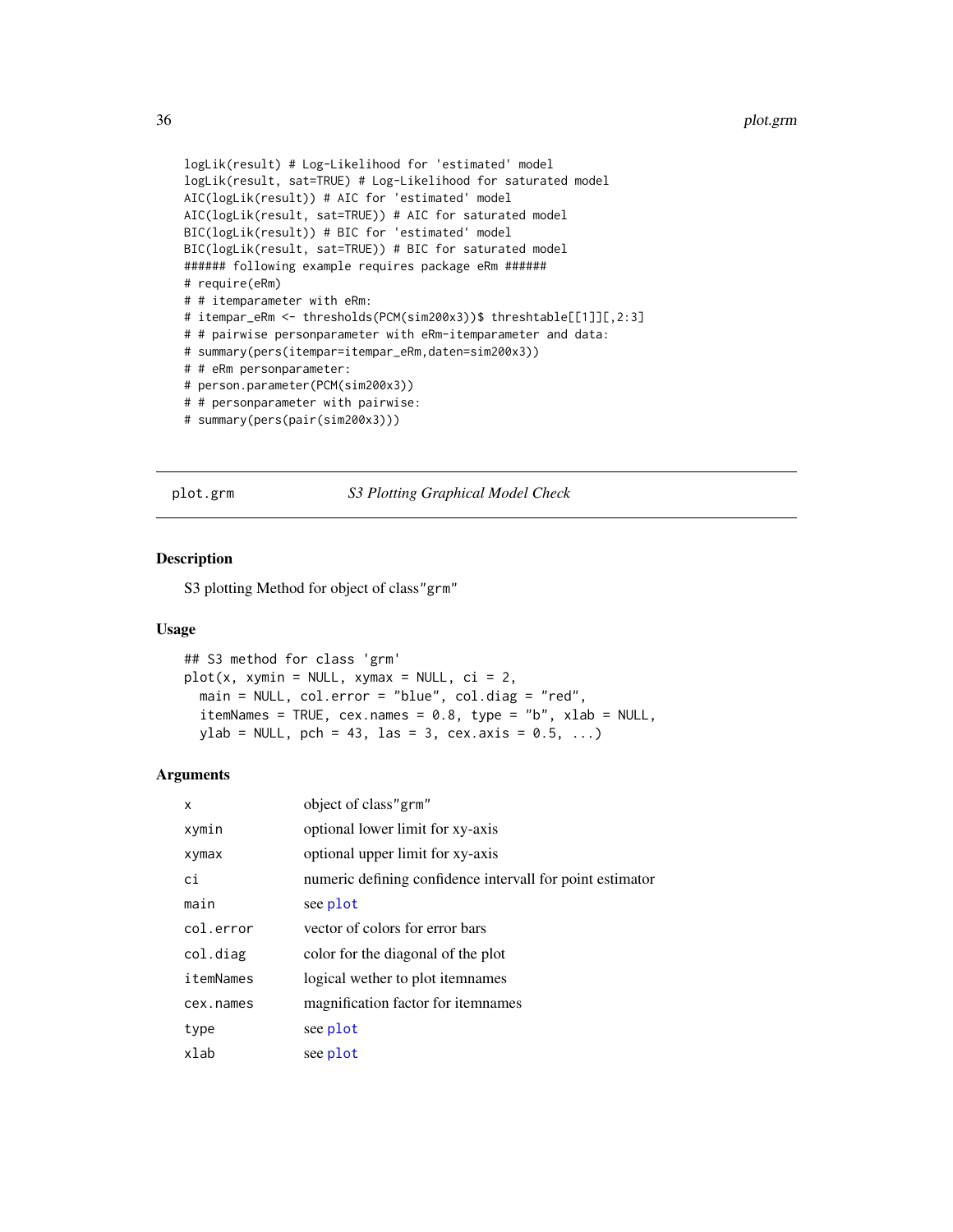#### <span id="page-36-0"></span>plot.pair 37

| ylab     | see plot                        |
|----------|---------------------------------|
| pch      | see plot                        |
| las      | see plot                        |
| cex.axis | see plot                        |
|          | other parameters passed to plot |

<span id="page-36-1"></span>plot.pair *S3 Plotting Thurstonian Thresholds*

# Description

S3 plotting Method for object of class"pair"

# Usage

```
## S3 method for class 'pair'
plot(x, sortdif = FALSE, ra = "auto", main = NULL,col.lines = (1:dim(x$threshold)[2]), type = "b", xlab = "items",
 ylab = "logits", pch = (1:dim(x$threshold)[2]), las = 3,
 cex.axis = 0.8, ...)
```

| X         | object of class"pair"                                                                         |
|-----------|-----------------------------------------------------------------------------------------------|
| sortdif   | logical wether to order items by difficulty                                                   |
| ra        | either the character "auto" (default) or an numeric, defining the (logit) range<br>for y-axis |
| main      | see plot                                                                                      |
| col.lines | vector of colors for threshold profile lines                                                  |
| type      | see plot                                                                                      |
| xlab      | see plot                                                                                      |
| ylab      | see plot                                                                                      |
| pch       | see plot                                                                                      |
| las       | see plot                                                                                      |
| cex.axis  | see plot                                                                                      |
| $\cdots$  | other parameters passed to plot                                                               |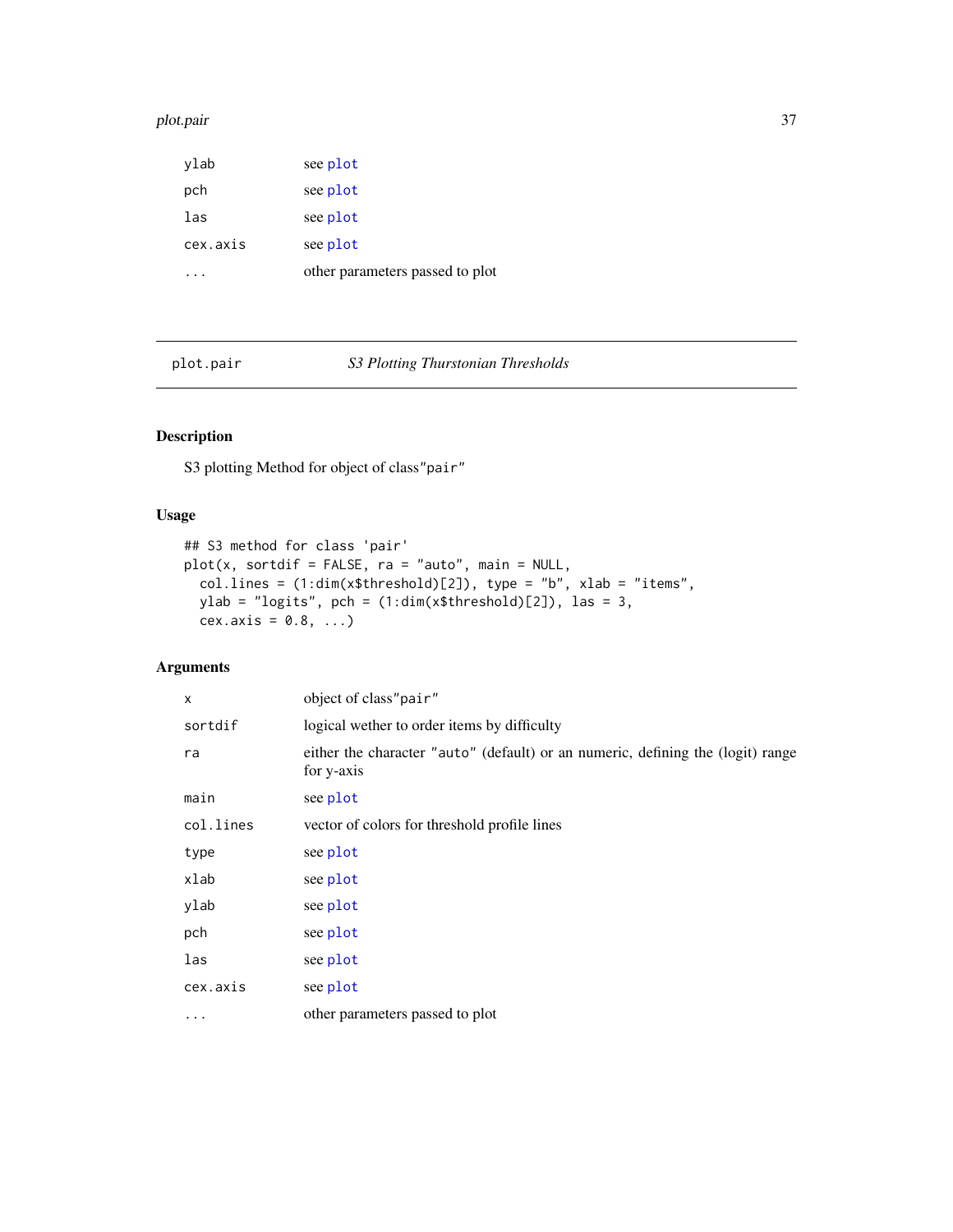<span id="page-37-0"></span>

S3 plotting method for object of class"pairSE"

# Usage

```
## S3 method for class 'pairSE'
plot(x, ci = 2, sortdif = FALSE, ra = "auto",
 main = NULL, col.lines = 1:(dim(x$threshold)[2]),
 col.error = 1:(dim(x$threshold)[2]), type = "b", xlab = "items",
 ylab = "logits", pch = 20, las = 3, cex.axis = 0.8, ...)
```

| х         | object of class"pairSE"                                                                       |
|-----------|-----------------------------------------------------------------------------------------------|
| сi        | numeric defining confidence intervall for point estimator                                     |
| sortdif   | logical wether to order items by difficulty                                                   |
| ra        | either the character "auto" (default) or an numeric, defining the (logit) range<br>for y-axis |
| main      | see plot                                                                                      |
| col.lines | vector of colors for threshold profile lines                                                  |
| col.error | vector of colors for error bars                                                               |
| type      | see plot                                                                                      |
| xlab      | see plot                                                                                      |
| ylab      | see plot                                                                                      |
| pch       | see plot                                                                                      |
| las       | see plot                                                                                      |
| cex.axis  | see plot                                                                                      |
| $\cdots$  | other parameters passed to plot                                                               |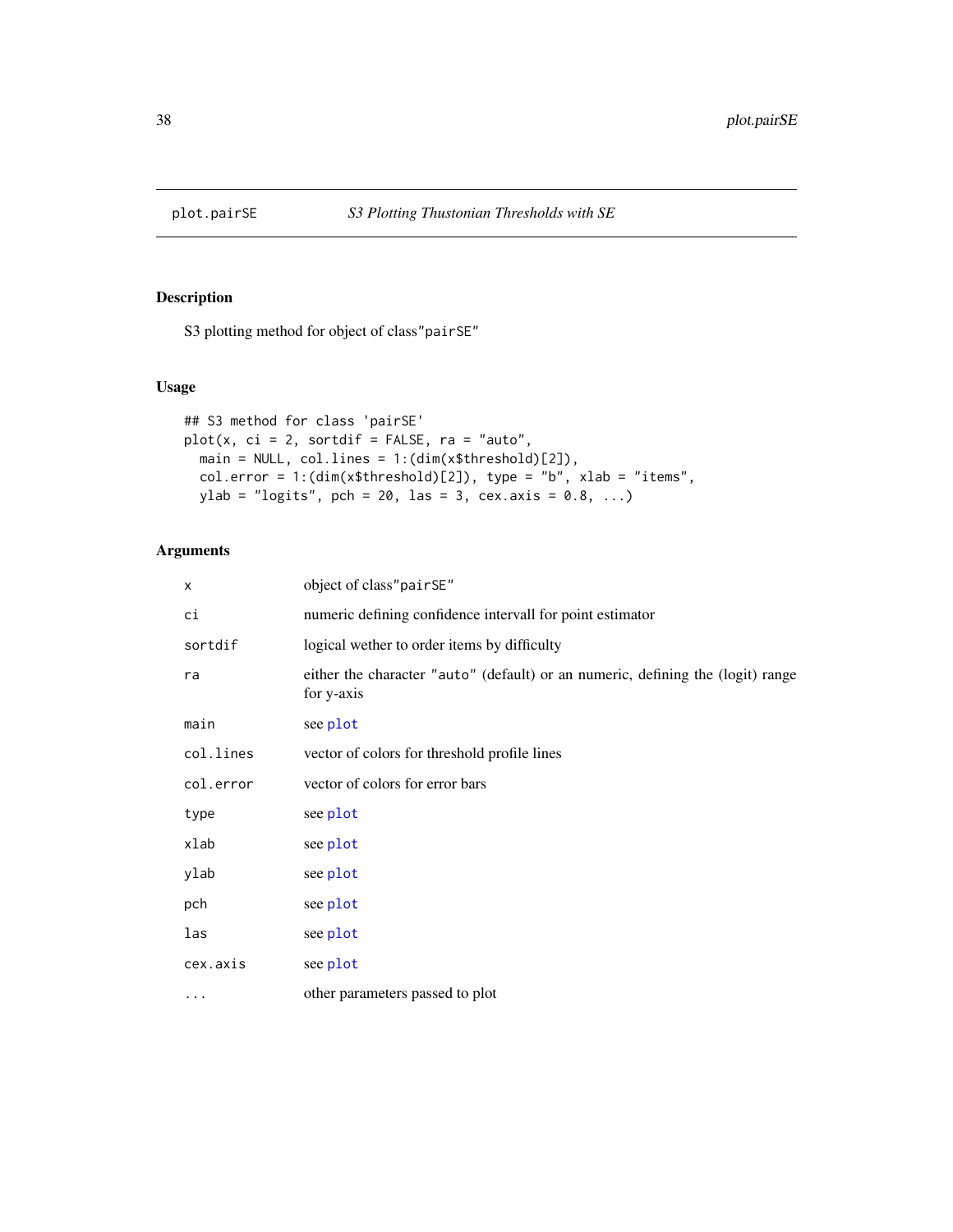<span id="page-38-0"></span>

S3 plotting method for object of class"pers"

# Usage

```
## S3 method for class 'pers'
plot(x, ra = NULL, sortdif = FALSE, main = NULL,ylab = "Logits", itemNames = TRUE, fillCol = "grey60",
 lineCol = "grey40", ccx = 0.7, pos = 4, breaks = "Sturges",pch = 1, ...)
```
# Arguments

| x         | object of class"pers"                                 |
|-----------|-------------------------------------------------------|
| ra        | an integer, defining the (logit) range for y-axis     |
| sortdif   | logical wether to order items by difficulty           |
| main      | see plot                                              |
| ylab      | see plot                                              |
| itemNames | logical wether to use itemnames in the resulting plot |
| fillCol   | color for bar filling of the ability histogram        |
| lineCol   | color for bar lines of the ability histogram          |
| cex       | see text                                              |
| pos       | see text                                              |
| breaks    | see hist                                              |
| pch       | see points                                            |
| .         | other parameters passed to hist and text.             |

plot.rfa *S3 Plotting Rasch Residual Factor Analysis*

# Description

S3 plotting Method for object of class"rfa"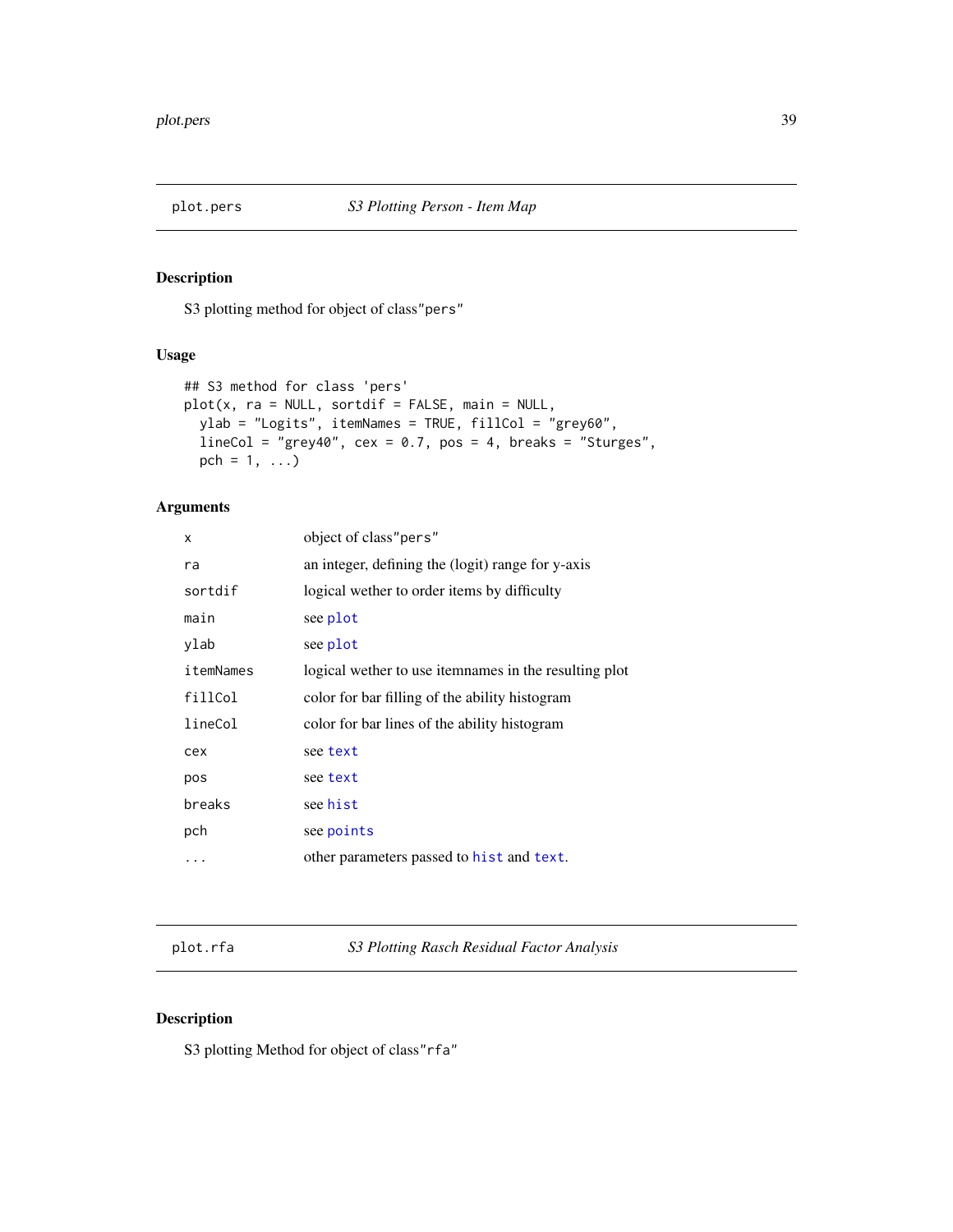# Usage

```
## S3 method for class 'rfa'
plot(x, com = 1, ra = "auto", main = NULL,labels = NULL, xlab = "logits", ylab = "loadings", srt = 0,
  cex.axis = 0.8, cex.text = 0.8, col.text = NULL, ...)
```
# Arguments

| $\times$ | object of class"rfa"                                                                                       |
|----------|------------------------------------------------------------------------------------------------------------|
| com      | an integer giving the number of the principal component used for plotting                                  |
| ra       | either the character "auto" (default) or an numeric, defining the (logit) range<br>for x-axis              |
| main     | see plot                                                                                                   |
| labels   | a character vector specifying the plotting pattern to use, see text. At default the<br>itemnames are used. |
| xlab     | see plot                                                                                                   |
| ylab     | see plot                                                                                                   |
| srt      | see text or par                                                                                            |
| cex.axis | see plot                                                                                                   |
| cex.text | see argument cex in function text                                                                          |
| col.text | see argument col in function text                                                                          |
| .        | other parameters passed through.                                                                           |
|          |                                                                                                            |

#### <span id="page-39-1"></span>ptbis *Point Biserial Correlations*

# Description

Calculation of the point biserial correlations for dicho- or polytomous item categories with total scale (person parameter).

# Usage

ptbis(y, daten = NULL)

|       | either an object of class "pers", or an numeric vector as an result of any scaling<br>approach (WLE, MLE, Rawscore, etc.) relating to the Items (columns) in<br>daten. |
|-------|------------------------------------------------------------------------------------------------------------------------------------------------------------------------|
| daten | if argument y is not an object of class "pers", a "data. frame", potentially with<br>missing values, comprising dicho- or polytomous items (columns).                  |

<span id="page-39-0"></span>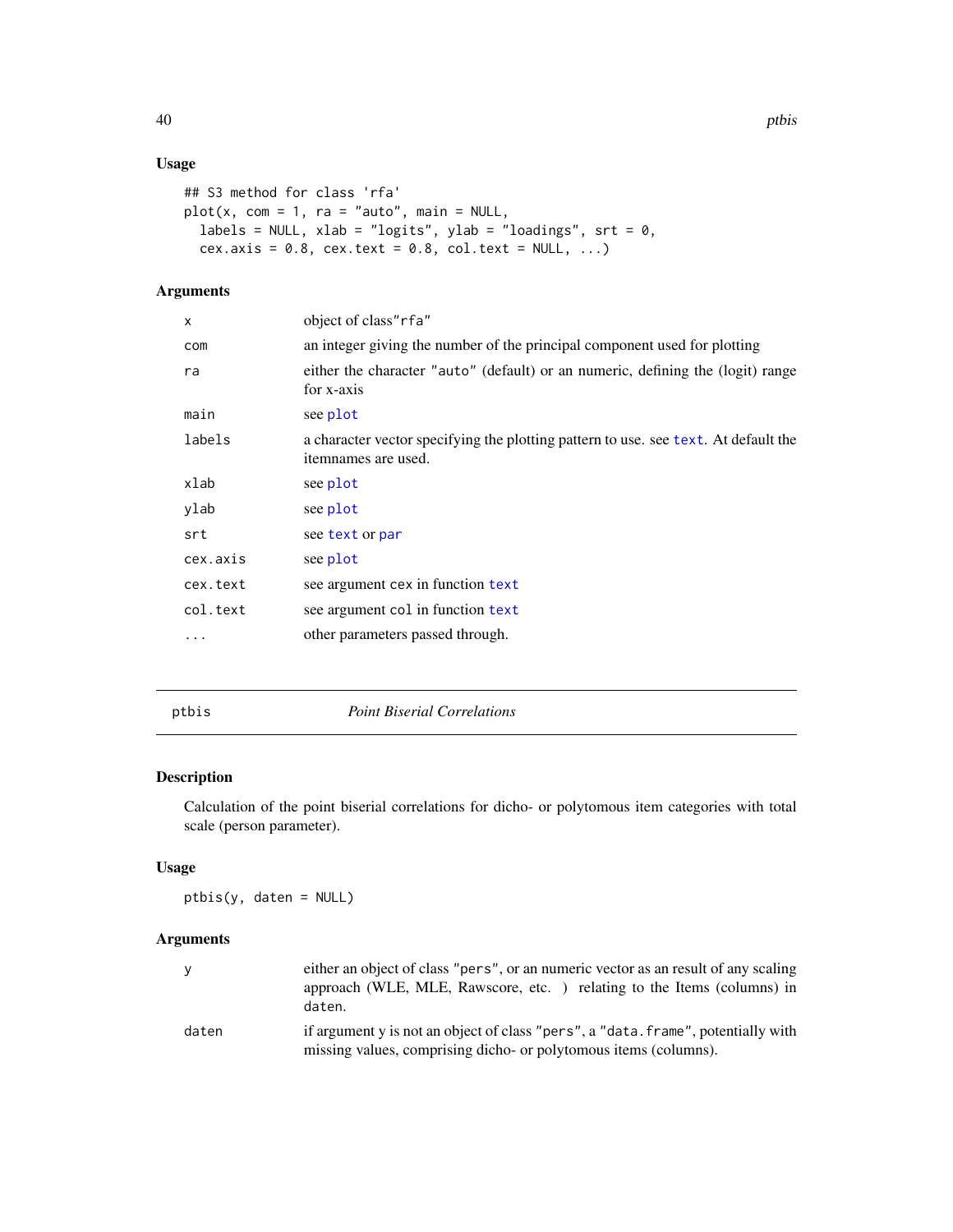<span id="page-40-0"></span>no details in the moment.

#### Value

An object of class c("data.frame", "ptbis") containing item statistics.

# Examples

```
######################
########
data(sim200x3) # loading reponse data
y <- rowSums(sim200x3)
ptbis(y=y, daten=sim200x3)
####
result <- pers(pair(sim200x3))
ptbis(y= result)
```
# Q *Person Fit Index Q*

# Description

function for calculating the person fit index Q, which was proposed by Tarnai and Rost (1990).

#### Usage

 $Q(obj = NULL, data = NULL, threshold = NULL, ...)$ 

#### Arguments

| obj       | an object of class "pers" or class "pair" as a result from function pers or pair<br>respectively.                                                                                                                                                                                                                                                                                            |
|-----------|----------------------------------------------------------------------------------------------------------------------------------------------------------------------------------------------------------------------------------------------------------------------------------------------------------------------------------------------------------------------------------------------|
| data      | optional response data when object of class "pers" or class "pair" is not pro-<br>vided.                                                                                                                                                                                                                                                                                                     |
| threshold | optional in case that object of class "pers" or class "pair" is not provided.<br>Threshold values as matrix with row and columnames $\mathbb{I}$ – items as rows<br>and thresholds as columns. Thresholds should be ordered from left to right,<br>some items may have less thresholds than the others, in this case the respective<br>row/column is filled with an NA value - see examples. |
| $\cdots$  | not used so far.                                                                                                                                                                                                                                                                                                                                                                             |

#### Details

The person Q-index proposed by Tarnai and Rost, (1990) is solely based on the empirical responses and the item parameters. Thus the computation of person parameters using the function [pers](#page-33-1) is not required - see examples. But for convenience return objects of both functions are accepted in function Q.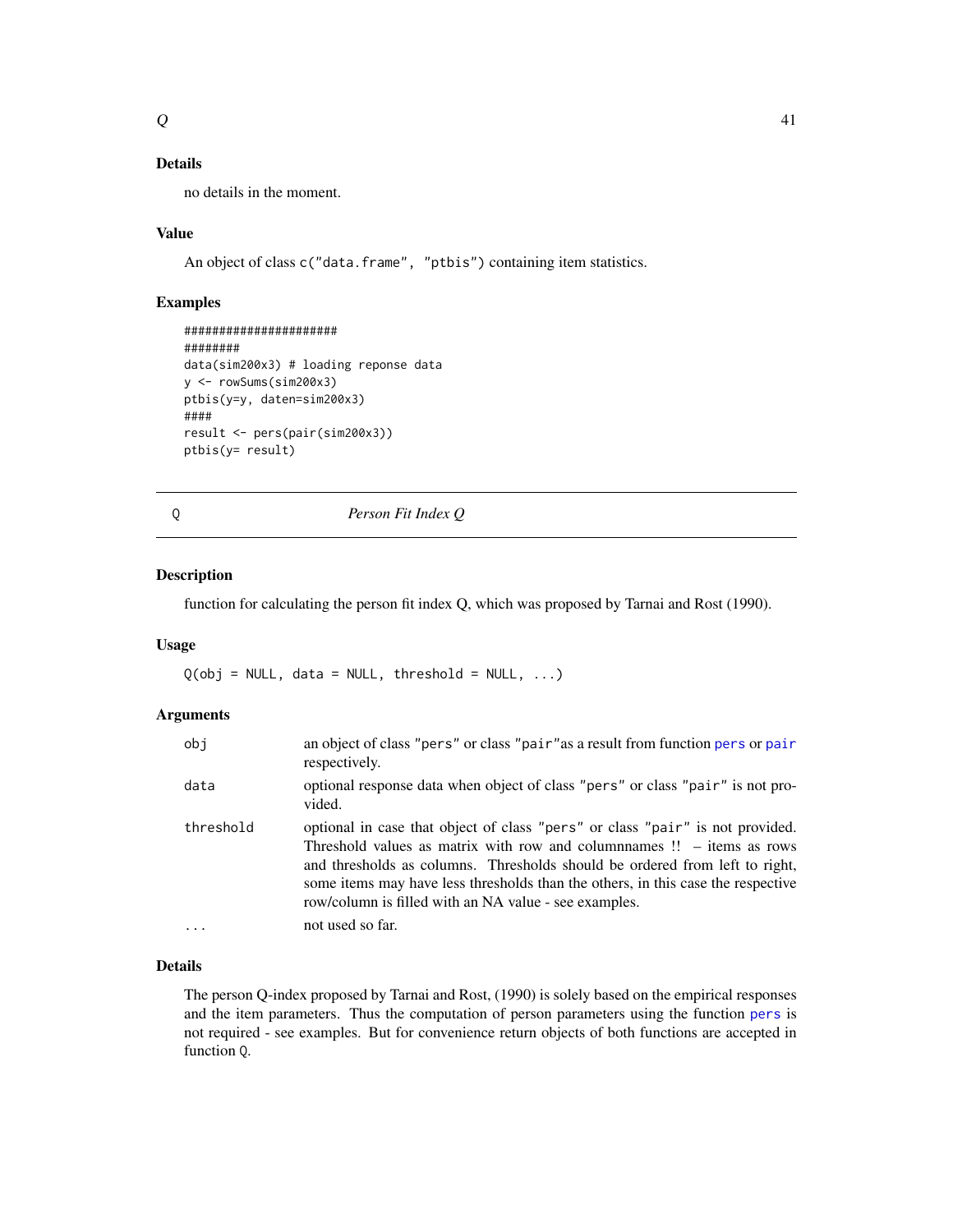# <span id="page-41-0"></span>Value

a vector holding the Q-index for every person.

#### References

Tarnai, C., & Rost, J. (1990). *Identifying aberrant response patterns in the Rasch model: the Q index*. Münster: ISF.

#### Examples

```
#######################
data(bfiN) # get some data
ip \le - pair(daten = bfiN, m = 6) # item parameters according the partial credit model
Q(ip)
### with data an thresholds as external objects #####
threshold \leq matrix(seq(-3,3,length.out = 9), ncol = 3)
dimnames(threshold) <- list(c("I1","I2","I3"),c("1","2","2"))
threshold
resp_vec <- c(3,0,2,1,2,2,2,2,1,3,0,NA,NA,0,2,3,NA,2,NA,2,1,2,NA,1,2,2,NA)
resp_{emp} < - matrix(resp\_vec, ncol = 3, byrow = TRUE)colnames(resp_emp) <- c("I1","I2","I3")
resp_emp
Qindex <- Q(data = resp_emp,threshold = threshold)
cbind(resp_emp,Qindex)
#### unequal number of thresholds ###################
threshold \leq matrix(seq(-3,3,length.out = 9), ncol = 3)
dimnames(threshold) <- list(c("I1","I2","I3"),c("1","2","2"))
threshold[2,3] <- NA
resp_vec <- c(3,0,2,1,2,2,2,2,1,3,0,NA,NA,0,2,3,NA,2,NA,2,1,2,NA,1,2,2,NA)
resp_emp <- matrix(resp_vec,ncol = 3,byrow = TRUE)
colnames(resp_emp) <- c("I1","I2","I3")
resp_emp
Qindex \leftarrow Q(data = resp\_emp, threshold = threshold)cbind(resp_emp,Qindex)
```
q3 *Q3 Fit Statistic*

#### Description

Calculation of Q3 fit statistic for the rasch model based on the residuals, which was proposed by Yen (1984).

#### Usage

```
q3(pers_obj, na_treat = 0, use = "complete.obs", res = "stdr",
 method = "pearson")
```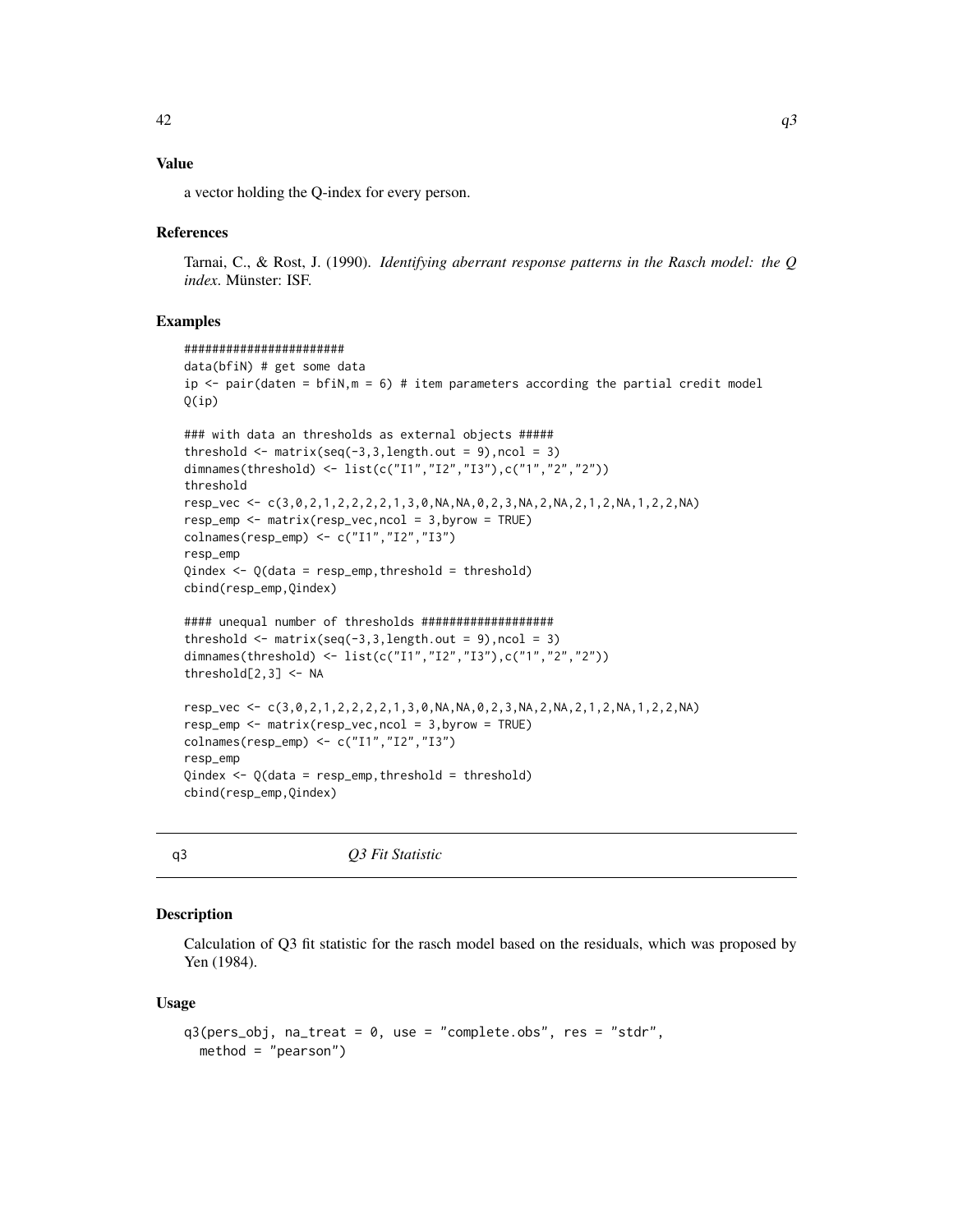<span id="page-42-0"></span>

| pers_obj | an object of class "pers" as a result from function pers.                                                                                                                                                                                                                                                                                                                                                                                              |
|----------|--------------------------------------------------------------------------------------------------------------------------------------------------------------------------------------------------------------------------------------------------------------------------------------------------------------------------------------------------------------------------------------------------------------------------------------------------------|
| na_treat | value to be assigned to residual cells which have missing data in the original<br>response matrix. default is set to na_treat=0 to set the residuals to 0, which<br>implys that they are imputed as 'fitting data', i.e., zero residuals. This can atten-<br>uate contrasts (see. http://www.rasch.org/rmt/rmt142m.htm). An option is to set<br>it to na_treat=NA.                                                                                     |
| use      | a character string as used in function cor or cov, giving a method for comput-<br>ing covariances or correlations in the presence of missing values. This must be<br>(an abbreviation of) one of the strings "everything", "all.obs", "complete.obs",<br>"na.or.complete", or "pairwise.complete.obs". The default is set to use="complete.obs"<br>which will exclude cases by listwise deletion to keep the correlation matrix pos-<br>itive definit. |
| res      | a character string defining which type of (rasch–) residual to analyze when com-<br>puting the correlations. This must be (exactly) one of the strings "sr" for score<br>residuals, "stdr" for standardised residuals, "srsq" for score residuals squared,<br>or "stdrsq" for standardised residuals squared. The default is set to res="stdr"<br>refering to Linacre (1998).                                                                          |
| method   | a character string as used in function cor, indicating which correlation coeffi-<br>cient is to be computed. One of "pearson" (default), "kendall", or "spearman",<br>can be abbreviated. The default is set to method="pearson".                                                                                                                                                                                                                      |

The lower level letter 'q' was used (intead of 'Q') for naming the function because the name ' $Q3'$ was already used in another IRT package – namly TAM. As perhaps some users like to use both packages simultaniously, an alternative naming convention was choosen for 'pairwise'. No other details in the moment.

#### Value

```
An object of class c("Q3","list").
```
#### References

Yen, W. M. (1984). Effects of Local Item Dependence on the Fit and Equating Performance of the Three-Parameter Logistic Model. *Applied Psychological Measurement, 8(2), 125*-145. https://doi.org/10.1177/01466216840

```
######################
########
data(bfiN) # loading reponse data
pers_obj <- pers(pair(bfiN))
result <- q3(pers_obj)
str(result) # to see whats in ;-)
####
```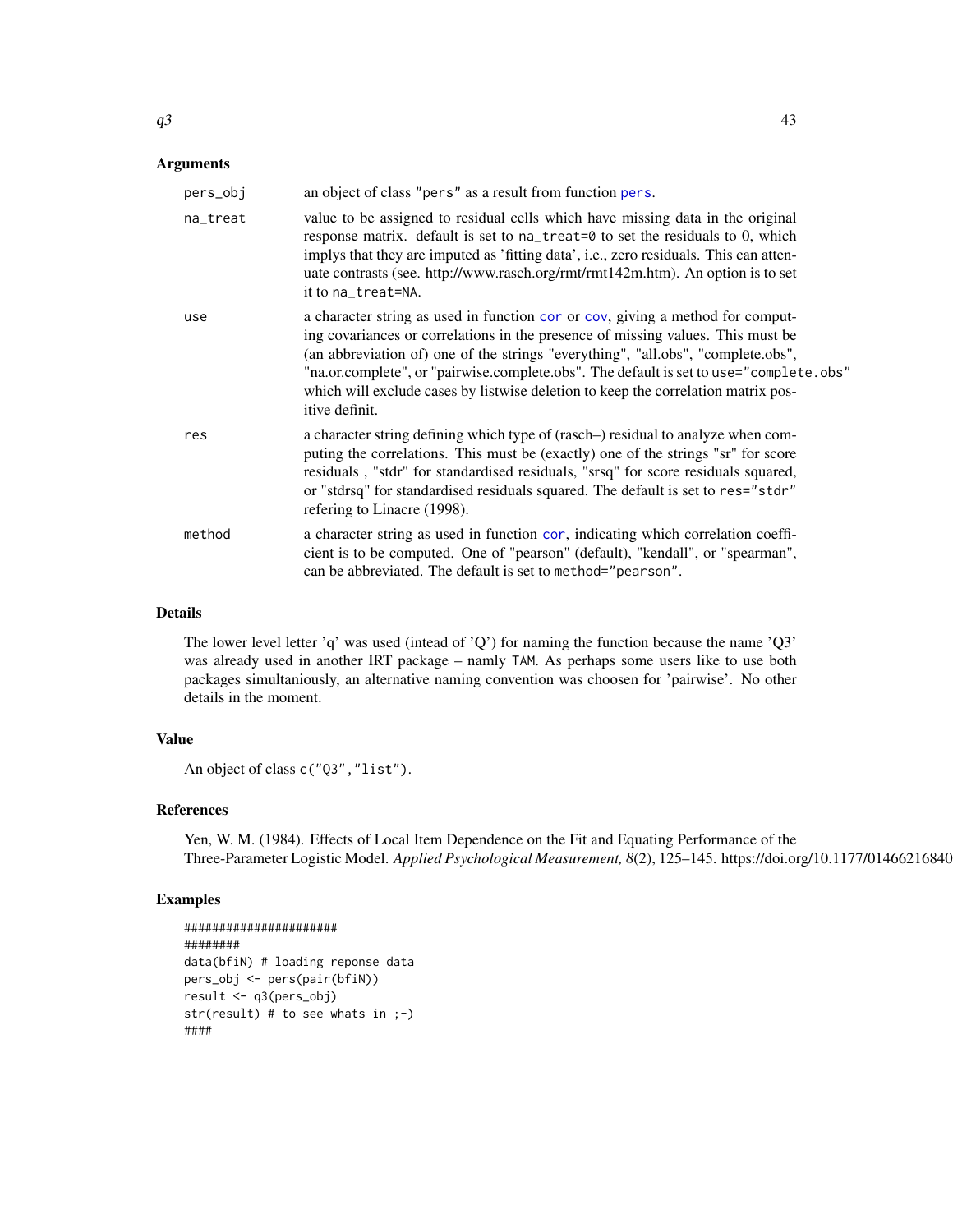<span id="page-43-1"></span><span id="page-43-0"></span>Calculation of the rasch residual factor analysis proposed by Wright (1996) and further discussed by Linacre (1998) to detect multidimensionality.

# Usage

```
rfa(pers_obj, na_treat = 0, tr = FALSE, use = "complete.obs",res = "stdr", method = "pearson", cor = TRUE)
```
# Arguments

| pers_obj | an object of class "pers" as a result from function pers.                                                                                                                                                                                                                                                                                                                                                                                              |
|----------|--------------------------------------------------------------------------------------------------------------------------------------------------------------------------------------------------------------------------------------------------------------------------------------------------------------------------------------------------------------------------------------------------------------------------------------------------------|
| na_treat | value to be assigned to residual cells which have missing data in the original<br>response matrix. default is set to na_treat=0 to set the residuals to 0, which<br>implys that they are imputed as 'fitting data', i.e., zero residuals. This can atten-<br>uate contrasts (see. http://www.rasch.org/rmt/rmt142m.htm). An option is to set<br>it to na_treat=NA.                                                                                     |
| tr       | a logical value indicating whether the data (the residual matrix) is transposed<br>prior to calculation. This would perform a person analysis rather than a item<br>analysis. The default is set to item analysis.                                                                                                                                                                                                                                     |
| use      | a character string as used in function cor or cov, giving a method for comput-<br>ing covariances or correlations in the presence of missing values. This must be<br>(an abbreviation of) one of the strings "everything", "all.obs", "complete.obs",<br>"na.or.complete", or "pairwise.complete.obs". The default is set to use="complete.obs"<br>which will exclude cases by listwise deletion to keep the correlation matrix pos-<br>itive definit. |
| res      | a character string defining which type of (rasch-) residual to analyze when com-<br>puting covariances or correlations. This must be (exactly) one of the strings "sr"<br>for score residuals, "stdr" for standardised residuals, "srsq" for score residuals<br>squared, or "stdrsq" for standardised residuals squared. The default is set to<br>res="stdr" refering to Linacre (1998).                                                               |
| method   | a character string as used in function cor or cov, indicating which correla-<br>tion coefficient (or covariance) is to be computed. One of "pearson" (default),<br>"kendall", or "spearman", can be abbreviated. The default is set to method="pearson".                                                                                                                                                                                               |
| cor      | a logical value indicating whether the calculation should use the correlation ma-<br>trix or the covariance matrix. The default is set to cor-TRUE to use the correlation<br>matrix.                                                                                                                                                                                                                                                                   |

# Details

no details in the moment.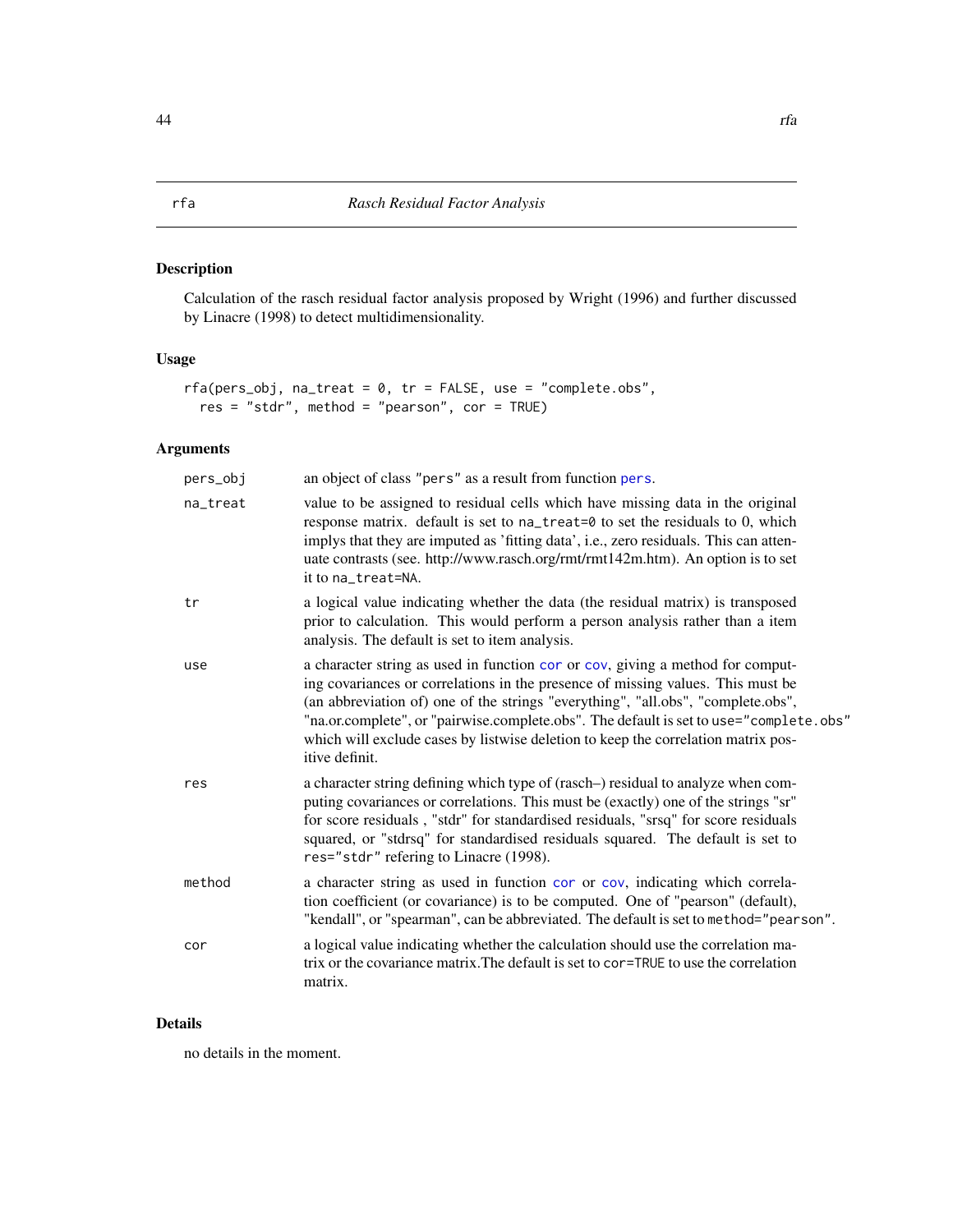#### <span id="page-44-0"></span> $\sin 200x3$  45

# Value

An object of class c("rfa","list").

#### References

Wright, B. D. (1996). Comparing Rasch measurement and factor analysis. *Structural Equation Modeling: A Multidisciplinary Journal, 3*(1), 3–24.

Linacre, J. M. (1998). Detecting multidimensionality: which residual data-type works best? *Journal of outcome measurement, 2*, 266–283.

#### Examples

```
######################
########
data(bfiN) # loading reponse data
pers_obj <- pers(pair(bfiN))
result <- rfa(pers_obj)
summary(result)
plot(result)
####
```
sim200x3 *Simulated Data*

# Description

Simulated data for 200 'subjects' 'answering' to 3 items with unequal number of categories – one dichotomous and two polytoumous items.

#### Usage

data(sim200x3)

# Format

A data.frame containing 3 variables and 200 obsevations.

#### Details

This simulated data is used as an example in the rasch module of the 'ALMO - Statistiksystem'.

# Source

<http://www.almo-statistik.de/>

#### References

Holm, K. (2014). ALMO Statistik-System. *P14.8 Das allgemeine ordinale Rasch-Modell* [http://www](http://www.almo-statistik.de/download/Ordinales_Rasch_Modell.pdf).almo[statistik.de/download/Ordinales\\_Rasch\\_Modell.pdf](http://www.almo-statistik.de/download/Ordinales_Rasch_Modell.pdf)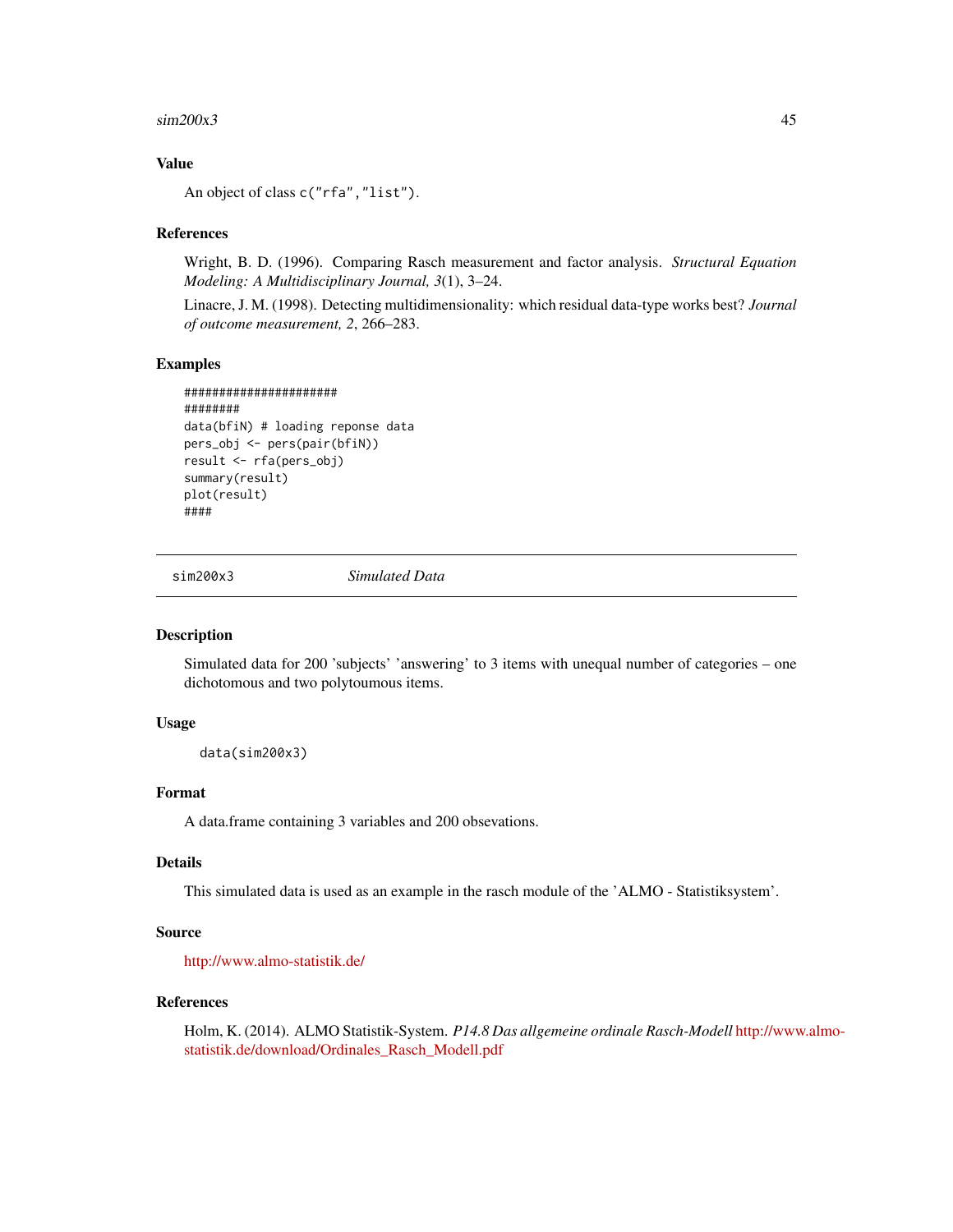<span id="page-45-0"></span>46 simra and the state of the state of the state of the state of the state of the state of the state of the state of the state of the state of the state of the state of the state of the state of the state of the state of t

# Examples

```
data(sim200x3)
dim(sim200x3)
##############################################################
apply(sim200x3,2,table)
```

| simra | Simulate Response Pattern under Dichotomous and Polytomous Rasch |
|-------|------------------------------------------------------------------|
|       | Model                                                            |

# Description

function for simulation of response patterns following the dichotomous and/or polytomous Rasch model based on the category probabilities given the model parameters. At default, when just calling simra() 1 replication of responses to 5 items with difficulties -2, -1, 0, 1, 2 from 100 persons with ability drawn from N(0|1) are sampled.

# Usage

```
simra(itempar = matrix(seq(-2, 2, length = 5)), theta = 100,
 pers\_obj = NULL, replicate = 1, seed = seq(1, replicate, 1), ...
```
#### Arguments

| itempar   | a "matrix" with $nrow = k$ (number of items) and $ncol = m$ (maximum number of<br>thresholds), holding the 'thurstonian' thresholds of the respective item. Some of<br>the rightmost matrix entries may be NA, depending on the number of categories<br>of the respective item.                                                 |
|-----------|---------------------------------------------------------------------------------------------------------------------------------------------------------------------------------------------------------------------------------------------------------------------------------------------------------------------------------|
| theta     | either one of the following $(1)$ a numeric vector of length n providing the values<br>of the person parameter (ability) for n persons to be used in the simulation. (2)<br>a integer defining the number of values n to draw from $N(0 1)$ .                                                                                   |
| pers_obj  | an object of class "pers" as a result from function pers. If an object of class<br>"pers" is assigned to this argument the model parameters in it are taken to<br>simulate the responses. At default ( $pers\_obj = NULL$ ) simulation is done by<br>considering the model parameters given in the other arguments (see above). |
| replicate | an integer defining how many replicates (data matrices) r to draw based on the<br>model parameters.                                                                                                                                                                                                                             |
| seed      | a numeric vector with legnth of number of replications used for set. seed prior<br>to each replicate to keep the result repeatable. If seed $=$ NULL no seed is set.                                                                                                                                                            |
| $\ddots$  | arguments passed through.                                                                                                                                                                                                                                                                                                       |

# Details

no details in the moment.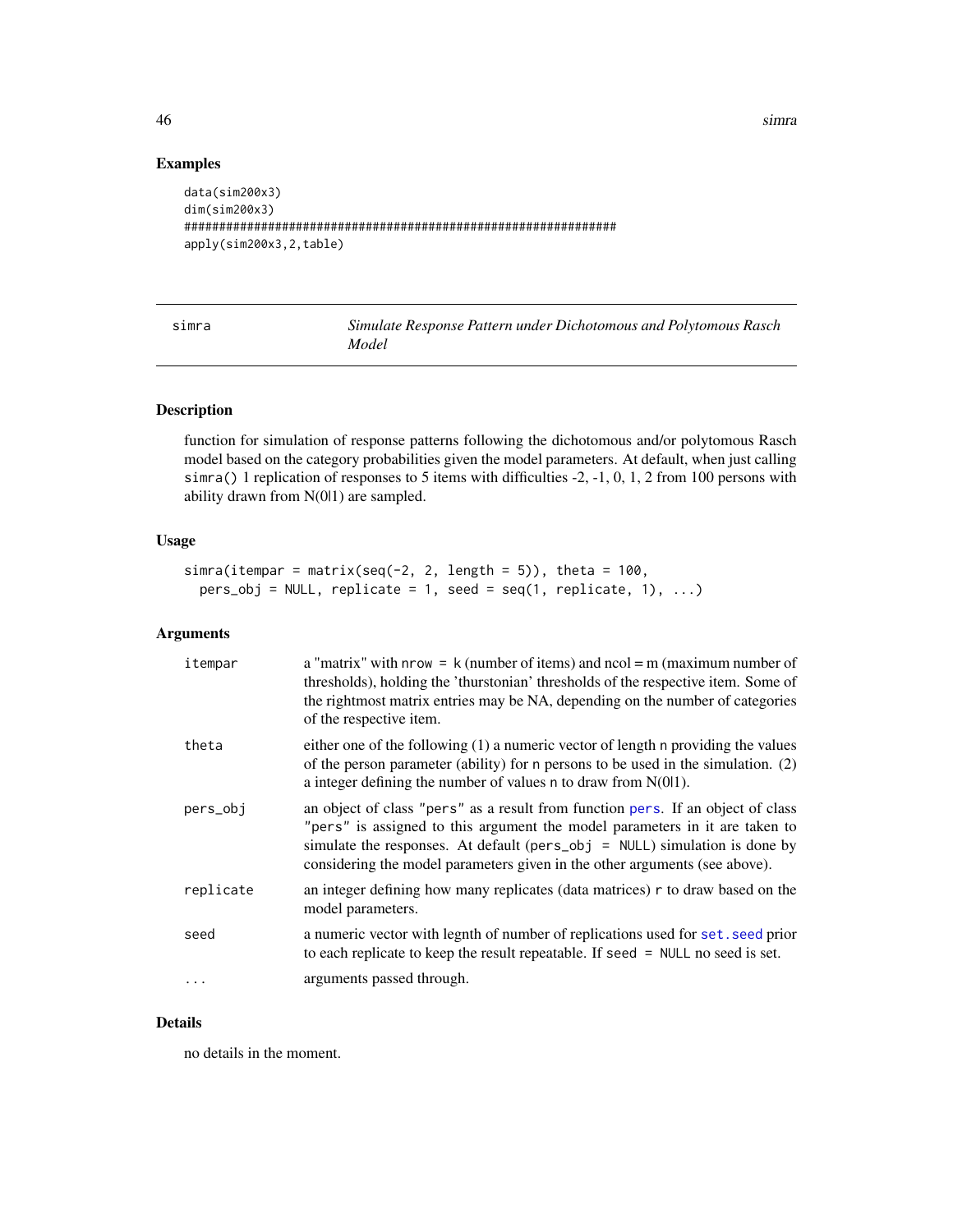# <span id="page-46-0"></span>summary.grm 47

### Value

an array with dim(n, k, r) response patterns (k items in colums n persons in rows and r replications in the third dimension).

#### Examples

```
########
simra() # 100 dichotomous probabilistic response pattern
### 100 polytomous response pattern (4 items; each 4 answer categories)
v \leq C(-1.0,-0.5,0.0,0.5,-0.75,-0.25,0.25,0.75,-0.5,0.0,0.5,1.0)itempar \leq matrix(v, nrow = 4, ncol = 3)
simra(itempar = itempar)
simra(itempar = itempar,replicate = 10) # draw 10 replications
```
summary.grm *S3 Summary for graphical Model Check*

#### Description

S3 summary method for object of class"grm"

### Usage

## S3 method for class 'grm' summary(object,  $ci = 2, ...$ )

#### Arguments

| object                  | object of class" grm"                                                          |
|-------------------------|--------------------------------------------------------------------------------|
| сi                      | numeric with default ci=2 to return cinfidence intervalls for point estimator. |
| $\cdot$ $\cdot$ $\cdot$ | other parameters passed trough                                                 |

summary.pair *S3 Summary for item parameter*

# Description

S3 summary method for object of class"pair"

# Usage

```
## S3 method for class 'pair'
summary(object, sortdif = FALSE, ...)
```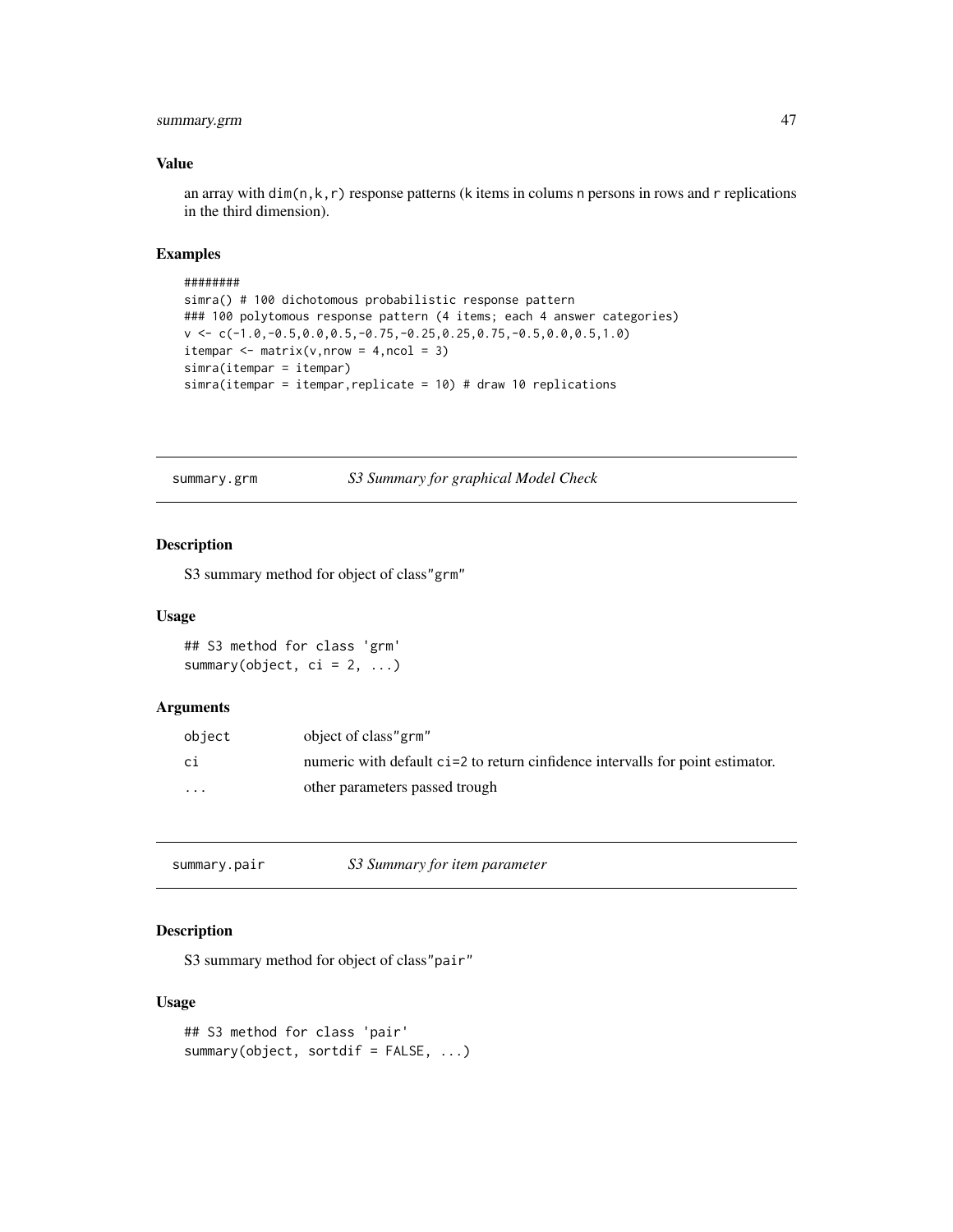# <span id="page-47-0"></span>Arguments

| object  | object of class"pair"                                                    |
|---------|--------------------------------------------------------------------------|
| sortdif | logical with default sort dif-FALSE wether to order items by difficulty. |
| $\cdot$ | other parameters passed trough                                           |

summary.pair.S *S3 Summary for S-statistic Test (Wald Test)*

# Description

S3 summary method for object of class"pair.S"

# Usage

```
## S3 method for class 'pair.S'
summary(object, thres = TRUE, ...)
```
# Arguments

| object               | object of class"pair. S"                                  |
|----------------------|-----------------------------------------------------------|
| thres                | logical whether to output results based on the thresholds |
| $\ddot{\phantom{0}}$ | other parameters passed trough                            |

summary.pairSE *S3 Summary for item parameter with standard errors*

# Description

S3 summary method for object of class"pairSE"

# Usage

```
## S3 method for class 'pairSE'
summary(object, sortdif = FALSE, ...)
```

| object               | object of class" pair SE"                                                                                                                                                                                                      |
|----------------------|--------------------------------------------------------------------------------------------------------------------------------------------------------------------------------------------------------------------------------|
| sortdif              | logical with default sort different solution with the solution of the solution of the solution of the logical with the solution of the solution of the solution of the solution of the solution of the solution of the solutio |
| $\ddot{\phantom{0}}$ | other parameters passed trough                                                                                                                                                                                                 |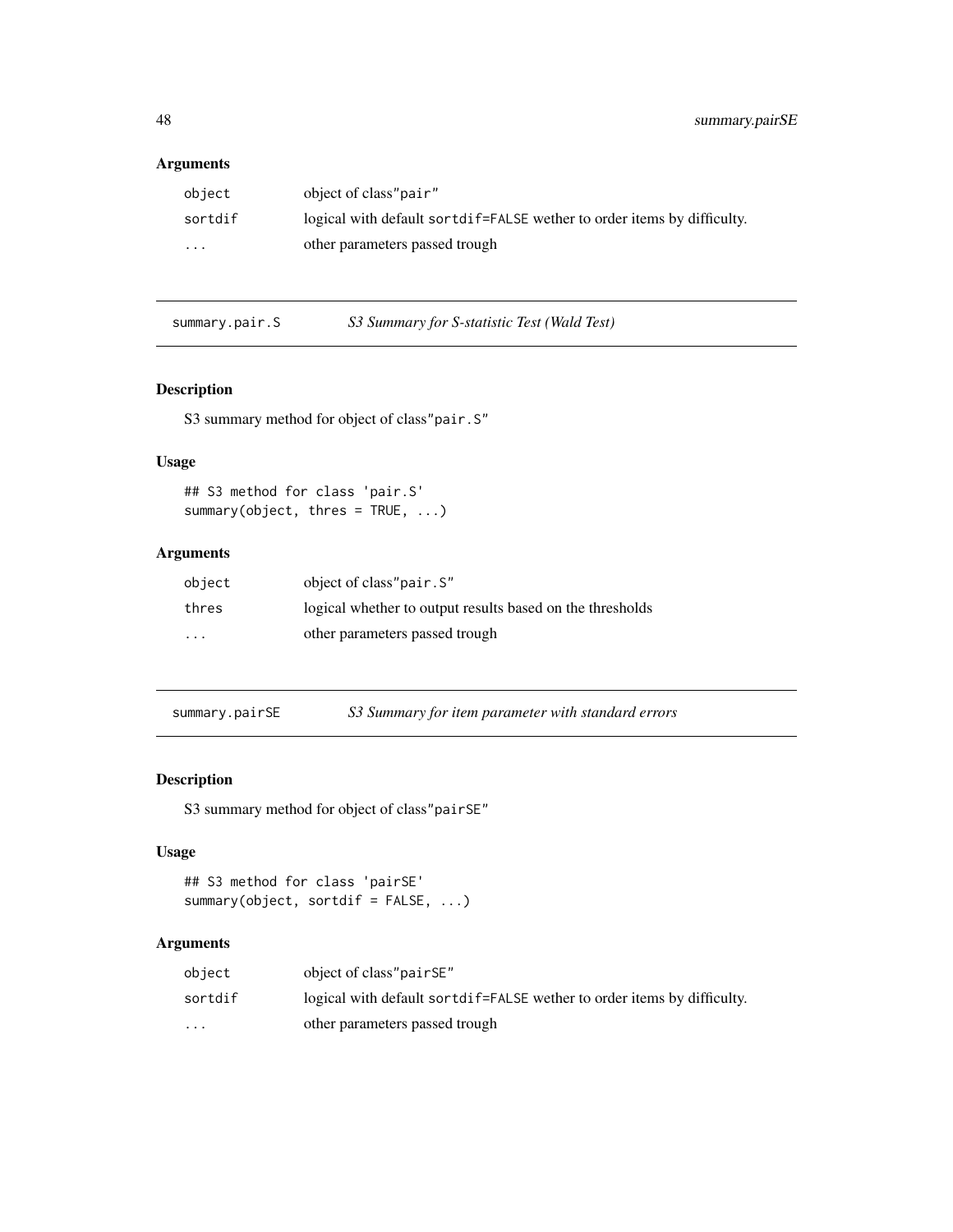<span id="page-48-0"></span>summary.pairwise.item.fit

*S3 Summary for Item-Fit-Statistics*

# Description

S3 summary method for object of classc("pairwise.item.fit", "data.frame" )

#### Usage

```
## S3 method for class 'pairwise.item.fit'
summary(object, sort = FALSE,
 by = "INFIT.ZSTD", decreasing = FALSE, relative = FALSE, \dots)
```
# Arguments

| object     | object of class"pairwise.item.fit", "data.frame"                                                                                                                                                                                                                                                                                |
|------------|---------------------------------------------------------------------------------------------------------------------------------------------------------------------------------------------------------------------------------------------------------------------------------------------------------------------------------|
| sort       | logical with default sort=FALSE - if set to sort=TRUE items are ordered by<br>absolute FIT.                                                                                                                                                                                                                                     |
| by         | character passing the type of Fit-Statistic to sort by - ignored when sort=FALSE.<br>valid options are: "INFIT.ZSTD" (default), "OUTFIT.MSQ", "OUTFIT.ZSTD" and<br>"INFIT.MSO".                                                                                                                                                 |
| decreasing | see order                                                                                                                                                                                                                                                                                                                       |
| relative   | logical with default relative=FALSE to return the fit statistics as proposed by<br>Wright & Masters, (1982, P. 100) with no further modifications. If relative=TRUE<br>the sample adjusted fit statistics are returned in a way that their mean (for the<br>present sample) equals 1 using formula: $fit_i + = 1 - mean(fit)$ . |
| $\ddots$   | other parameters passed trough - see order                                                                                                                                                                                                                                                                                      |
|            |                                                                                                                                                                                                                                                                                                                                 |

# References

Wright, B. D., & Masters, G. N. (1982). *Rating Scale Analysis.* Chicago: MESA Press. Wright, B. D., & Masters, G. N. (1990). Computation of OUTFIT and INFIT Statistics. *Rasch Measurement Transactions, 3*(4), 84–85.

summary.pairwise.person.fit *S3 Summary for Person-Fit-Statistics*

# Description

S3 summary method for object of classc("pairwise.item.fit", "data.frame")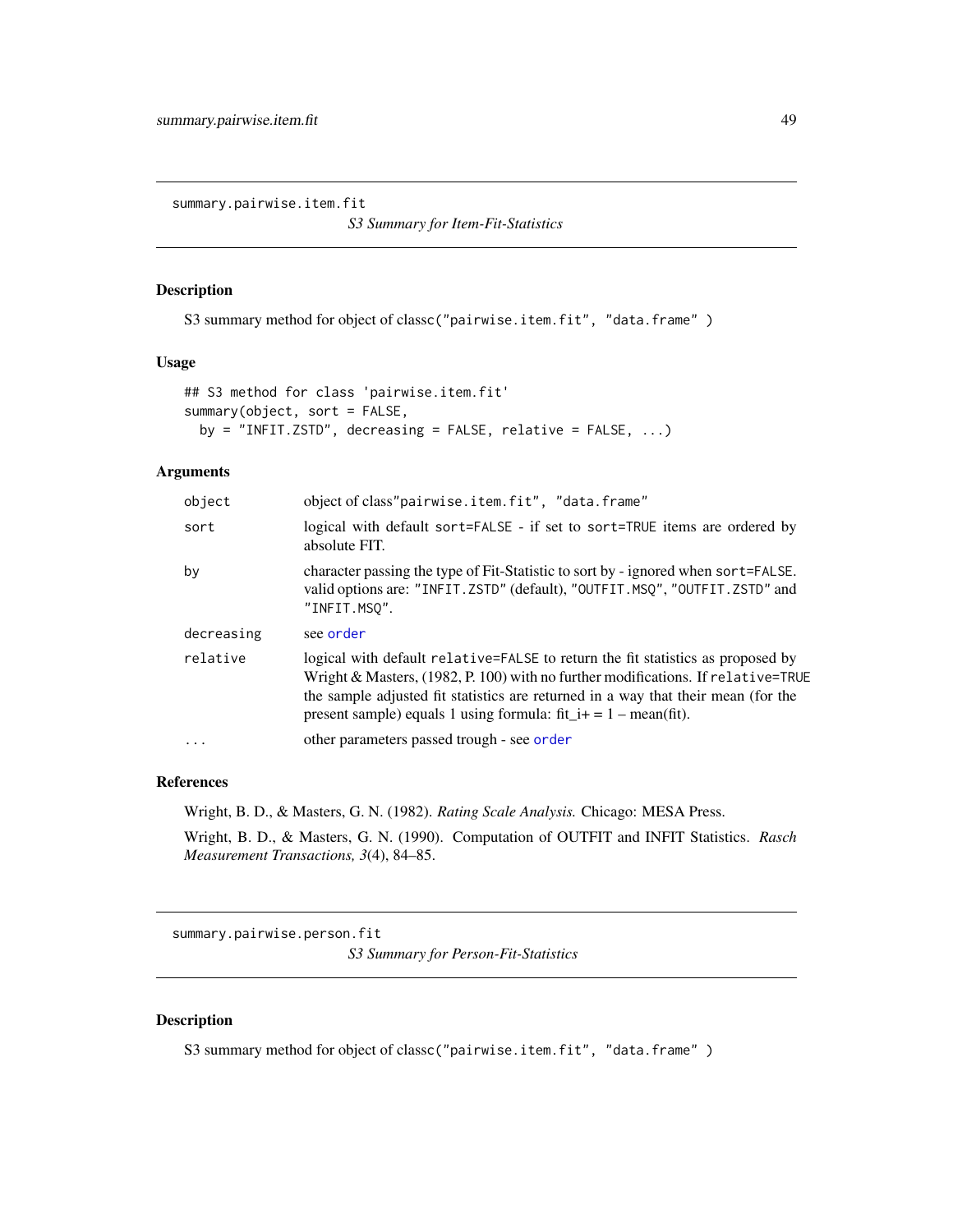# <span id="page-49-0"></span>Usage

```
## S3 method for class 'pairwise.person.fit'
summary(object, sort = FALSE,
 by = "INFIT.ZSTD", decreasing = FALSE, relative = FALSE, ...)
```
## Arguments

| logical with default sort=FALSE - if set to sort=TRUE persons are ordered by                                                                                                                                                                               |
|------------------------------------------------------------------------------------------------------------------------------------------------------------------------------------------------------------------------------------------------------------|
| character passing the type of Fit-Statistic to sort by - ignored when sort=FALSE.<br>valid options are: "INFIT.ZSTD" (default), "OUTFIT.MSQ", "OUTFIT.ZSTD" and                                                                                            |
|                                                                                                                                                                                                                                                            |
| logical with default relative=FALSE to return the fit statistics as proposed by<br>Wright & Masters, $(1982, P. 100)$ with no further modifications. If relative=TRUE<br>the sample adjusted fit statistics are returned in a way that their mean (for the |
|                                                                                                                                                                                                                                                            |
|                                                                                                                                                                                                                                                            |

# References

Wright, B. D., & Masters, G. N. (1982). *Rating Scale Analysis.* Chicago: MESA Press.

Wright, B. D., & Masters, G. N. (1990). Computation of OUTFIT and INFIT Statistics. *Rasch Measurement Transactions, 3*(4), 84–85.

summary.pers *S3 Summary for Thetas*

# Description

S3 summary method for object of class"pers"

# Usage

```
## S3 method for class 'pers'
summary(object, short = TRUE, sortwle = FALSE, ...)
```

| object   | object of class" pers"                                                                                                                                                                                  |
|----------|---------------------------------------------------------------------------------------------------------------------------------------------------------------------------------------------------------|
| short    | logical with default short=TRUE - if set to short=FALSE a "data.frame" with<br>WLE estimates (and their respective standard errors) for every row (person) in<br>the original dataset will be returned. |
| sortwle  | logical wether to order persons by ability - ignored when short=TRUE                                                                                                                                    |
| $\cdots$ | other parameters passed trough                                                                                                                                                                          |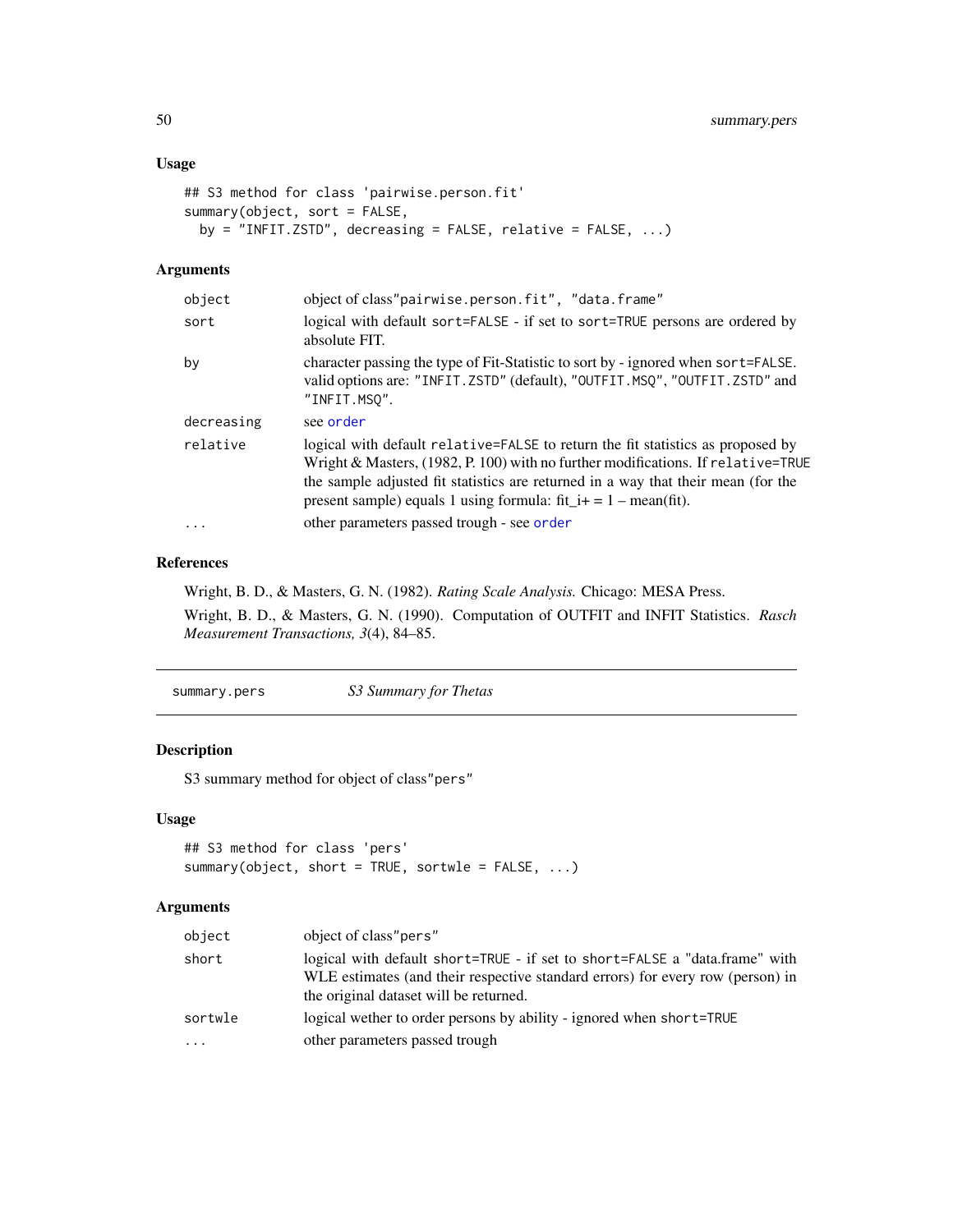<span id="page-50-0"></span>

S3 summary method for object of class"pair"

# Usage

```
## S3 method for class 'rfa'
summary(object, sortdif = FALSE, ...)
```
# Arguments

| object  | object of class"pair"                                                                                 |
|---------|-------------------------------------------------------------------------------------------------------|
| sortdif | logical with default sort different set we there to order items / persons by difficulty<br>' ability. |
| $\cdot$ | other parameters passed trough                                                                        |

<span id="page-50-1"></span>

tff *Test information function*

# Description

plotting function for plotting the test information function (TIF).

# Usage

```
tff(pair_obj, items = NULL, x = NULL,
 main = "Test Information Function", plot = TRUE, cat = FALSE,
 1wd = 2, col = 1, ...)
```

| pair_obj | an object of class "pair" as a result from function pair.                                                                                                                                                                                                                                                                             |
|----------|---------------------------------------------------------------------------------------------------------------------------------------------------------------------------------------------------------------------------------------------------------------------------------------------------------------------------------------|
| items    | optional a vector (character or numeric) identifying the items (according their<br>order in the data) to use for plotting the test information function.                                                                                                                                                                              |
| x        | The value(s) of the latent variable, at which the TIF will be evaluated. x should<br>be either a numeric vector of theta values or a single numeric value. If $x$ is given<br>as a single numeric value plotting is supressed. If not given (default), 99 values<br>spaced evenly between -4 and +4 will be used, handy for plotting. |
| main     | see parameters for plot                                                                                                                                                                                                                                                                                                               |
| plot     | a logical (default plot $=$ TRUE), defining wether to supress plotting an just<br>return a matrix of the values of the Item information function.                                                                                                                                                                                     |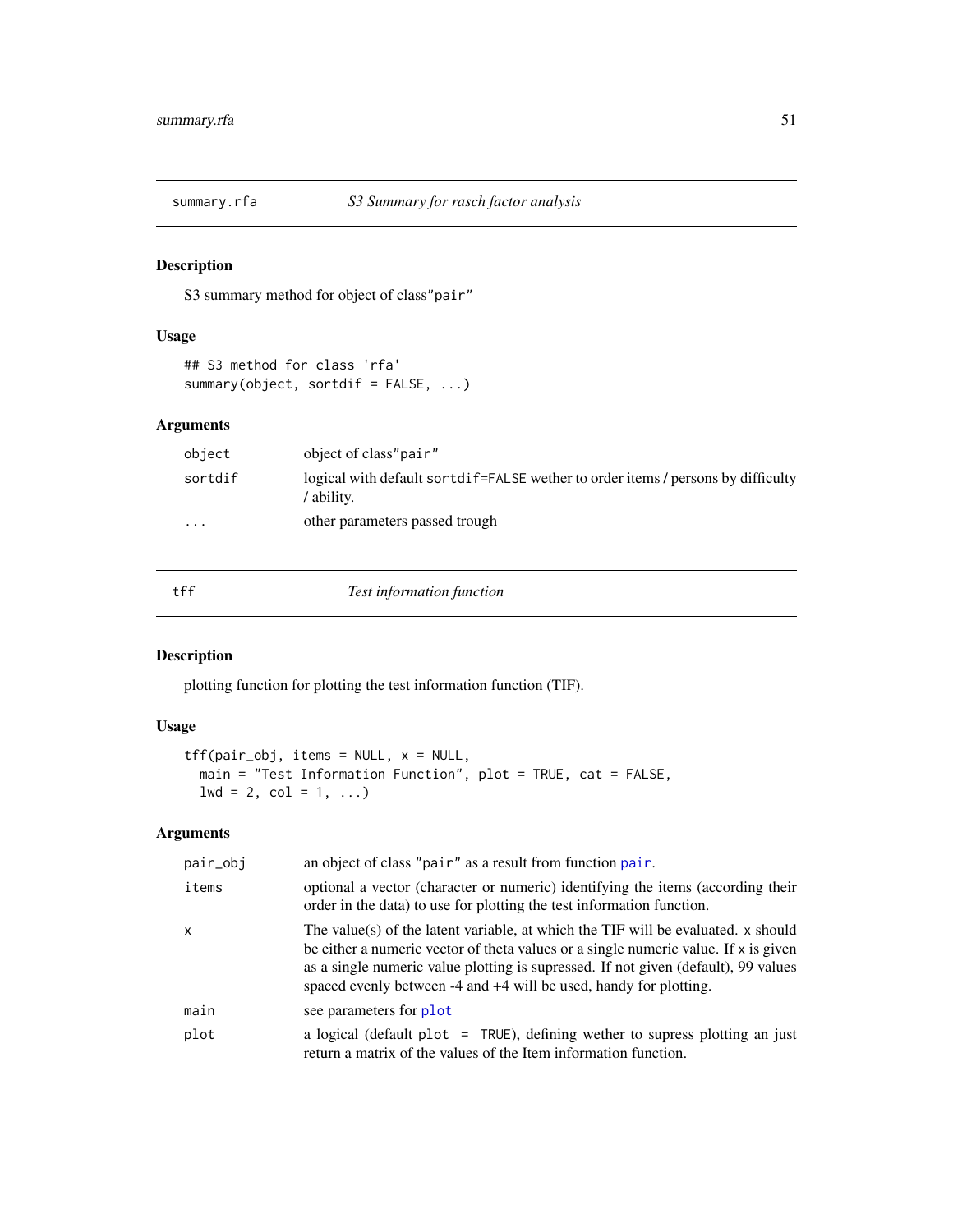<span id="page-51-0"></span>

| cat      | a logical (default cat = FALSE), defining wether to plot as an overlay to the<br>Test information function the item category information functions based on item<br>categories. If cat = TRUE and plot = FALSE the values of the item category<br>information functions are returned. |
|----------|---------------------------------------------------------------------------------------------------------------------------------------------------------------------------------------------------------------------------------------------------------------------------------------|
| lwd      | see parameters for plot                                                                                                                                                                                                                                                               |
| col      | see parameters for plot                                                                                                                                                                                                                                                               |
| $\cdots$ | arguments passed to plot                                                                                                                                                                                                                                                              |

no details in the moment.

# Value

a plot, a "data.frame" or a single numeric with values of the Test information function.

```
########
data(sim200x3)
result <- pair(sim200x3)
tff(pair_obj = result) # TIF plot
tff(pair_obj = result, cat=TRUE) # TIF plot
tff(pair_obj = result, items=c("V1","V3"), cat=TRUE) # TIF plot
tf(pair\_obj = result, x=0) # TIF at theta=0tf(pair\_obj = result, x=seq(0,4,.1)) # TIF for a given range of The tas##### examples with other data ...
data(bfiN)
result <- pair(bfiN)
tff(pair_obj = result)
tff(pair_obj = result, cat=TRUE) # TIF plot
```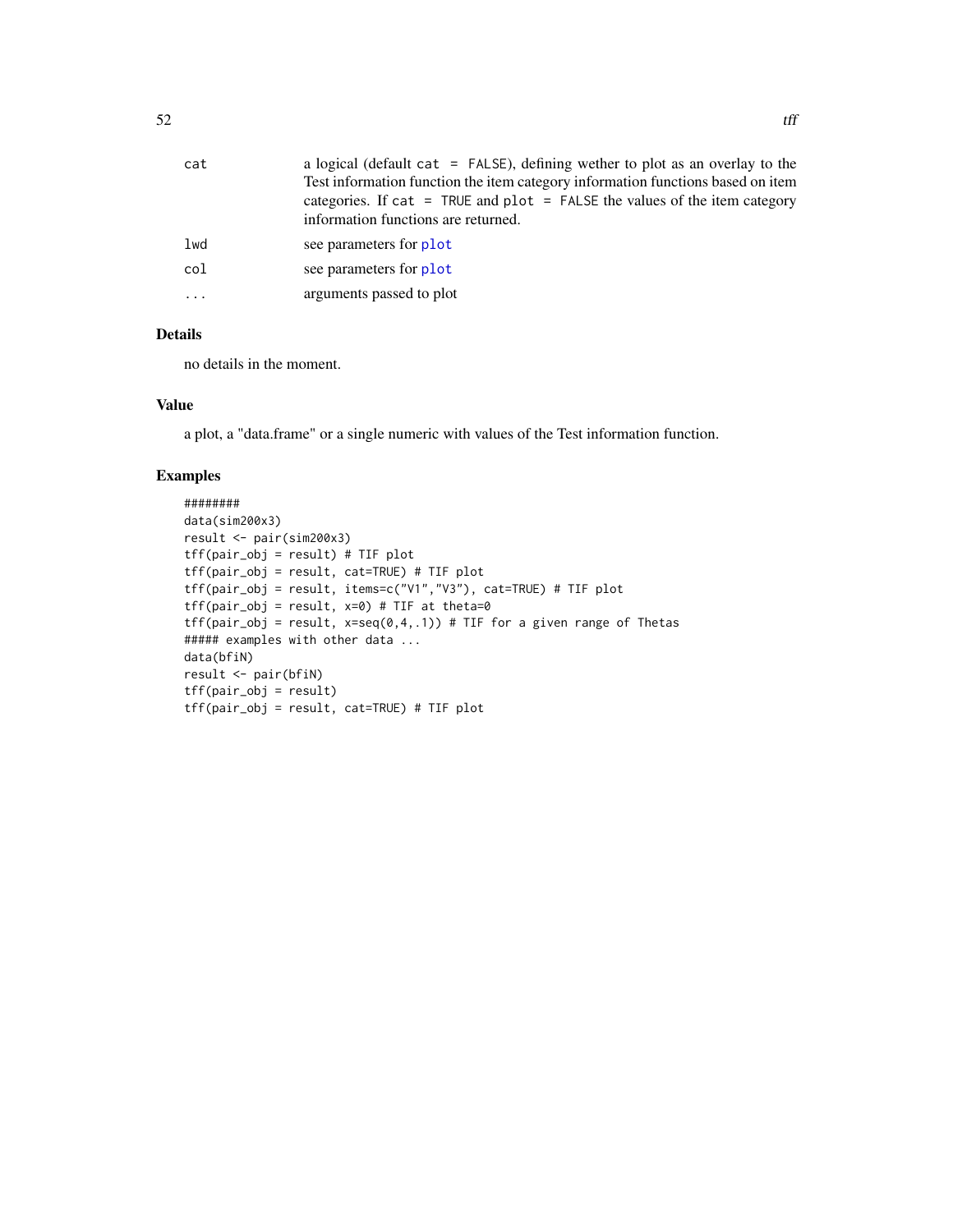# <span id="page-52-0"></span>Index

∗Topic datasets bfi\_cov , [9](#page-8-0) bfiN , [6](#page-5-0) bfiN\_miss , [8](#page-7-0) cog , [11](#page-10-0) cogBOOKLET , [12](#page-11-0) DEU\_PISA2012 , [14](#page-13-0) kft5 , [21](#page-20-0) Neoffi5, [24](#page-23-0) sim200x3 , [45](#page-44-0) andersentest.pers , [5](#page-4-0) bfi\_cov , [9](#page-8-0) bfiN , [6](#page-5-0) , *[9](#page-8-0)* bfiN\_miss , [8](#page-7-0) , *[9](#page-8-0)* catprob , [10](#page-9-0) , *[26](#page-25-0)* cog , [11](#page-10-0) , *[12](#page-11-0)* cogBOOKLET , [12](#page-11-0) , *[23](#page-22-0)* cor , *[43](#page-42-0) , [44](#page-43-0)* cov , *[43](#page-42-0) , [44](#page-43-0)* deltapar , [12](#page-11-0) DEU\_PISA2012 , [14](#page-13-0) esc , *[4](#page-3-0)* , [14](#page-13-0) ftab, [15](#page-14-0) gif , *[3](#page-2-0)* , [16](#page-15-0) grm, [4](#page-3-0), [5](#page-4-0), [17](#page-16-0) hist , *[39](#page-38-0)* iff , *[4](#page-3-0)* , [20](#page-19-0) kft5 , [21](#page-20-0) logLik.pers , [22](#page-21-0)

lrtest.pers , [23](#page-22-0)

make.incidenz , *[3](#page-2-0)* , [23](#page-22-0) Neoffi5 , [24](#page-23-0) order , *[49](#page-48-0) , [50](#page-49-0)* pair , *[3](#page-2-0)* , *[5](#page-4-0)* , *[10](#page-9-0)* , *[12](#page-11-0) , [13](#page-12-0)* , *[20](#page-19-0)* , [25](#page-24-0) , *[34](#page-33-0)* , *[41](#page-40-0)* , *[51](#page-50-0)* pairSE , *[17](#page-16-0)[–19](#page-18-0)* , [27](#page-26-0) , *[32](#page-31-0) , [33](#page-32-0)* pairwise *(*pairwise-package *)* , [3](#page-2-0) pairwise-package , [3](#page-2-0) pairwise.item.fit , *[3](#page-2-0)* , [29](#page-28-0) pairwise.person.fit , *[3](#page-2-0)* , [30](#page-29-0) pairwise.S , [31](#page-30-0) par , *[40](#page-39-0)* pers, [3](#page-2-0), [5](#page-4-0), [15](#page-14-0), [16](#page-15-0), [22](#page-21-0), [23](#page-22-0), [29](#page-28-0), [30](#page-29-0), [34](#page-33-0), [41](#page-40-0), [43](#page-42-0), *[44](#page-43-0)* , *[46](#page-45-0)* plot , *[15](#page-14-0)* , *[20](#page-19-0)* , *[36](#page-35-0)[–40](#page-39-0)* , *[51](#page-50-0) , [52](#page-51-0)* plot.grm , *[4](#page-3-0)* , [36](#page-35-0) plot.pair , *[26](#page-25-0)* , [37](#page-36-0) plot.pairSE , [38](#page-37-0) plot.pers , [39](#page-38-0) plot.rfa, [39](#page-38-0) points , *[39](#page-38-0)* ptbis , *[3](#page-2-0)* , [40](#page-39-0) Q , [41](#page-40-0) q3 , [42](#page-41-0) rfa , *[4](#page-3-0)* , [44](#page-43-0) set.seed , *[46](#page-45-0)* sim200x3 , [45](#page-44-0) simra, [46](#page-45-0) summary.grm , [47](#page-46-0) summary.pair, [47](#page-46-0) summary.pair.S, [48](#page-47-0) summary.pairSE, [48](#page-47-0) summary.pairwise.item.fit, [49](#page-48-0) summary.pairwise.person.fit, [49](#page-48-0) summary.pers, [50](#page-49-0) summary.rfa, [51](#page-50-0)